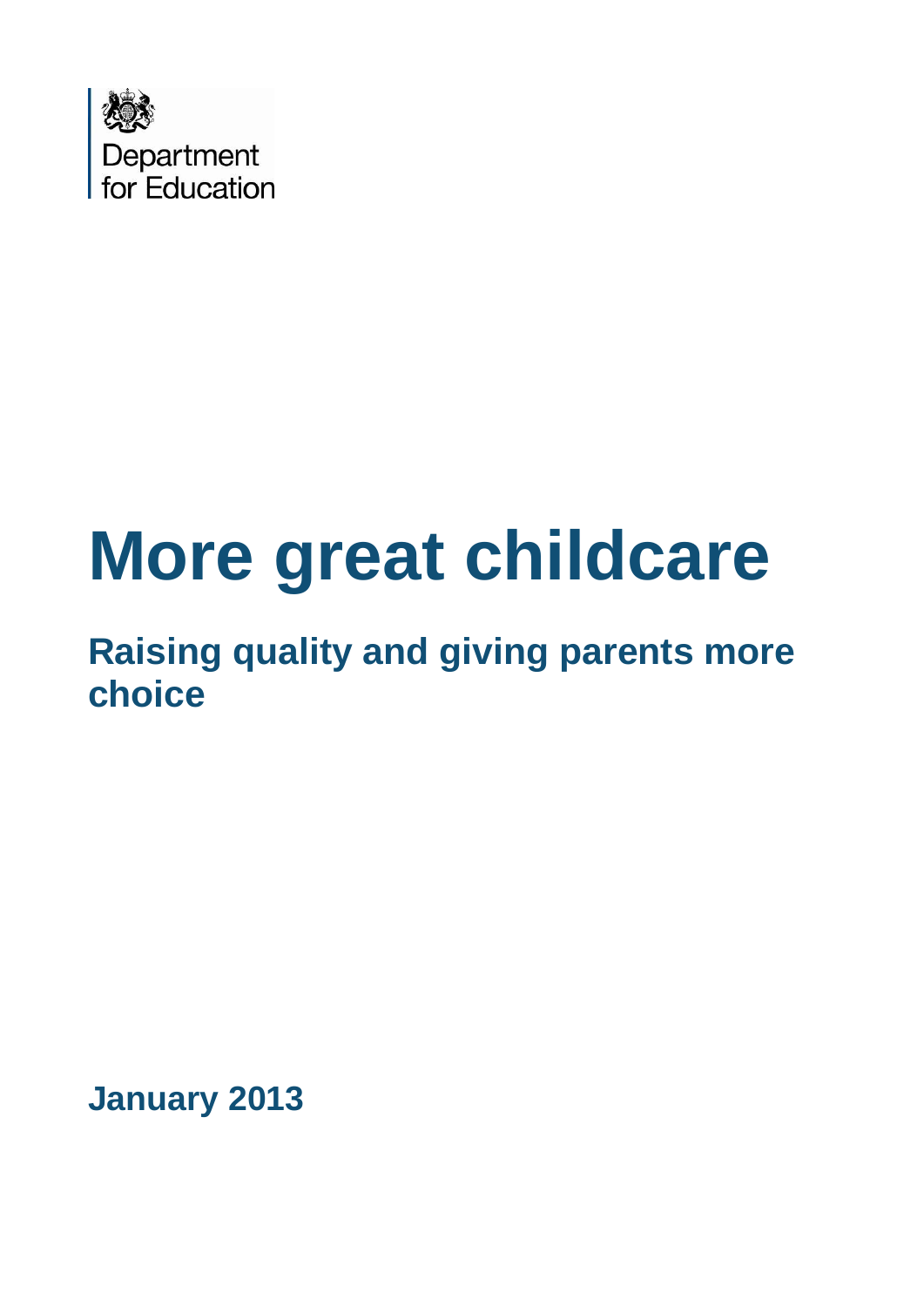# **Contents**

| Table of figures                                                             | 3  |  |  |  |  |
|------------------------------------------------------------------------------|----|--|--|--|--|
| Foreword by Elizabeth Truss MP                                               |    |  |  |  |  |
| <b>Executive summary</b>                                                     | 6  |  |  |  |  |
| 1. A vision for early education and childcare                                | 13 |  |  |  |  |
| 2.<br>The case for change                                                    | 15 |  |  |  |  |
| 3.<br>A plan of action                                                       | 27 |  |  |  |  |
| A. Raising the status and quality of the workforce                           | 27 |  |  |  |  |
| B. Freeing high quality providers to offer more places                       | 29 |  |  |  |  |
| C. Improving the regulatory regime                                           | 34 |  |  |  |  |
| D. Giving more choice to parents                                             | 37 |  |  |  |  |
| Appendix: Government response to recommendations of Professor Cathy Nutbrown | 41 |  |  |  |  |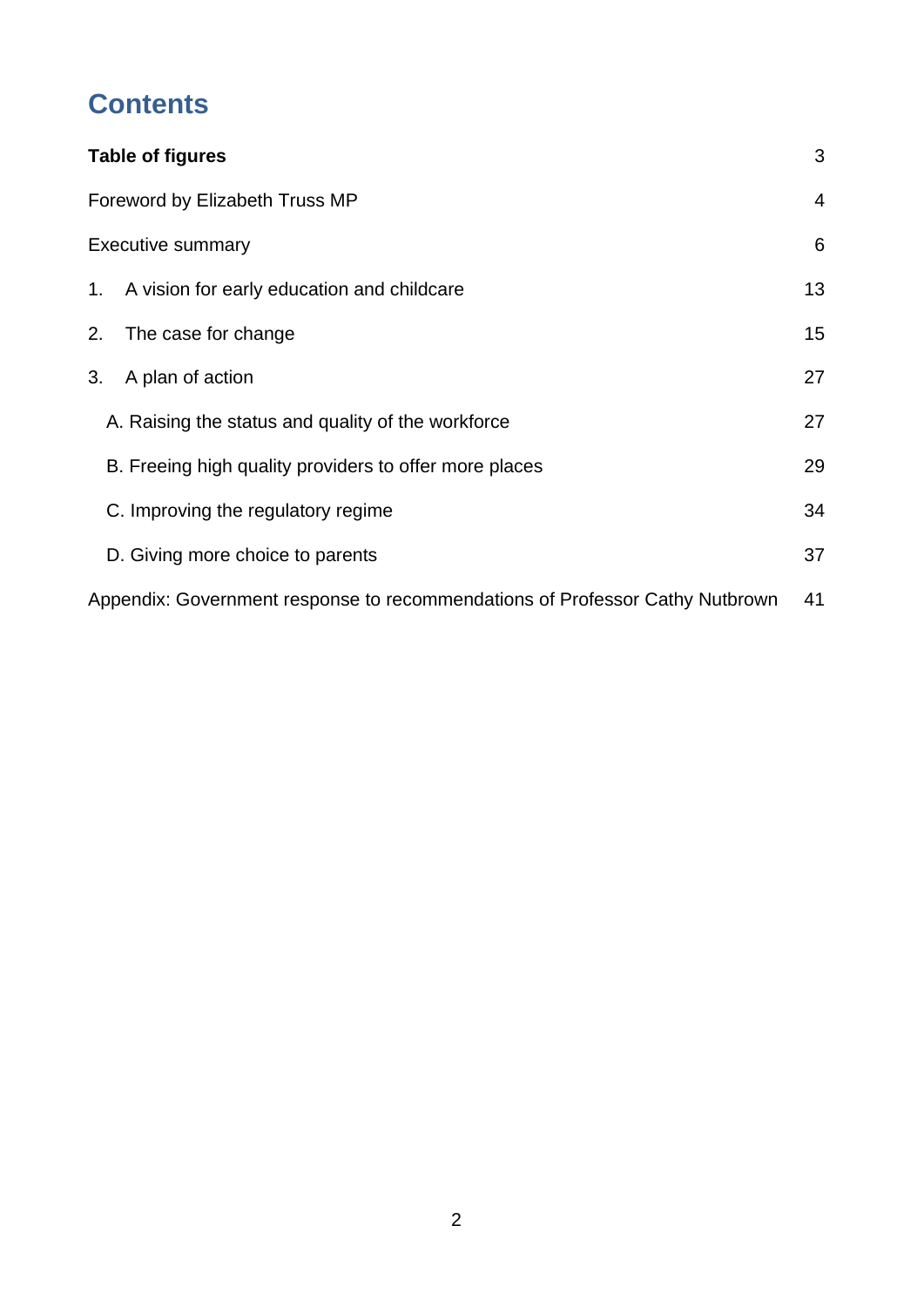# <span id="page-2-0"></span>**Table of figures**

| Figure 1 Nursery ratios summary                               | 8               |
|---------------------------------------------------------------|-----------------|
| Figure 2 Childminder ratios summary                           | 10 <sup>1</sup> |
| Figure 3 Average annual salaries (GBP £)                      | 18              |
| Figure 4 National mandatory minimum staff: child ratios       | 19              |
| Figure 5 Growth of Early Years Qualifications                 | 22              |
| Figure 6 Number of registered childminders, England 1992-2011 | 25              |
| Figure 7 A summary of the French system (estimated salaries)  | 30              |
| Figure 8 Nursery ratios summary                               | 32              |
| Figure 9 Childminder ratios summary                           | 33              |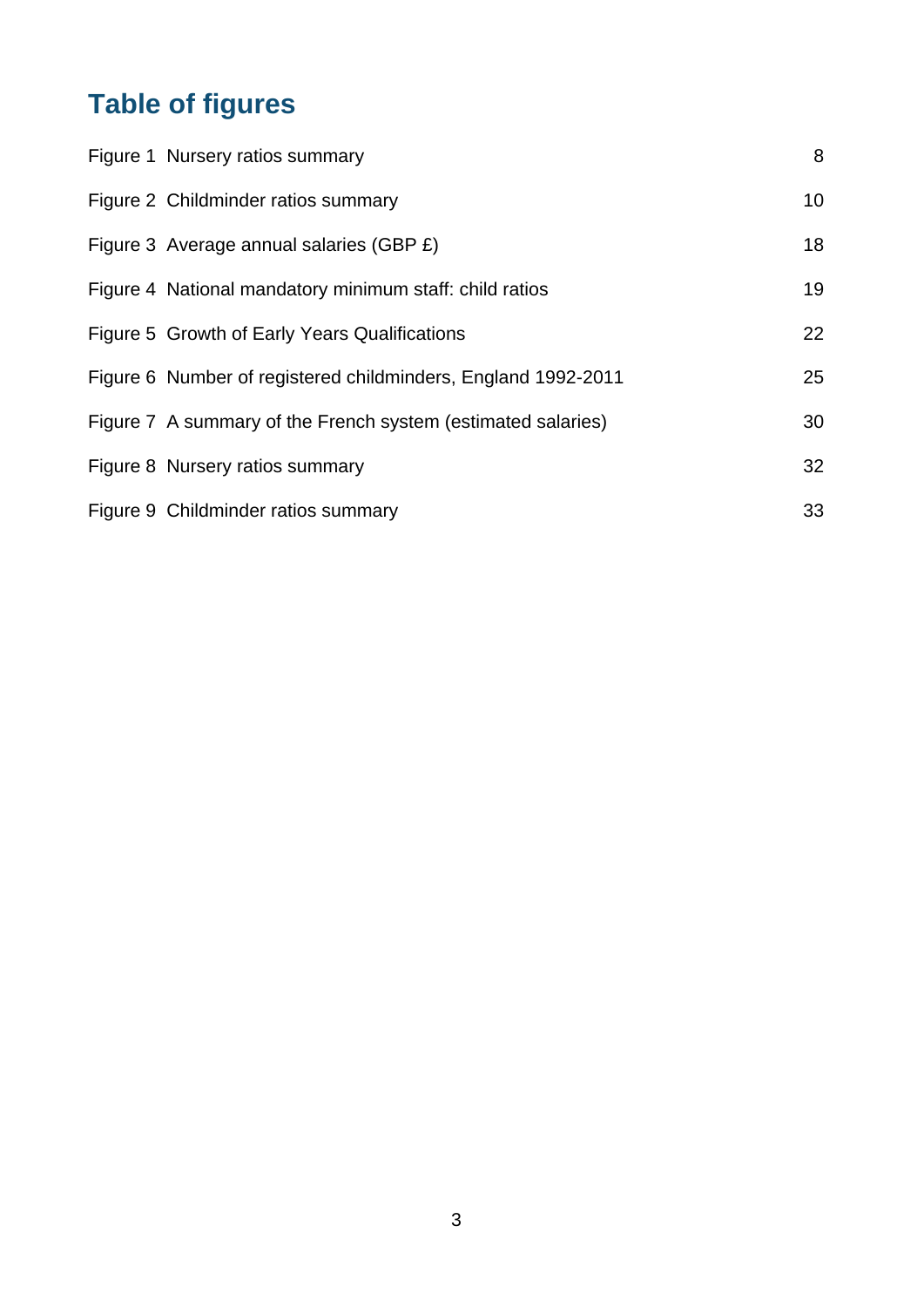# <span id="page-3-0"></span>**Foreword by Elizabeth Truss MP**

Every parent wants the best for their child. They expect childcare to be safe and of good quality, because high quality childcare promotes children's development in the early years. The availability of affordable, safe and stimulating care is crucial in supporting families by enabling parents to work. It is equally crucial to the development of babies and young children as the foundation for their future success at school and in life.



We have been fortunate to see important improvements in the quality

and professionalism of childcare in recent years. Children have benefited from the hard work, skill and commitment of those who work in early years, as shown by the improving results of assessments at age five. But it is clear that we face an enormous challenge.

The affordability and availability of childcare are growing concerns to many working parents, and some childcare providers are struggling in these tough economic times. Too many parents are unable to work as they would choose and, as Professor Cathy Nutbrown told us in her report last summer, the quality of provision for children could be improved. That is why this Government is determined to ensure that the system delivers high quality at good value for children, parents and the tax-payer. I am clear that we can do better. We need consistently high quality nursery education and childcare that attracts the best possible staff. We need a system of regulation and inspection that has high expectations of quality, and which gives providers the incentives and the flexibility they need to deliver the best for children.

Making the changes we need will not be easy, nor instant. Tackling them demands a long-term plan and determined action.

We have a good tradition of early education in England, and some fine examples of excellent practice. But we should be prepared to encourage all providers to learn from the best, and learn from effective practice in other countries.

The plans in this document are the first step. They set out our proposals to build a stronger and more professional early years workforce, and to drive quality through everything it does. In particular, they explain how we will: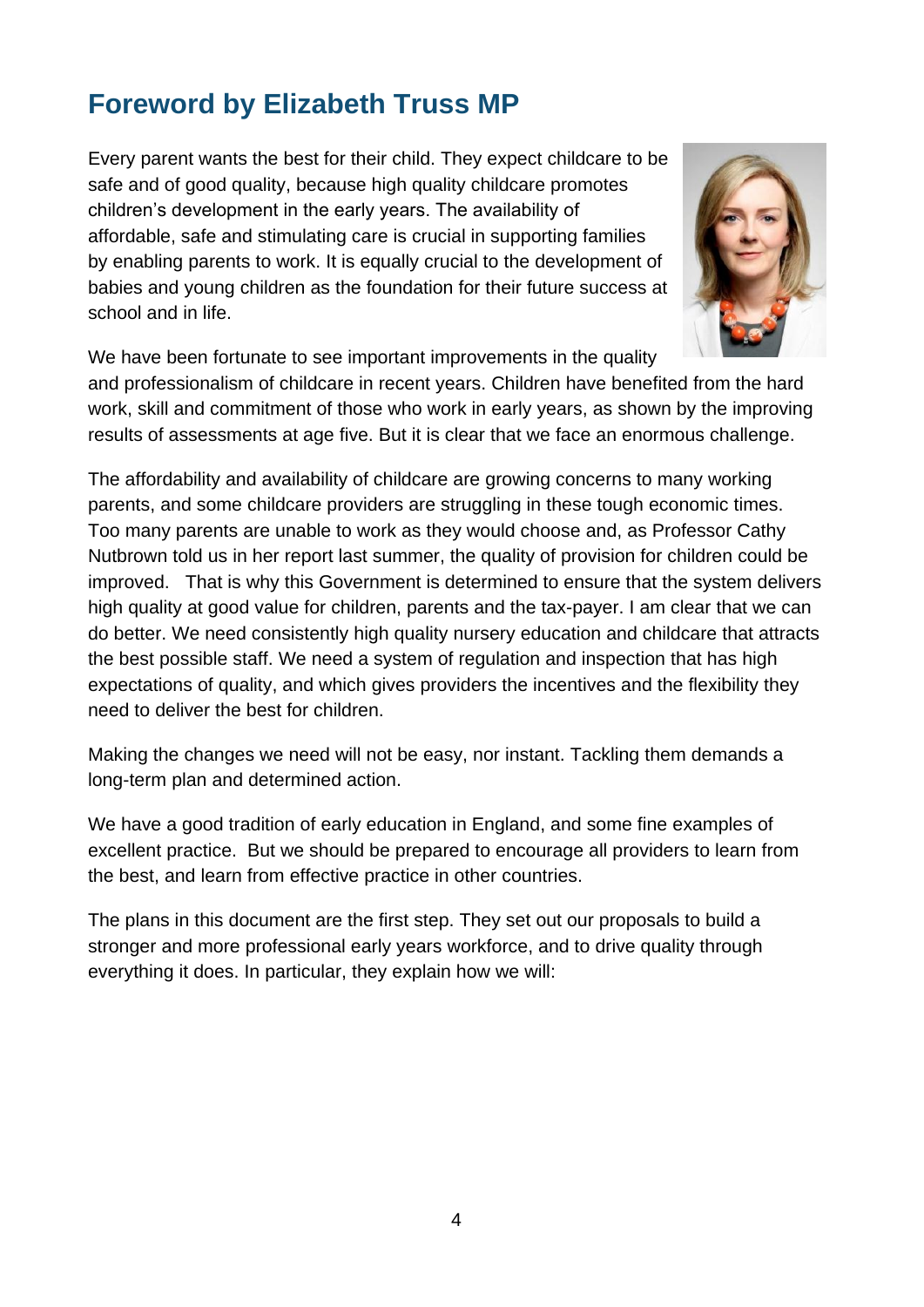- **•** build a stronger, more capable workforce, with more rigorous training and qualifications, led by a growing group of Early Years Teachers;
- drive up quality, with rigorous Ofsted inspection and incentives for providers to improve the skills and knowledge of their staff;
- attract more, high quality providers with new childminder agencies, which will recruit new people, train and guide them and lever up quality in an area of the sector that has lagged behind;
- free providers to offer more high quality places, with greater flexibility to invest in high-calibre staff and more choice for parents.

Glycich Zum.

**ELIZABETH TRUSS MP** Parliamentary Under Secretary of State (education and childcare)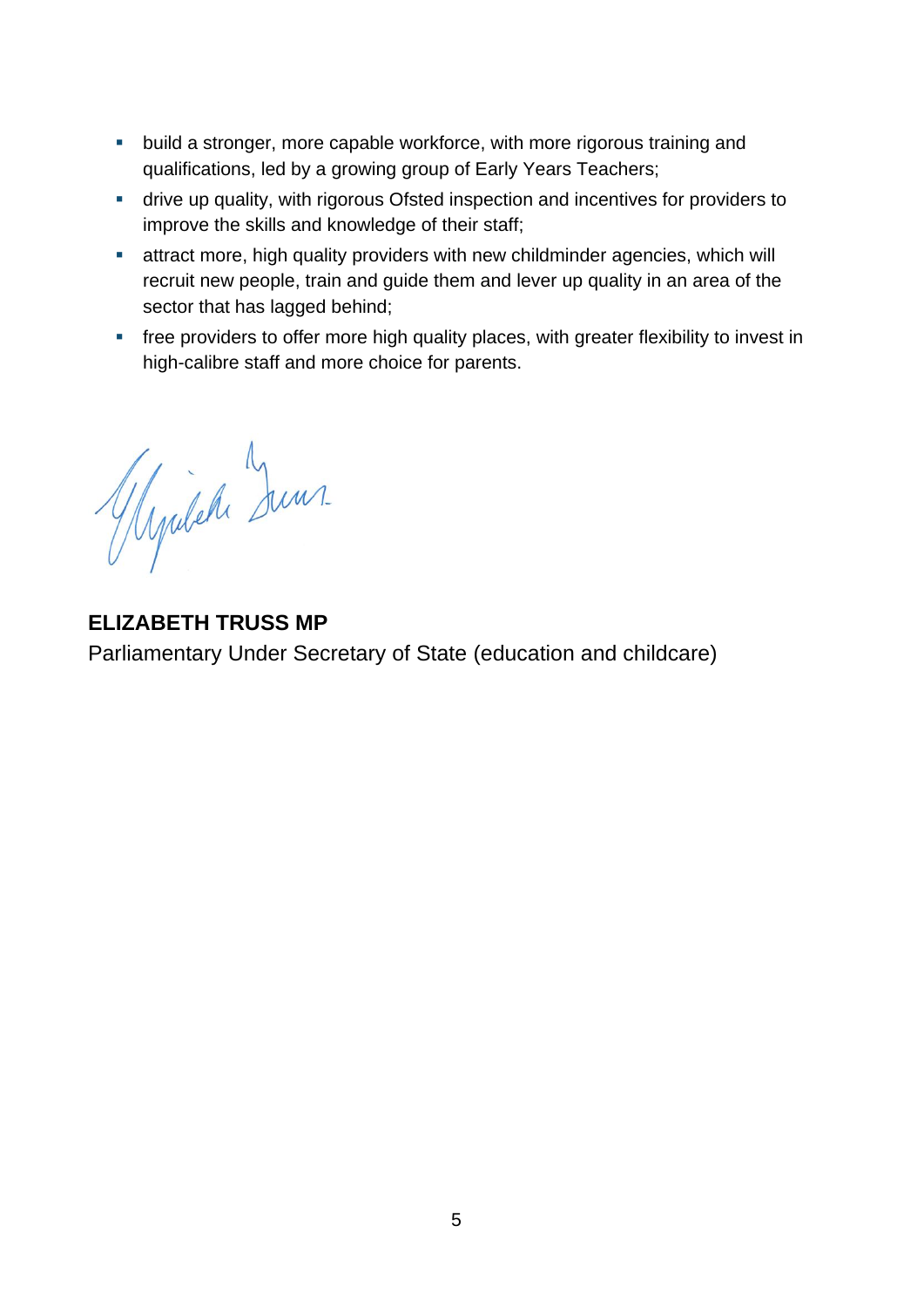# <span id="page-5-0"></span>**Executive summary**

We want to make available more great childcare for parents and children.

If we want our children to succeed at school, go on to university or into an apprenticeship and thrive in later life, we must get it right in the early years. If we want to use the talents of parents, and particularly mothers, to the full, we must ensure there is enough high quality childcare available.

More great childcare is vital to ensuring we can compete in the global race, by helping parents back to work and readying children for school and, eventually, employment. And it can help build a stronger society, with more opportunities for women who want to work and raise children at the same time, and better life chances for children whatever their background.

We will deliver more great childcare by:

- raising the status and quality of the workforce;
- **fi** freeing high quality providers to offer more places;
- **EXECUTE:** improving the regulatory regime; and
- giving more choice to parents.

## **Raising the status and quality of the workforce**

There is nothing more important in early education than the quality of the staff who are delivering it. As Professor Nutbrown pointed out in her review of qualifications for the early education and childcare workforce<sup>1</sup>, the quality of the workforce and the qualifications on offer at the moment are not good enough. Staff are on low pay and in too many cases lack basic skills.

The problems employers face in identifying high quality staff are exacerbated by the proliferation of early years qualifications which has occurred since the 1970s. Professor Nutbrown pointed out that there are over 400 early years qualifications for employers to consider, many of which lack rigour and depth.

We will improve early years qualifications so that parents and providers can have greater confidence in the calibre of people who are teaching our youngest children. We will raise the quality of those entering the workforce by imposing tougher entry requirements.

 $\overline{a}$  $1$  Foundations for Quality – the independent review of early education and childcare qualifications: Final Report (June 2012)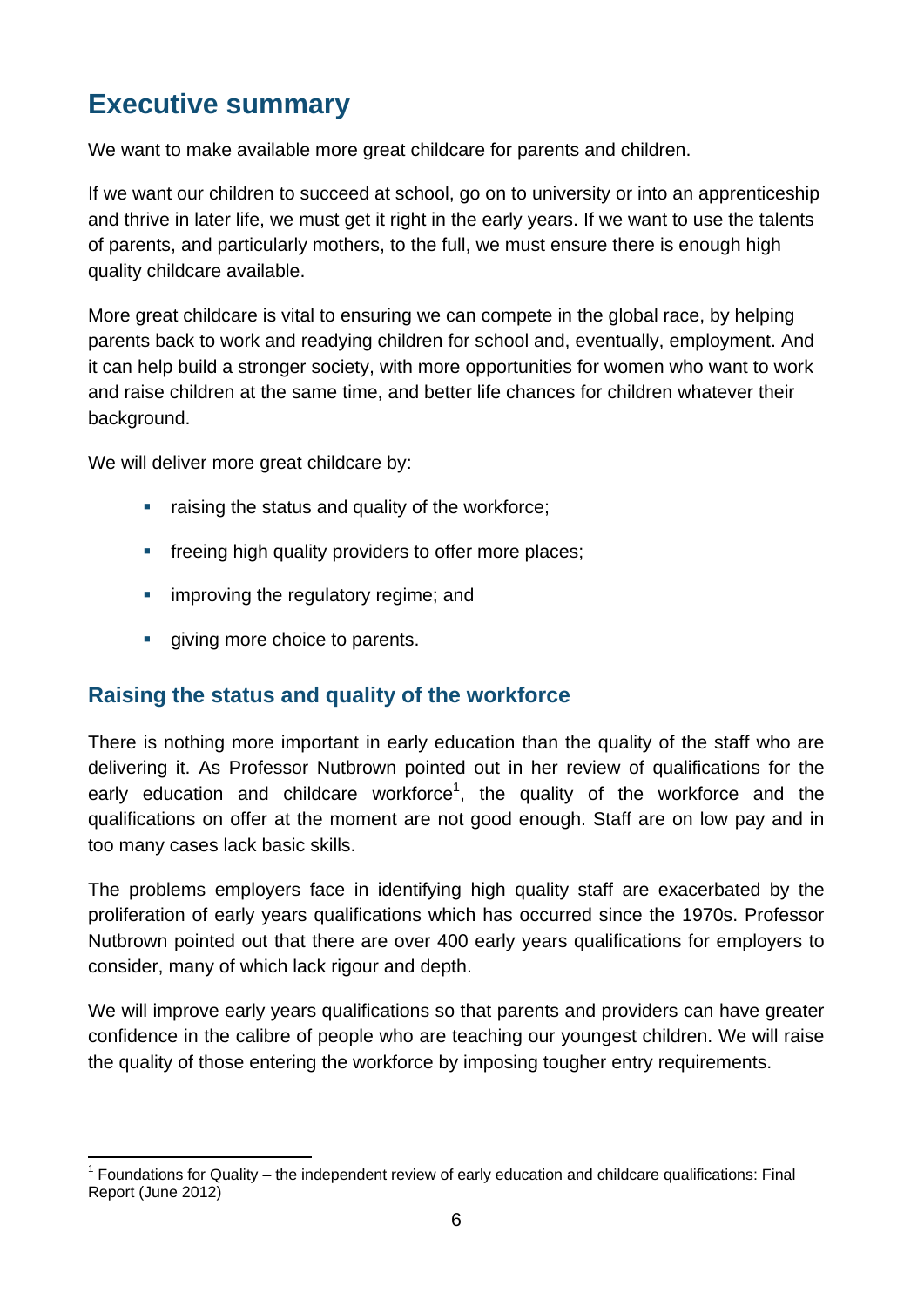- **Early Years Teachers.** We want more high quality graduates to work in the early years. Early Years Professionals have helped improve the quality of early education but public recognition of their status remains low. We will introduce Early Years Teachers to build upon the strengths of the Early Years Professionals programme. Early Years Teachers will specialise in early childhood development and meet the same entry requirements and pass the same skills tests as trainee school teachers.
- **Early Years Educators.** We must also improve the quality of people below graduate level working in the early years. In future, people will train at Level 3 to become Early Years Educators. Only the best qualifications, which meet rigorous criteria set out by the Teaching Agency, will earn the 'Early Years Educator' title. All Early Years Educators will be required to have at least a C grade in GCSE English and maths. They will often act as assistants to Early Years Teachers.

It is our aspiration that over time, group childcare will increasingly be delivered by Early Years Teachers and Early Years Educators. We hope parents will come to recognise these titles as benchmarks of quality.

## **Freeing high quality providers to offer more places**

#### **Nurseries**<sup>2</sup>

In England as in many other countries, central government limits the number of children each member of staff in a nursery can look after through mandatory staff: child ratios. However, ratios in England are tighter than in comparable European countries. For instance, English nurseries can look after up to four two-year-olds for every member of staff, compared to six two-year-olds per member of staff in the Netherlands and Ireland, and eight two-year-olds in France. Other countries – such as Denmark, Germany and Sweden – do not set national mandatory ratios for children of any age.

England's relatively tight staffing rules drive higher costs for parents and lower pay for staff. In turn, low pay undermines the attractiveness of the profession to potential applicants. In other countries, providers can use the extra income they get from taking on more children to reduce fees for parents and pay staff more, but this is not possible in England.

Crucially, other countries also ensure they employ more highly qualified professionals in the early years. In France, at least 40 per cent of staff in early years settings must hold a diploma, gained after a year-long, post-18 course. In the Netherlands, certified childcare workers must take three years of training post-18. In Denmark, childcare workers are

 $\overline{a}$  $2$  Note: there are two main types of childcare provider for young children in England: nurseries and childminders. Nurseries are organisations providing early education and childcare delivered by multiple members of staff. Childminders are self-employed individuals who provide childcare, usually in their own home. The term 'childminder' is often incorrectly used to describe people who work in a nursery.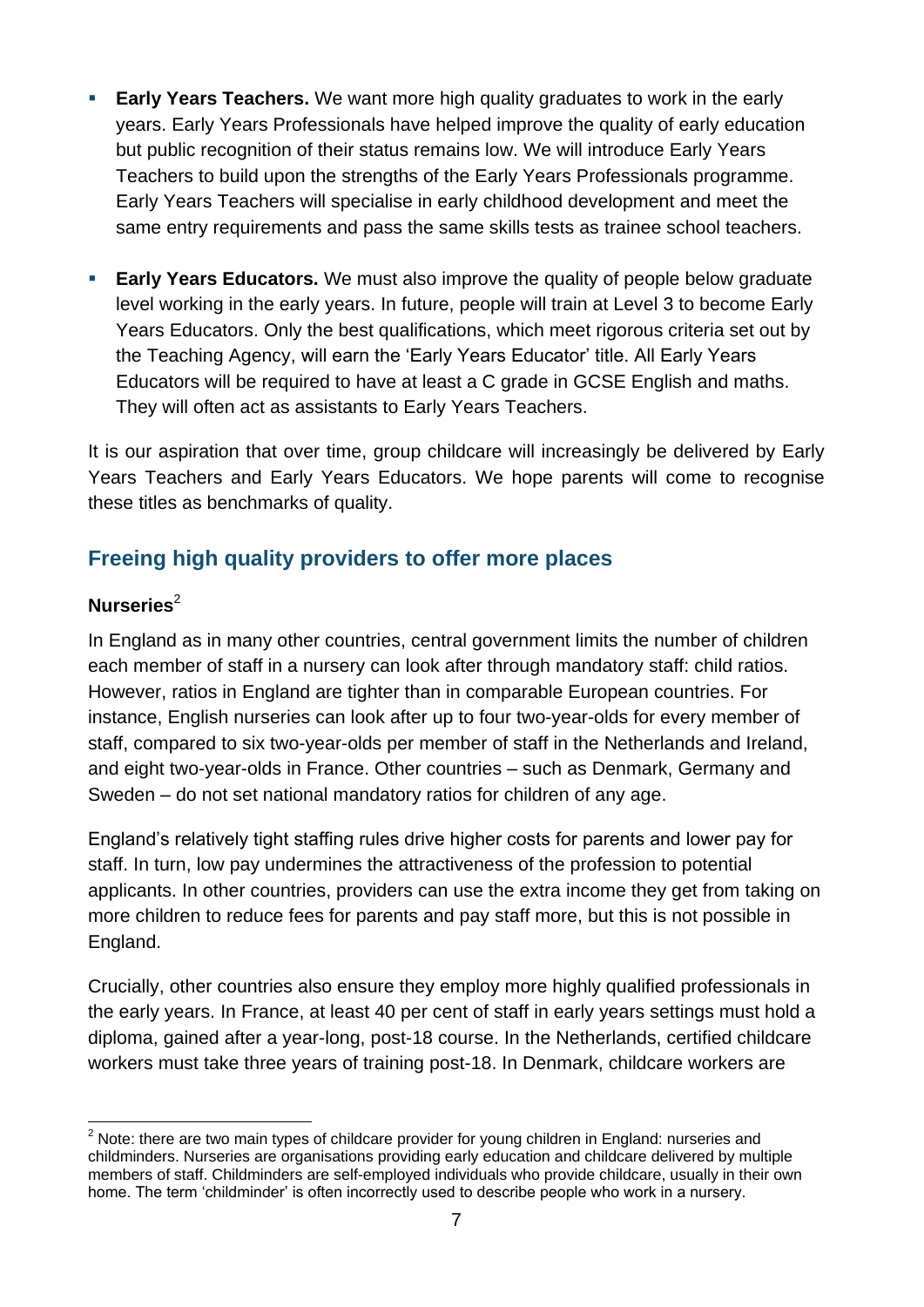required to have between three and five years vocational or tertiary education before they can work in the early years.

Where there are high quality staff, greater flexibility in staffing can work. We will, therefore, free high quality providers to offer more places by allowing greater flexibility. That flexibility for nurseries should go hand in hand with higher quality, so providers will only be able to operate with more children per adult if they employ high quality staff. This will give providers extra income to pay staff more, and it will give more parents the choice of a great childcare place for their child. We will consult on the qualification requirements which will support this additional freedom. It should be stressed that these ratios will be maximum legal limits – no settings will be obliged to use higher ratios, and parents will still be free to choose nurseries that operate on existing ratios if they prefer.

The following table shows our proposed new nursery ratios compared to the current rules in England and in other countries:

<span id="page-7-0"></span>

| <b>Provider</b>                                                    | <b>Nurseries</b> |             |              |             |  |  |
|--------------------------------------------------------------------|------------------|-------------|--------------|-------------|--|--|
| Age                                                                | <b>Under 1</b>   | 1           | $\mathbf{2}$ | $3+$        |  |  |
| England (current ratios)                                           | 1:3              | 1:3         | 1:4          | 1:8 or 1:13 |  |  |
| England (proposed ratios<br>where there are high<br>quality staff) | 1:4              | 1:4         | 1:6          | 1:8 or 1:13 |  |  |
| <b>Netherlands</b>                                                 | 1:4              | 1:5         | 1:6          | 1:8         |  |  |
| France                                                             | 1:5              | 1:8         | 1:8 or 1:12  | 1:8 or 1:26 |  |  |
| Ireland                                                            | 1:3              | 1:5         | 1:6 or 1:11  | 1:8 or 1:11 |  |  |
| Denmark                                                            | <b>None</b>      | <b>None</b> | <b>None</b>  | None        |  |  |
| Germany                                                            | <b>None</b>      | <b>None</b> | None         | None        |  |  |
| Sweden                                                             | None             | None        | None         | <b>None</b> |  |  |

#### **Figure 1 Nursery ratios summary**

*Source: DfE obtained figures by a bespoke survey of 15 OECD countries (fieldwork carried out in 2012).* Notes:

England - Over-3s ratio is 1:13 if led by a teacher.

France - Ratios vary by provider type: crèches (1:5 children who cannot walk and 1:8 children who can walk); jardins d'éveil (1:12 children between two and three years old); kindergartens and pre-schools (1:26 children aged three to compulsory schooling, where led by a teacher)

Ireland - In sessional pre-school provision the staff:child ratio is 1:11 for children aged 2.5 years to six years. In full/part time daycare provision the ratio is 1:6 for two year olds and 1:8 for three to six year olds

Germany - although there are no national mandatory staff: child ratios, individual Länder (regions) are free to set their own regulations.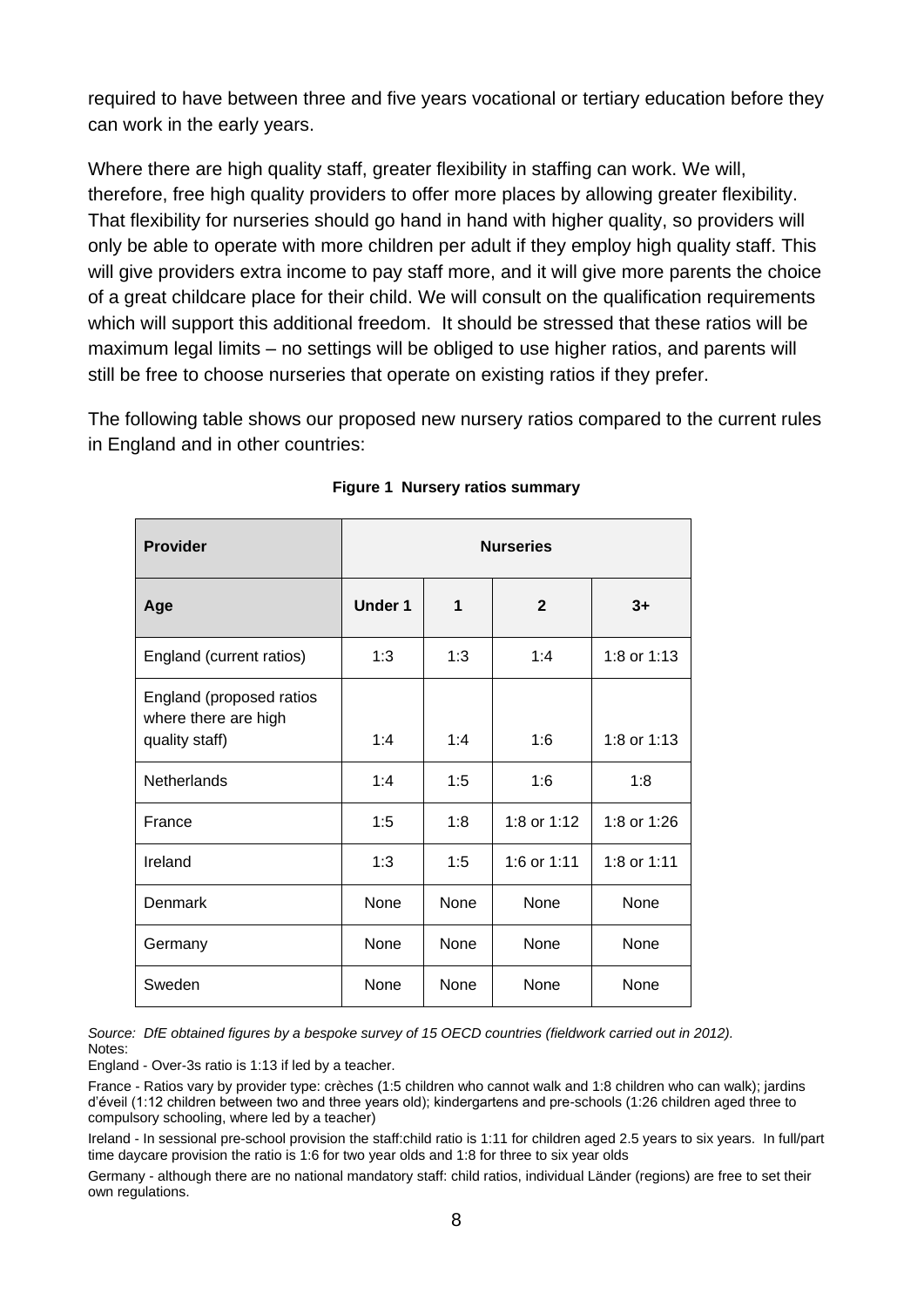#### **Childminders**

We also want to give more flexibility to home-based childminders. At the moment, childminders can look after six children, no more than three of which can be under the age of five and only one of which can be under the age of one.

This is too restrictive, particularly for children under the age of five. Childminders may only look after three under-5s at any one time. This contrasts with four children in France and five children in the Netherlands, Ireland, Denmark and Germany. There are no national limits at all in Sweden.

Current rules are also applied too rigidly. For example, if a parent is late picking up their child, the childminder risks breaking the rules by looking after an extra child even for a short period. The current rules also mean that if a parent wants to leave baby twins with a childminder, childminders must seek an exception as they would be exceeding the prescribed ratio of one under-1 per adult.

We will give childminders more flexibility. They will still only be able to look after six children in total. However, we will increase the number of under-5s they can look after from three to four, and the number of under-1s they can look after from one to two. We will also provide an explicit allowance for overlaps between children by making clear childminders can exceed these new ratios by one for reasonable periods of time. Once again, it is important to stress that these will be the maximum limits on the number of children childminders can look after – childminders will be free to carry on using existing ratios and parents will be able to choose childminders who care for fewer children if they wish.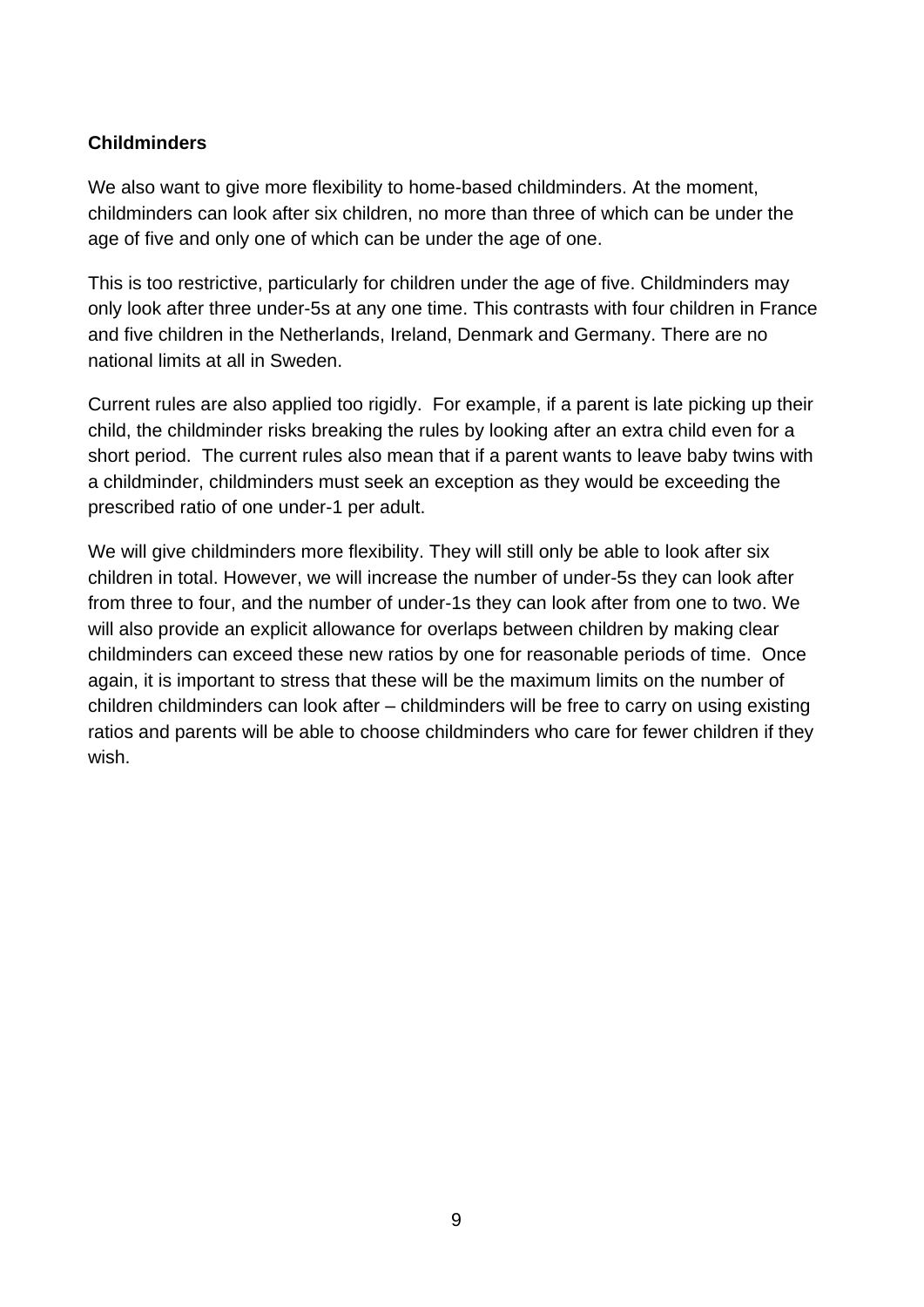The following table shows our proposed childminder ratios compared to the current rules in England and in other countries:

<span id="page-9-0"></span>

|                    | <b>Childminders</b> |     |                |      |     |     |     |
|--------------------|---------------------|-----|----------------|------|-----|-----|-----|
| Age                | 0                   | 1   | $\overline{2}$ | 3    | 4   | 5   | 6   |
| England (current)  | 1:1                 | 1:3 | 1:3            | 1:3  | 1:3 | 1:3 | 1:6 |
| England (proposed) | 1:2                 | 1:4 | 1:4            | 1:4  | 1:4 | 1:4 | 1:6 |
| Denmark            | 1:5                 | 1:5 | 1:5            | 1:5  | 1:5 | 1:5 | 1:5 |
| France             | 1:4                 | 1:4 | 1:4            | 1:4  | 1:4 | 1:4 | 1:4 |
| Germany            | 1:5                 | 1:5 | 1:5            | 1:5  | 1:5 | 1:5 | 1:5 |
| The Netherlands    | 1:2                 | 1:4 | 1:5            | 1:5  | 1:5 | 1:6 | 1:6 |
| Ireland            | 1:2                 | 1:2 | 1:5            | 1:5  | 1:5 | 1:5 | 1:5 |
| Sweden             |                     |     |                | None |     |     |     |

#### **Figure 2 Childminder ratios summary**

*Source: DfE obtained figures by a bespoke survey of 15 OECD countries (fieldwork carried out in 2012).*

Notes:

*England (current)* - Childminders can have a maximum of six children under the age of 8, a maximum of three young children (until 1st September following their 5th birthday), and a maximum of one child under 1.

*England (proposed)* - Childminders can have a maximum of six children under the age of 8, a maximum of four young children (until 1st September following their 5th birthday), and a maximum of two children under 1. Ratios can be exceeded by one for reasonable periods of time to allow for overlaps between children.

*Denmark* - The number of children per adult is regulated by law.

*Ireland* - Childminders can care for five children (including their own) and no more than two under the aged of 15 months.

#### **Improving the regulatory regime**

Key to delivering more great childcare is a rigorous regulatory and inspection regime which ensures providers are focused on quality rather than process, and provides parents with assessments in which they can have confidence. Current regulations can cause a preoccupation with relatively trivial issues, such as the amount of floorspace per child and whether the nursery has a room where staff can talk confidentially to parents. This gets in the way of allowing staff and inspectors to concentrate on the most important consideration: how well adults are interacting with children.

Ofsted offers a tried and tested means of holding providers to account which parents understand and respect. But at the moment some local authorities also inspect early years providers who are implementing the early education programme for three- and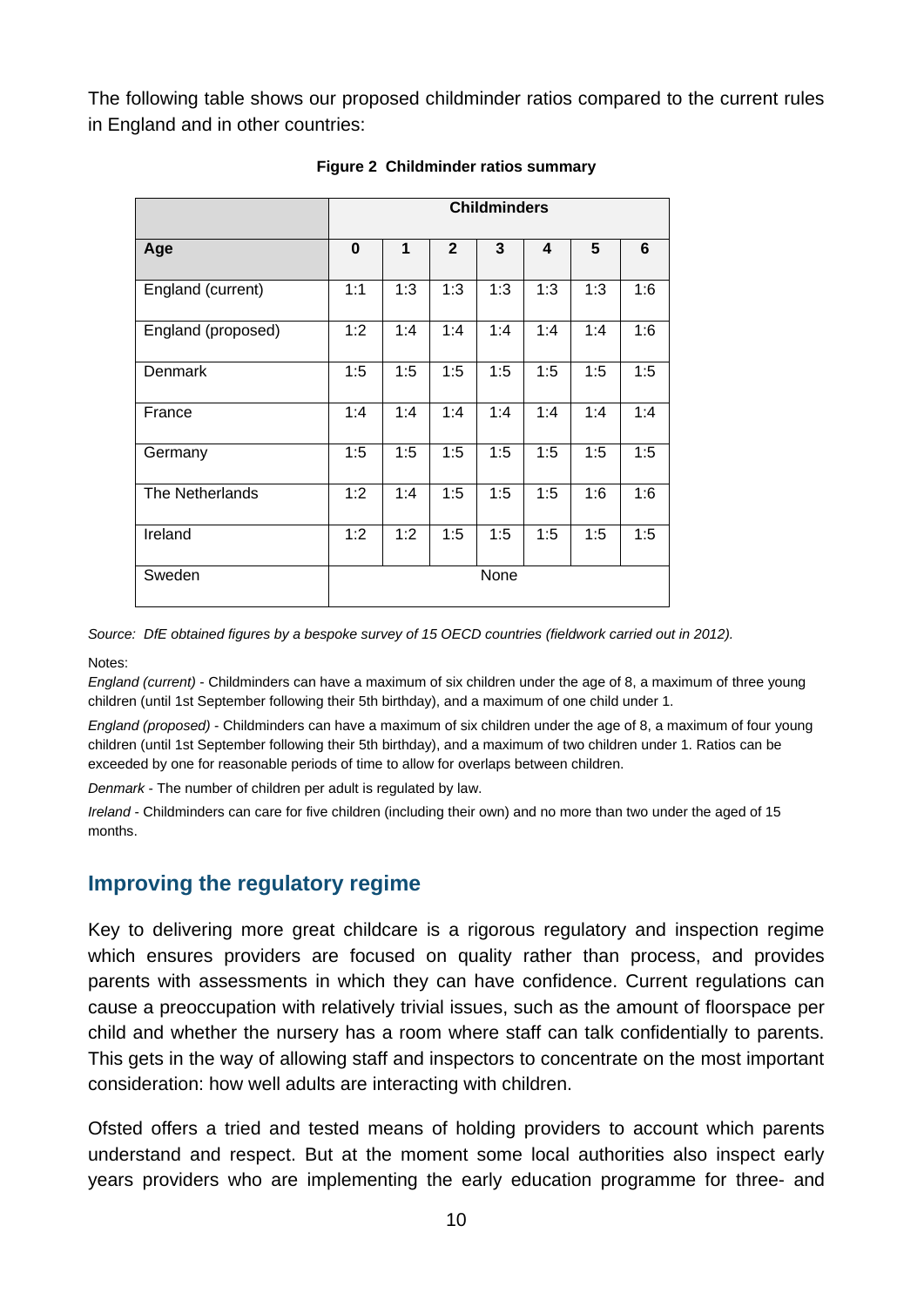four-year-olds as well as two-year-olds from low-income families. Local authorities currently retain £160 million a year of the funding intended to deliver early education to three- and four-year-olds, some of which is spent on duplicating work Ofsted is already doing. Furthermore, providers have to satisfy inspectors from both Ofsted and their local authority, who often issue different or even contradictory requirements. Overall we need to ensure that regulations focus on quality and safety. We will replace unnecessarily prescriptive regulations on floorspace and the like with a general welfare and safety requirement.

We believe Ofsted should become the sole arbiter of quality in the early years, focused on identifying under-performance. We propose:

- **Ending duplication in inspection.** We will make the Ofsted inspection rating the sole test of whether a provider can offer funded early education for two-, three- and four-year-olds. This will relieve local authorities of the burden of inspecting early years, enabling them to pass more of the funding they are given by central government for early education onto the front line. Providers will no longer have to accommodate separate inspections by Ofsted and local authorities.
- **Reforms to Ofsted's early years inspections.** Ofsted are developing improvements to their inspection of the early years. Ofsted will ensure there is more involvement in the early years by Her Majesty's Inspectors, who will focus on inspecting childminder agencies (see below) and ensuring a stronger focus on weaker providers. Weaker providers will be inspected more frequently, and providers will also be able to request a paid-for, early re-inspection if they believe they have improved since their previous inspection.

#### **Giving parents more choice**

At the moment, too few parents have the choice of a good childcare provider, and this is particularly true in more deprived areas. Only around one in ten nurseries and childminders were rated outstanding by Ofsted $3$  as of last year. 39 per cent of childminders working in the most disadvantaged areas fail to achieve a 'good' or 'outstanding' rating from Ofsted, compared to 23 per cent of childminders in the richest areas.

For many parents, home-based childminders offer the most practical and flexible form of childcare. At the moment, most childminders are self-employed individuals running their own business. Many childminders are happy to work in this way. But many others have found the requirements of setting up and running their own business burdensome. This may prevent childminders concentrating on delivering high quality early education and care, and in some cases may drive people out of the profession altogether. This is one

 $\overline{a}$ <sup>3</sup> Ofsted Annual Report 2011/12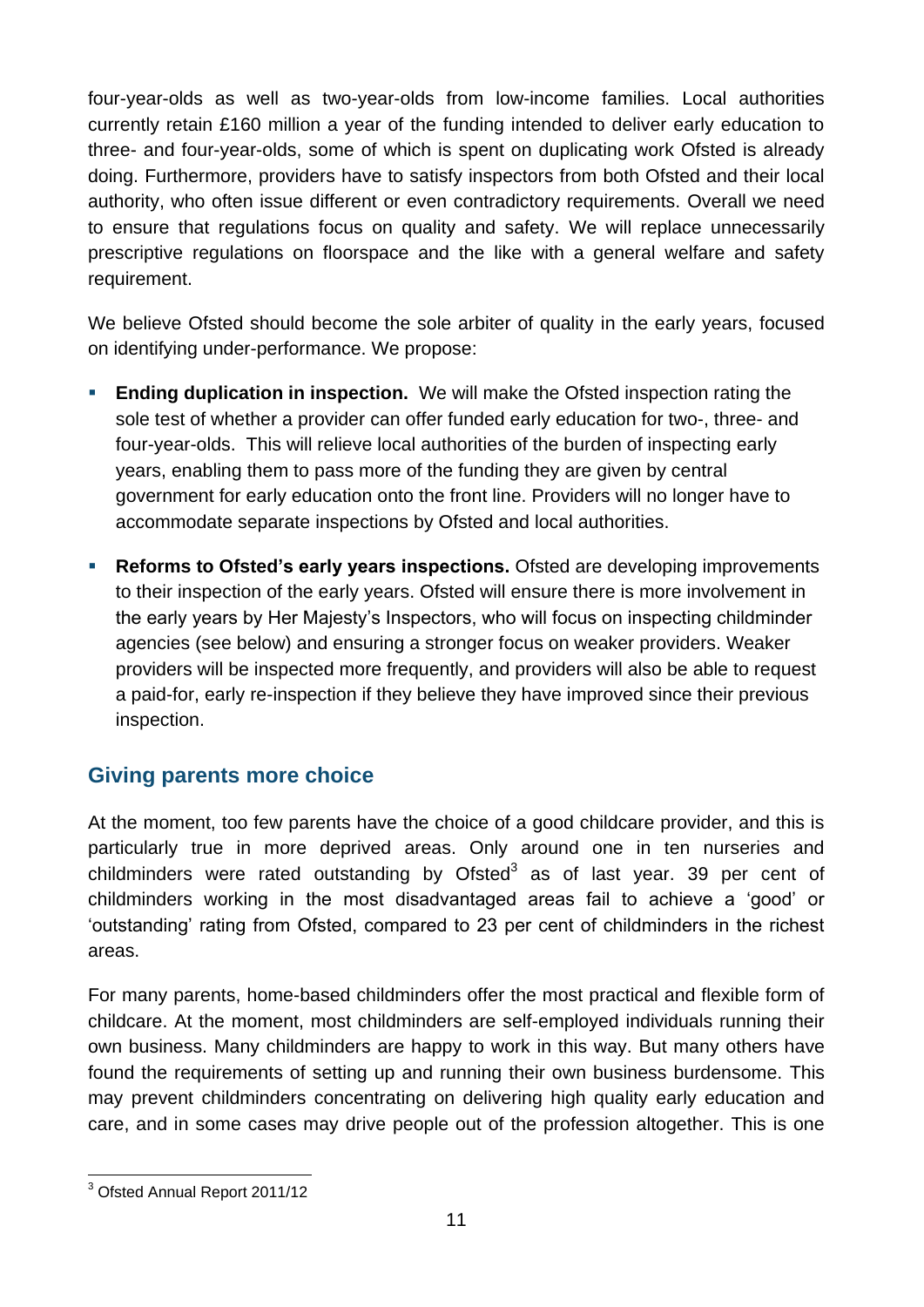reason why the number of childminders has almost halved over the last twenty years. Parents have seen their options for home-based care steadily decrease.

Parents can also struggle to find traditional nursery classes led by teachers. The evidence<sup>4</sup> suggests groups led by better-qualified staff offer higher quality support for children age 30 months to five. It is already possible for providers to care for thirteen children per adult where a teacher is present, but private and voluntary nurseries often prefer to use non-graduates in groups with a lower ratio of 1:8. In too many early years settings, those with graduate qualifications are carrying out largely administrative functions rather than working with groups of children.

We will offer parents the choice of more great childcare through:

- **Childminder Agencies.** We will enable the creation of childminder agencies to relieve childminders of some of the burdens of setting up their own business, provide training and match childminders with parents. Instead of having to investigate prospective childminders to check they are happy to entrust their children to their care, parents could instead approach a childminder agency to match them with a nearby childminder. There could be many practical benefits too. For instance, agencies could arrange for cover when childminders fall ill, saving parents the hassle of finding someone else at short notice or missing work.
- **Encouraging schools to take younger children.** We want to see many more schools offering childcare and education to young children. Some schools already do this very well in their nursery classes. We will make it easier for schools to teach younger children by removing the requirement on schools to register separately with Ofsted if they wish to provide for children under three. We are also going to reform the current cumbersome statutory processes required of schools if they want to take children lower down the age range.
- **More traditional nursery classes.** By focusing regulation and inspection on quality and outcomes, we will encourage private and voluntary nurseries to use existing flexibilities which allow them to have graduates leading classes of 13 children per adult. Together with making it easier for schools to take younger children, this will give more parents the option of a traditional nursery class led by a teacher.

 $\overline{a}$  $<sup>4</sup>$  Mathers S. et al (2011) Evaluation of the graduate leader fund final report. Department for Education.</sup> Research Report DFE-RR144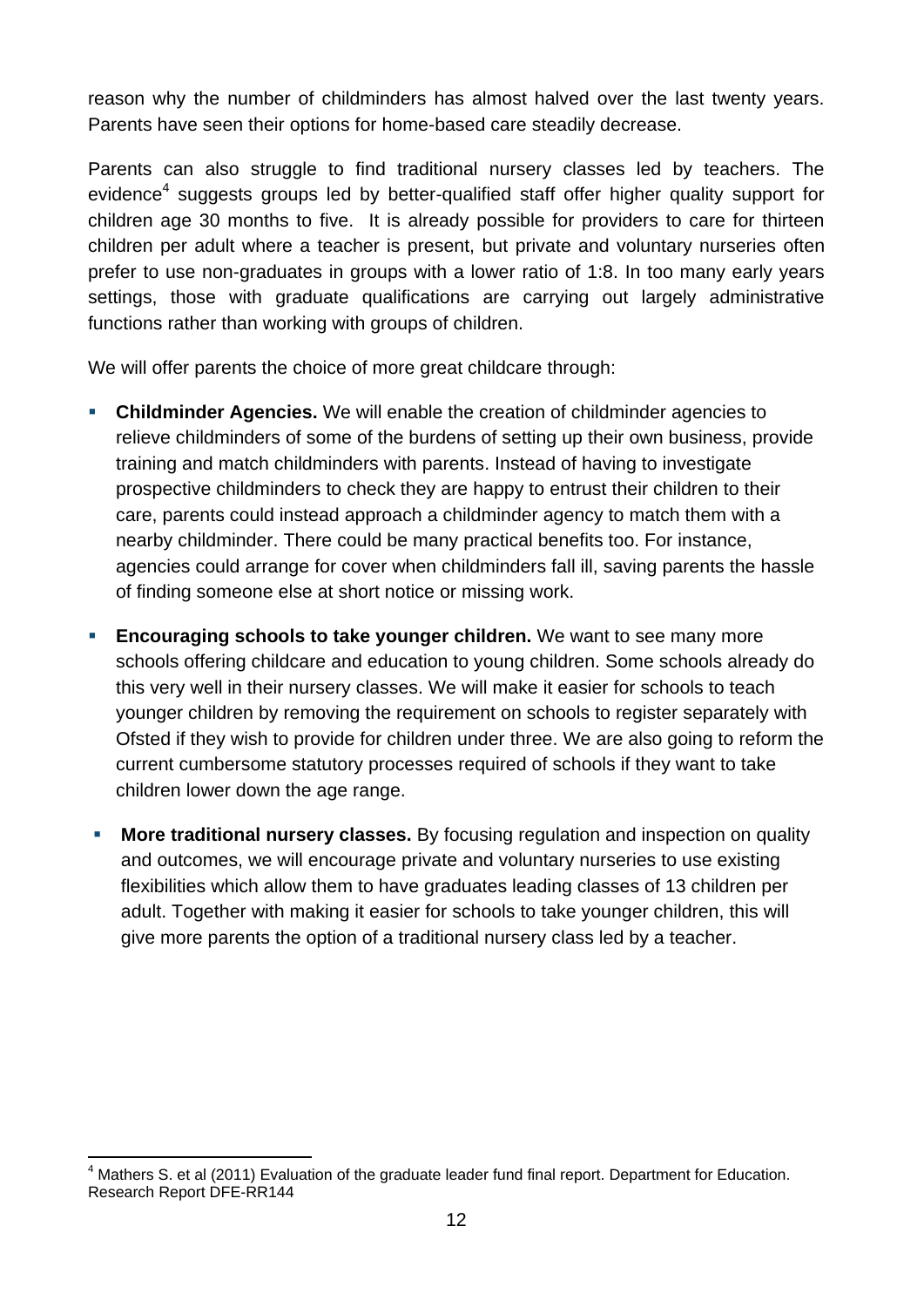# <span id="page-12-0"></span>**1. A vision for early education and childcare**

Over the next 10 years we want to make sure there is more great childcare available for parents and children.

As well as the influence of parents and families, high quality early education and childcare, delivered with love and care, can have a powerful impact on young children. The evidence is clear that a good start in these early years can have a positive effect on children's development, preparing them for school and later life.

This is important for individual children and families. It is also important for our wider society and economy. We are in a challenging global environment where we must use the best of everyone's talents. We need to support our children to be able to succeed in a world that is fast-changing, and where the skills and knowledge of a nation's population are the best guarantee of their economic security and prosperity.

Our reforms seek to benefit both society and the economy by delivering high quality education in the early years at the same time as helping parents back to work. This will complement the Government's wider commitments: reforming education, so that we produce bright graduates and skilled school leavers; and reforming welfare, so that it always pays to work.

We also want to give parents more choice of early education. Parents should be able to decide whether home-based care, nursery care, or a combination of the two is best for their child. We will achieve this by making it easier for new providers to enter the market and for existing providers to expand.

The proposals set out in this document will help providers to thrive, by delivering more for the investment currently made by the tax-payers and parents. This will be achieved through:

- **Fig. 4** raising the status and quality of the workforce;
- **fi** freeing high quality providers to offer more places;
- **EXECUTE:** improving the regulatory regime; and
- qiving more choice to parents.

This document includes the Government's response to Professor Cathy Nutbrown's review of qualifications for the early education and childcare workforce. It addresses the workforce issues considered by Professor Nutbrown in the wider context of the structure of childcare and its inspection framework, because we believe these issues are intrinsically linked. We have set out how we are responding to each of Professor Nutbrown's recommendations in an appendix to this document.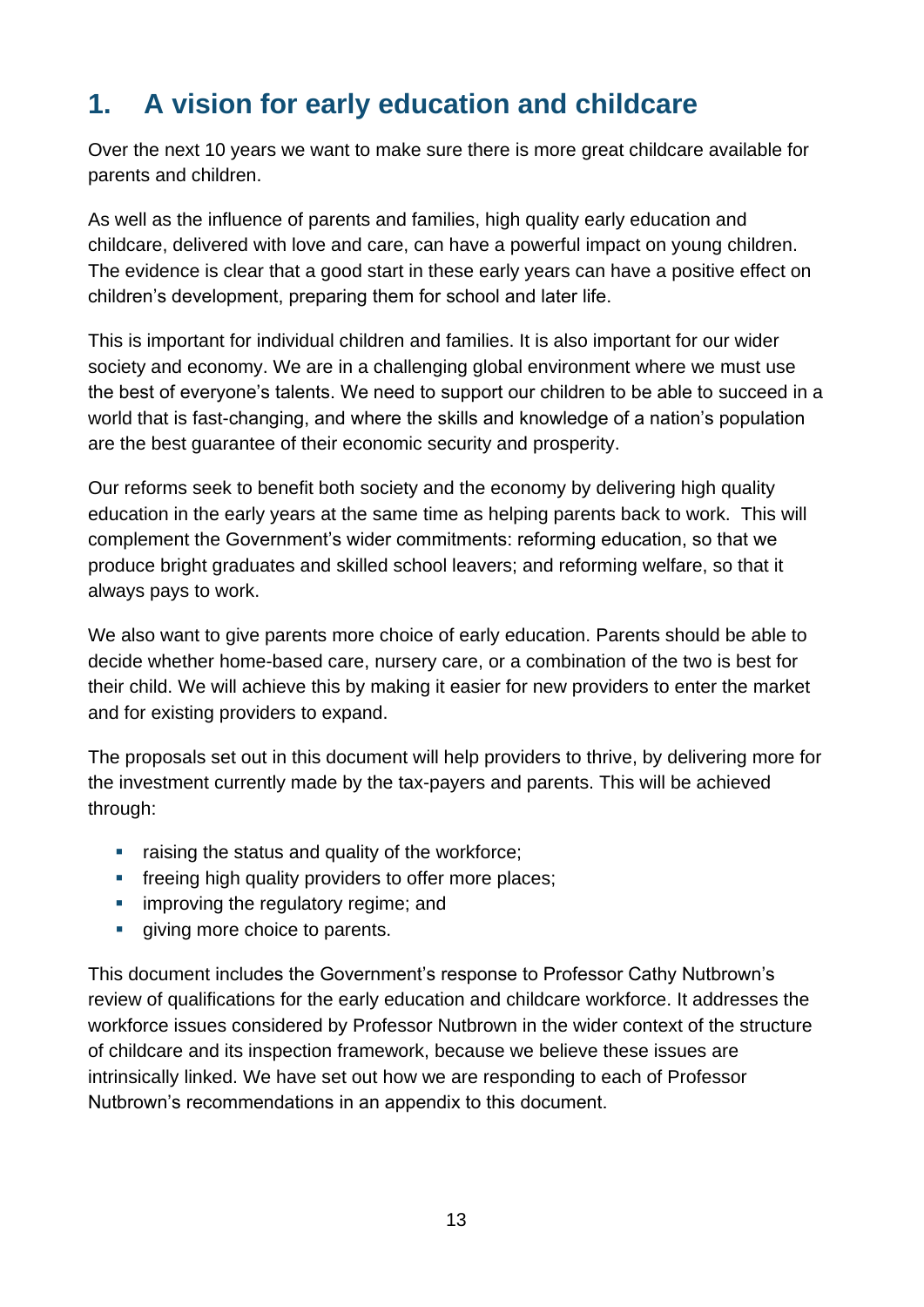We know that parents are concerned about the cost as well as the quality of childcare. As highlighted in the Government's mid-term review, we will set out, in due course, how we intend to give parents more help with the costs of childcare. Further to the reforms in this document, the childcare commission is looking at support for parents with the costs of childcare, childcare regulation and care for school age children, and will report shortly.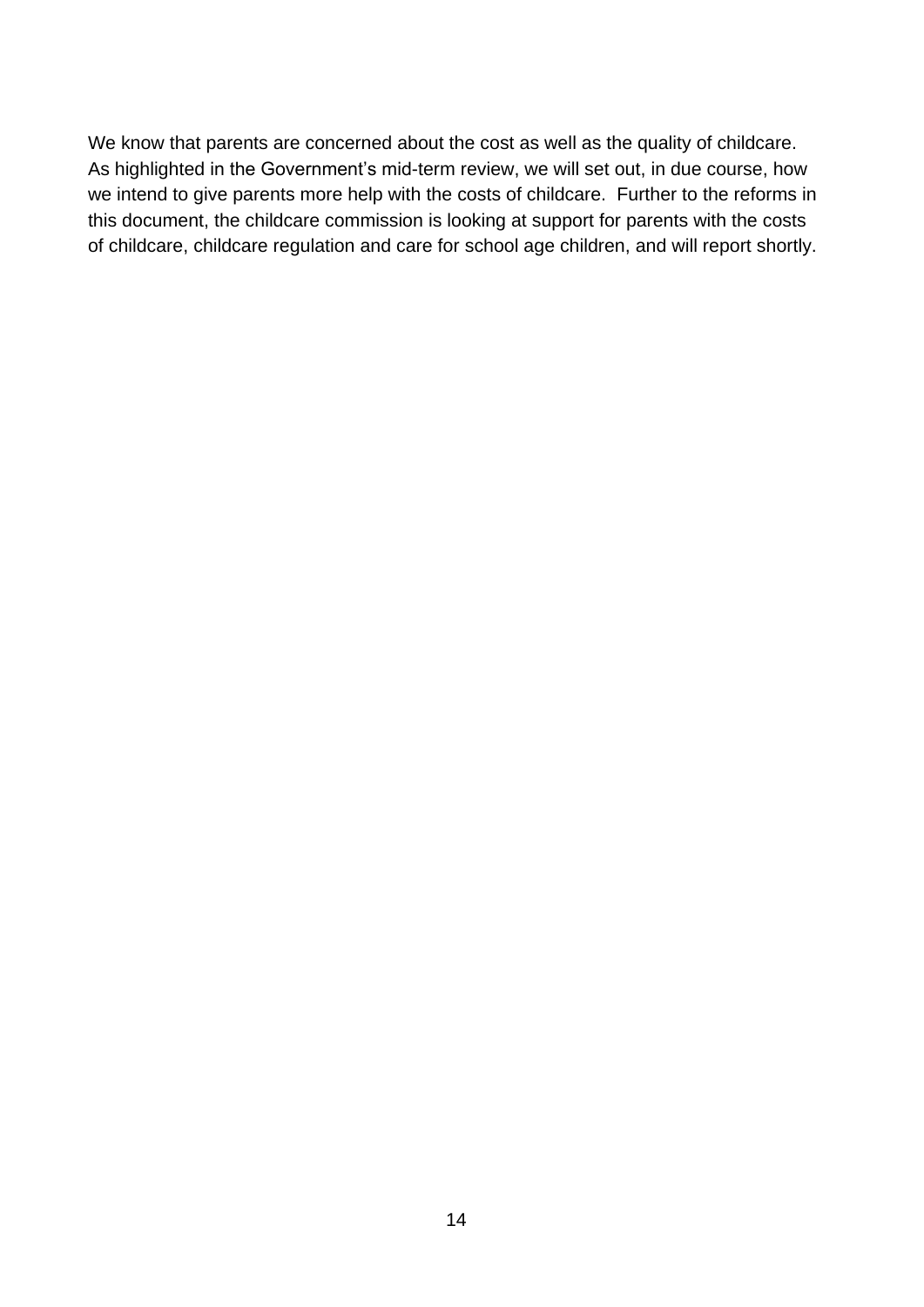# <span id="page-14-0"></span>**2. The case for change**

#### **What works**

We know what works in early years education: high quality qualifications and well-trained staff. The evidence shows that:

- Attending a high- or medium-quality pre-school has a lasting effect on social and behavioural outcomes.<sup>5</sup>
- **Pre-school quality is a significant predictor of later Key Stage 2 performance in** both English and mathematics.<sup>6</sup>
- Better-qualified staff offer higher quality support for children age 30 months to five years in developing communication, language, literacy, reasoning, thinking and mathematical skills.<sup>7</sup>

The Effective Provision of Pre-School Education (EPPE) Project found:<sup>8</sup>

- The quality of early years provision is related to better intellectual/cognitive and social/behavioural development in children at entry to and throughout primary school.
- Children made more progress in pre-school centres where trained teachers were present.
- High quality pre-school is especially beneficial for the most disadvantaged children.

 $\overline{a}$ <sup>5</sup> Siraj-Blatchford, I. et al. (2011), Performing against the odds: developmental trajectories of children in the EPPSE 3-16 study, Department for Education, Research Report DFE-RR128

 $^6$  Ibid & Sylva, K et al (2008) Final Report from the Primary Phase: Pre-school, School and Family Influences on Children's Development during Key Stage 2 (Age 7-11) EPPE. Research Report DCSF-RR061

 $<sup>7</sup>$  Mathers S. et al (2011) Evaluation of the graduate leader fund final report. Department for Education.</sup> Research Report DFE-RR144

<sup>&</sup>lt;sup>8</sup> Sylva, K. et al. (2004) Effective Provision of Pre-School Education (EPPE) Project: Findings from the preschool period. Department for Education and Skills. Research Brief RBX15-03. Sylva, K et al (2008) Final Report from the Primary Phase: Pre-school, School and Family Influences on Children's Development during Key Stage 2 (Age 7-11). Research Report DCSF-RR061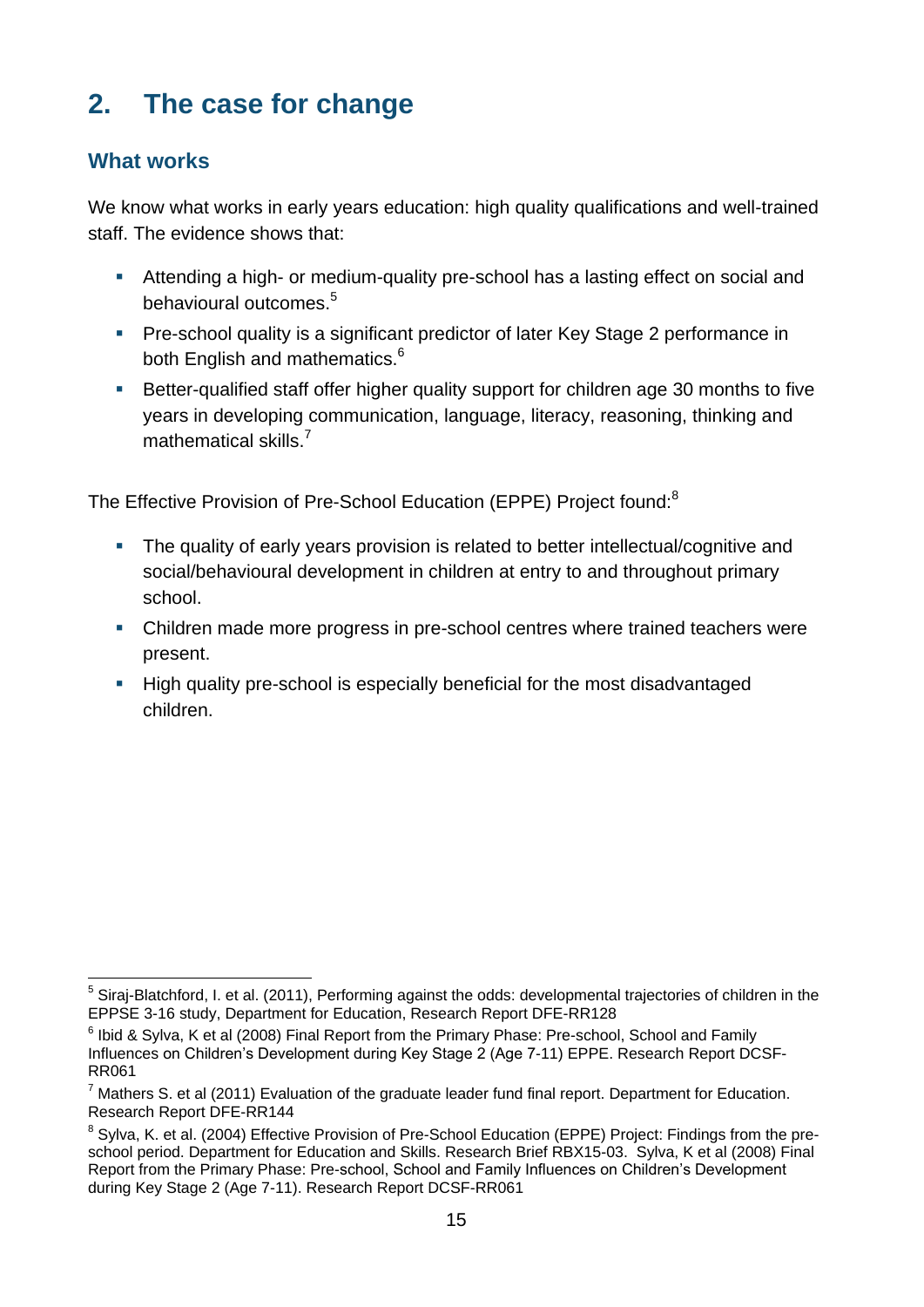### **There has been progress in recent years**

Ofsted rates 74 per cent of settings as good or outstanding compared with 65 per cent three years ago.<sup>9</sup>

Between 2007 and 2011, the proportion of full daycare staff with at least a Level 3 qualification grew from 72 per cent to 84 per cent. The proportion of those with a degree or higher increased from four per cent to 11 per cent.<sup>10</sup>

The Early Years Professional Status (EYPS) was launched in 2007 as a route for career progression within the sector and for talented, well-trained graduates to enter the profession. There are now 11,000 Early Years Professionals<sup>11</sup> across the country and, in 2011, almost a third of non-LA run full daycare providers had one or more  $EYPs^{12}$ . These new graduate leaders are already having a positive impact on the quality of early education and care for pre-school children.<sup>13</sup>

## **But huge challenges remain**

The Government spends almost £5 billion a year on early education and childcare:

- **Funded early education.** Cost = around £2 billion a year, rising to around £3 billion a year by the end of the Parliament. All three and four year olds can receive 15 hours of early education and care for 38 weeks of the year. Around 260,000 two-year-olds from low-income families will also be eligible from September 2014.
- **Tax credits and benefits disregards.** Cost = £1.5 billion a year through tax credits and benefits disregards; plus an additional £200m a year under Universal Credit. Depending on their income, some working parents can claim up to 70 per cent of the costs of childcare up to a maximum of £175 a week for one child and £300 a week for two or more children.
- **Employer Supported Childcare.** Cost = around £800 million a year. Parents can claim tax and National Insurance Contributions relief on the cost of childcare, using childcare vouchers or workplace nurseries provided through their employers. Depending on their individual circumstances, they can benefit from up to £900 a year through this scheme.

 $\overline{a}$ <sup>9</sup> The report of Her Majesty's Chief Inspector of Education, Children's Services and Skills: Early years 2011/12

<sup>&</sup>lt;sup>10</sup> Brind, et al (2012) Childcare and Early Years Providers Survey 2011. DfE OSR18/2012

 $11$  Teaching Agency data – EYPS awards 2007 to January 2013

<sup>&</sup>lt;sup>12</sup> Brind, et al (2012) Childcare and Early Years Providers Survey 2011. DfE OSR18/2012

<sup>&</sup>lt;sup>13</sup> The Evaluation of the Graduate Leader Fund, July 2011 (Oxford University/National Centre for Social Research DFE RB-144) The Longitudinal Study of EYPS, Sept 2012, (CeDARE, University of Wolverhampton DFE RR-239a-c)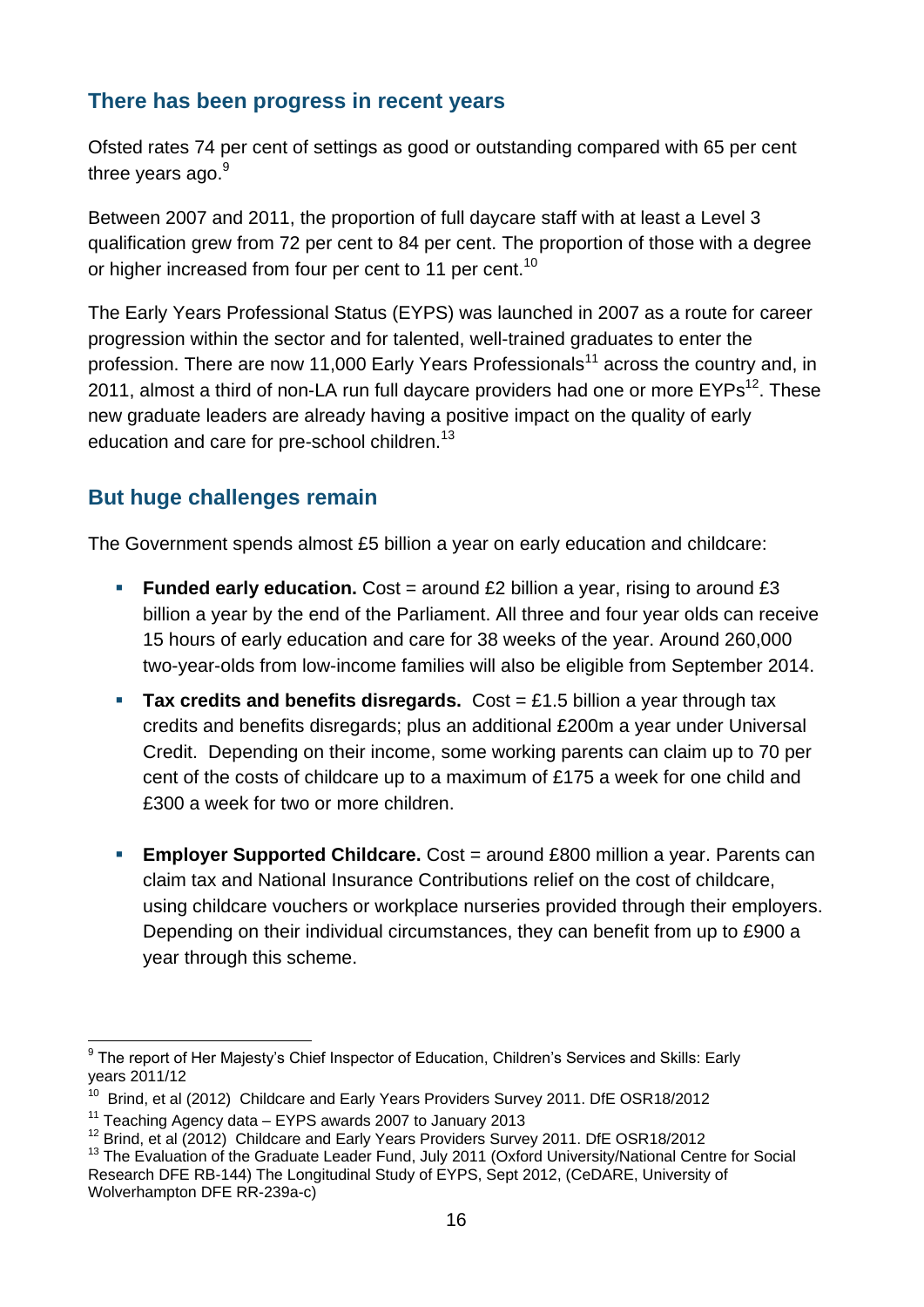As a share of GDP, the Government spends around 40 per cent more than the OECD average on childcare. Our spending is lower than the Nordic nations, comparable with France and higher than Germany<sup>14</sup>.

Despite this, there are still major problems with the current system:

- low pay relative to other professions and other countries and perceived low status of what is a very important role;
- lack of rigour and depth in a confusing range of qualifications;
- a confusing regulatory regime, with Ofsted's role duplicated by local authorities;
- parental choice is limited; and
- quality and availability vary too much across the country.

## **Low pay relative to other professions and perceived low status of what is a very important role**

Despite some recent improvements, the early years profession has not broken out of the cycle of low pay and perceived low status relative to other professions. Although the evidence suggests that the best outcomes are achieved by high quality staff, current regulations limit the number of children each member of staff can look after, constraining salary levels. Moreover, many providers often fail to use the flexibility already available in the current system to allow well-qualified staff to look after more children and therefore offer them better pay.

#### **Pay rates are lower than other comparable countries**

Low wages for staff working in the early years limit the scope for further professionalisation, with many staff paid little more than the minimum wage. In 2011, the national minimum wage for those over 21 was £6.08 an hour. Those working below supervisor level in full daycare settings earn on average only slightly more than this, at £6.60 an hour.<sup>15</sup>

Early years staff in other comparable European countries are often significantly better paid. This contrasts with the situation for primary school teachers, who are often better paid in England than abroad, as the table below shows:

 $\overline{a}$ <sup>14</sup> These figures are from 2009 and the sources are: Social Expenditure database 2012; OECD Education database; and Eurostat for non-OECD countries

<sup>&</sup>lt;sup>15</sup> Brind, R et al (2012) Childcare and Early Years Provider Survey 2011. DfE. OSR18/2012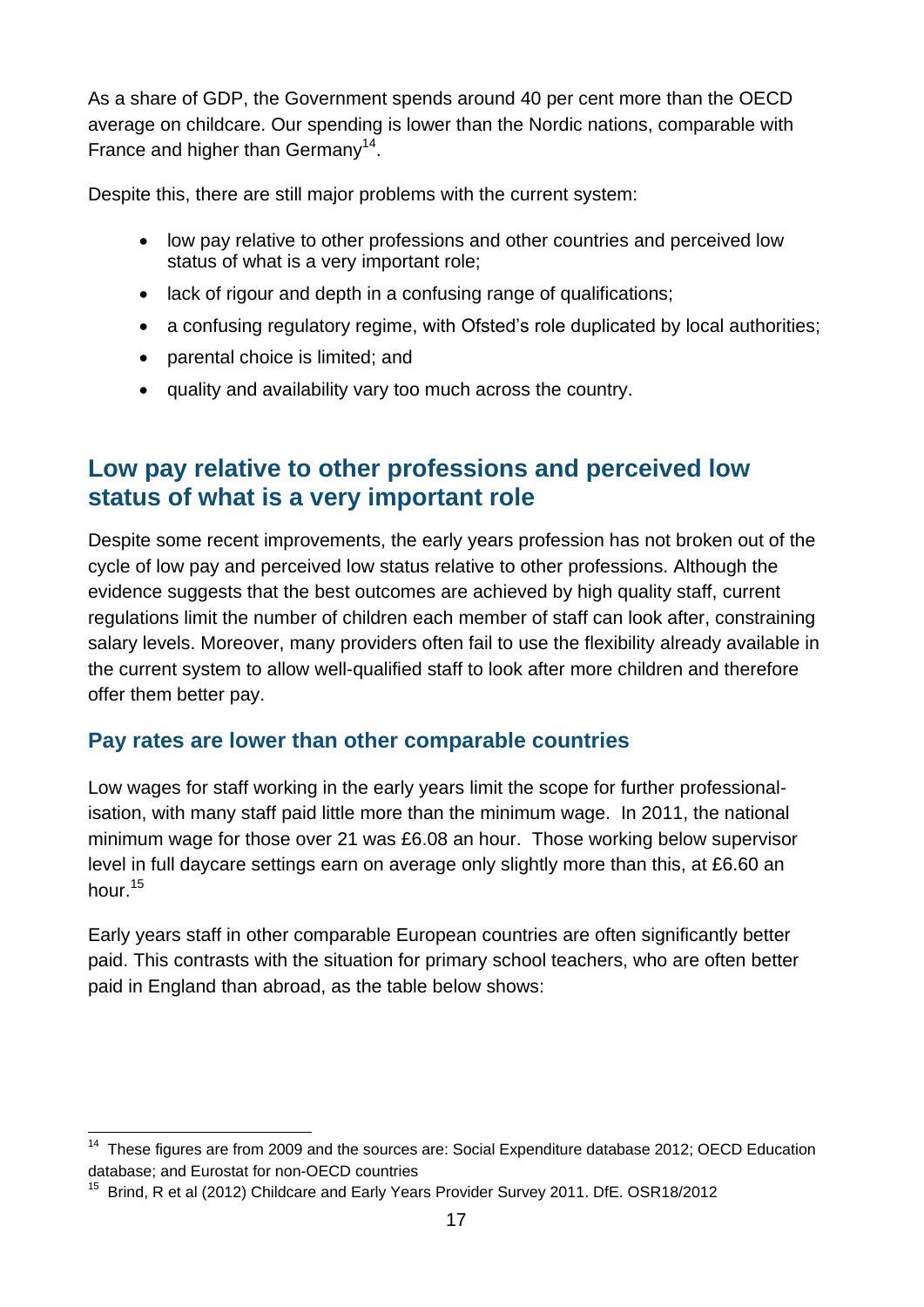<span id="page-17-0"></span>

| <b>European</b><br>country | <b>Childminders</b><br>(family<br>daycare) | <b>Childcare workers in</b><br>more formal settings<br>(e.g. crèche or<br>accredited play groups) | Supervisors /<br>managers of<br>formal<br>settings | Primary<br>school<br>teacher |
|----------------------------|--------------------------------------------|---------------------------------------------------------------------------------------------------|----------------------------------------------------|------------------------------|
| <b>Denmark</b>             | £21,500                                    | £20,350                                                                                           | £32,800                                            | £38,050                      |
| Finland                    | £14,800                                    | £18,800                                                                                           | £22,300                                            | £28,100                      |
| France                     | £13,250                                    | £16,300                                                                                           | £23,950                                            | £25,400                      |
| Germany                    | £14,600                                    | £19,150                                                                                           | £28,250                                            | $\overline{\phantom{a}}$     |
| <b>Netherlands</b>         | £22,500                                    | £22,100                                                                                           | £34,400                                            | £34,000                      |
| Sweden                     | £20,150                                    | £22,450                                                                                           | £29,250                                            | £23,250                      |
| England                    | £11,400                                    | £13,300                                                                                           | £16,850                                            | £33,250                      |

**Figure 3 Average annual salaries (GBP £)**

*Source: Figures obtained via a DfE survey of UK Embassies (November 2012), in the case of England via the Childcare and Early Years Providers Survey 2011 and for France: INSEE / déclarations obligatoires des entreprises aux organismes sociaux (màj. extrapolée 2012). Primary school teacher salaries are from Eurydice (2012) Teachers' and School Heads' Salaries and Allowances in Europe, 2011/12, and OECD (2012) Education at a glance.*

Notes:

- 1. Figures are converted using Purchasing Power Parity (PPP). All figures have been rounded to the nearest 50.
- 2. For England, France and Finland, the salaries for childcare workers and supervisors are averages. For the remaining countries, salaries are based on mid-point estimates.
- 3. The salaries for childcare workers, supervisors/managers and primary school teachers are for staff in the private and public sectors, apart from the figure for primary teachers in England which is for the public sector only.
- 4. The salaries for childcare workers and supervisors/managers are on a full-time basis. The typical working patterns and definitions of full-time will differ by country. For England the definition of full-time used is 39 hours per week for 52 weeks per year.
- 5. The salary figures for supervisors in England are for staff defined as those who are qualified to supervise a group of children on their own. They do not necessarily supervise other members of staff. This is different from a senior manager who is the person with overall responsibility for managing the provision in a setting. For the other countries the salaries are for staff in either a supervisory or a managerial role.
- 6. The childcare worker and supervisor salary figures for England are based on staff in private, voluntary and maintained full daycare settings only.
- 7. For the Netherlands, the childminder salary is based on approximately £4 per child per hour for a maximum of five children for an average of 21.6 hours per week for 52 weeks per year.

Notes on Primary school teacher salaries:

- 8. Denmark includes part-time workers.
- 9. France based on the mid-point of the salary scale for a primary teacher with the minimum required qualifications.
- 10. Sweden covers teachers in primary and lower secondary, includes part-time workers
- 11. Salary data for primary school teachers in Germany not available.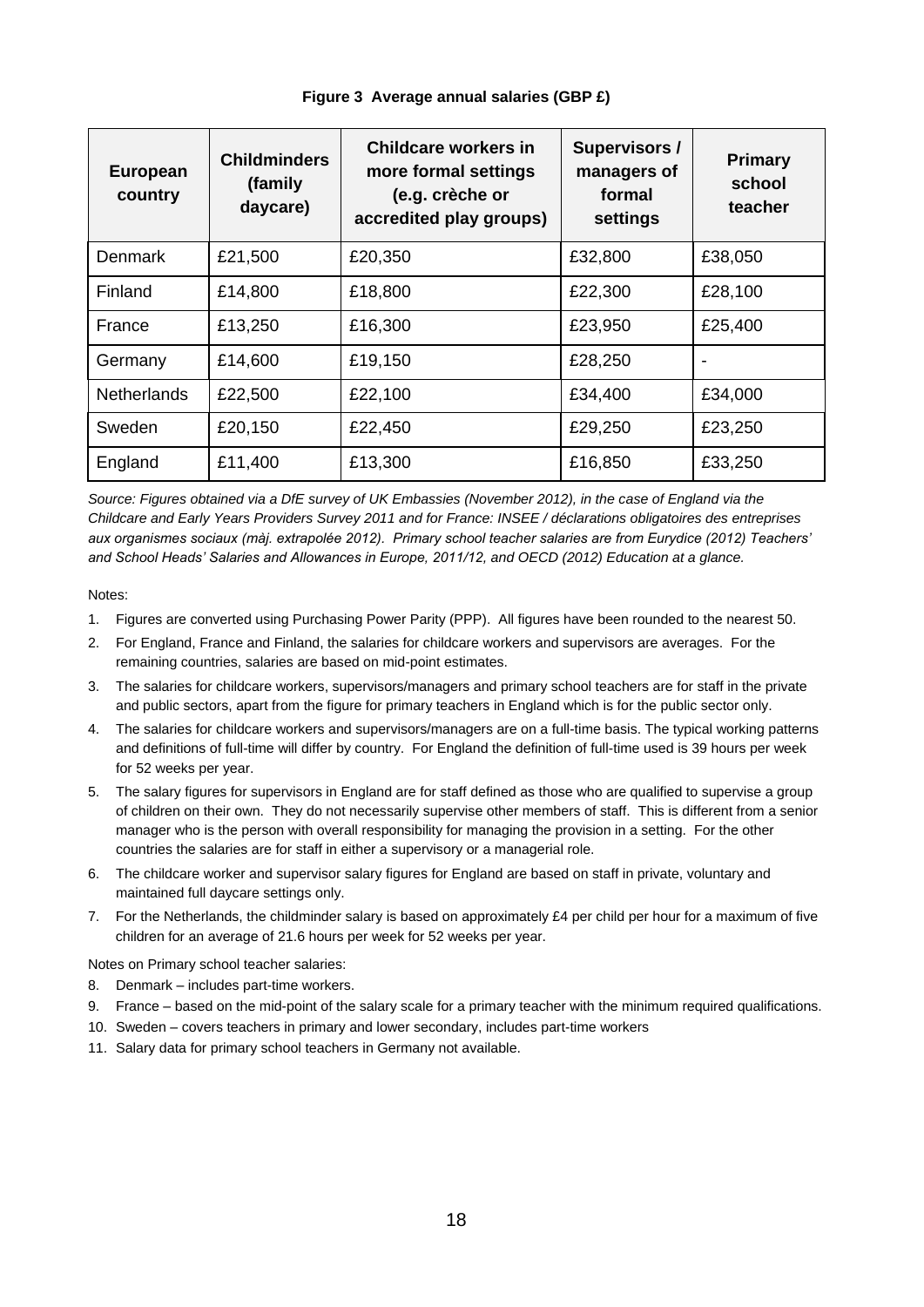## **Rigid staff: child ratios lead providers down the low skills, low pay route**

Part of the reason for England's low pay problem is that regulations rigidly prescribe the number of staff nurseries have to employ. This prescription, particularly in connection with two-year-olds, means providers employ staff in numbers which force a choice between paying low wages and charging parents excessively high fees.

These staffing regulations have existed largely unchanged since the 1970s. Even four decades ago they only reflected common practice of the time, rather than firm evidence that they were best at protecting children's safety and promoting learning and development.

The staffing rules in the countries listed below allow providers to operate more flexibly, with better qualified staff on higher salaries:

<span id="page-18-0"></span>

| <b>Provider</b>    |                | <b>Childminders</b> |              |               |                |
|--------------------|----------------|---------------------|--------------|---------------|----------------|
| Age                | <b>Under 1</b> | 1                   | $\mathbf{2}$ | $3+$          | <b>Under 5</b> |
| England            | 1:3            | 1:3                 | 1:4          | 1:8 or $1:13$ | 1:3            |
| <b>Netherlands</b> | 1:4            | 1:5                 | 1:6          | 1:8           | 1:5            |
| France             | 1:5            | 1:8                 | 1:8 or 1:12  | 1:8 or 1:26   | 1:4            |
| Ireland            | 1:3            | 1:5                 | 1:6 or 1:11  | 1:8 or 1:11   | 1:5            |
| <b>Denmark</b>     | None           | None                | None         | None          | 1:5            |
| Germany            | None           | None                | None         | None          | 1:5            |
| Sweden             | None           | None                | None         | None          | None           |

#### **Figure 4 National mandatory minimum staff: child ratios**

*Source: DfE figures obtained by a bespoke survey of 15 OECD countries (fieldwork carried out in 2012).*

*Notes:*

*England - Ratio for children aged three and over is 1:13 if led by a teacher.*

*France -* Ratios vary by provider type: crèches (1:5 children who cannot walk and 1:8 children who can walk); jardins d'éveil (1:12 children between two and three years old); kindergartens and pre-schools (1:26 children aged three to compulsory schooling, where led by a teacher).

Ireland - In sessional pre-school provision the staff:child ratio is 1:11 for children aged 2.5 years to six years. In full/part-time daycare provision the ratio is 1:6 for two-year-olds and 1:8 for three- to six-year-olds *Germany -* although there are no national mandatory staff: child ratios individual Länder (regions) are free to set their own regulations.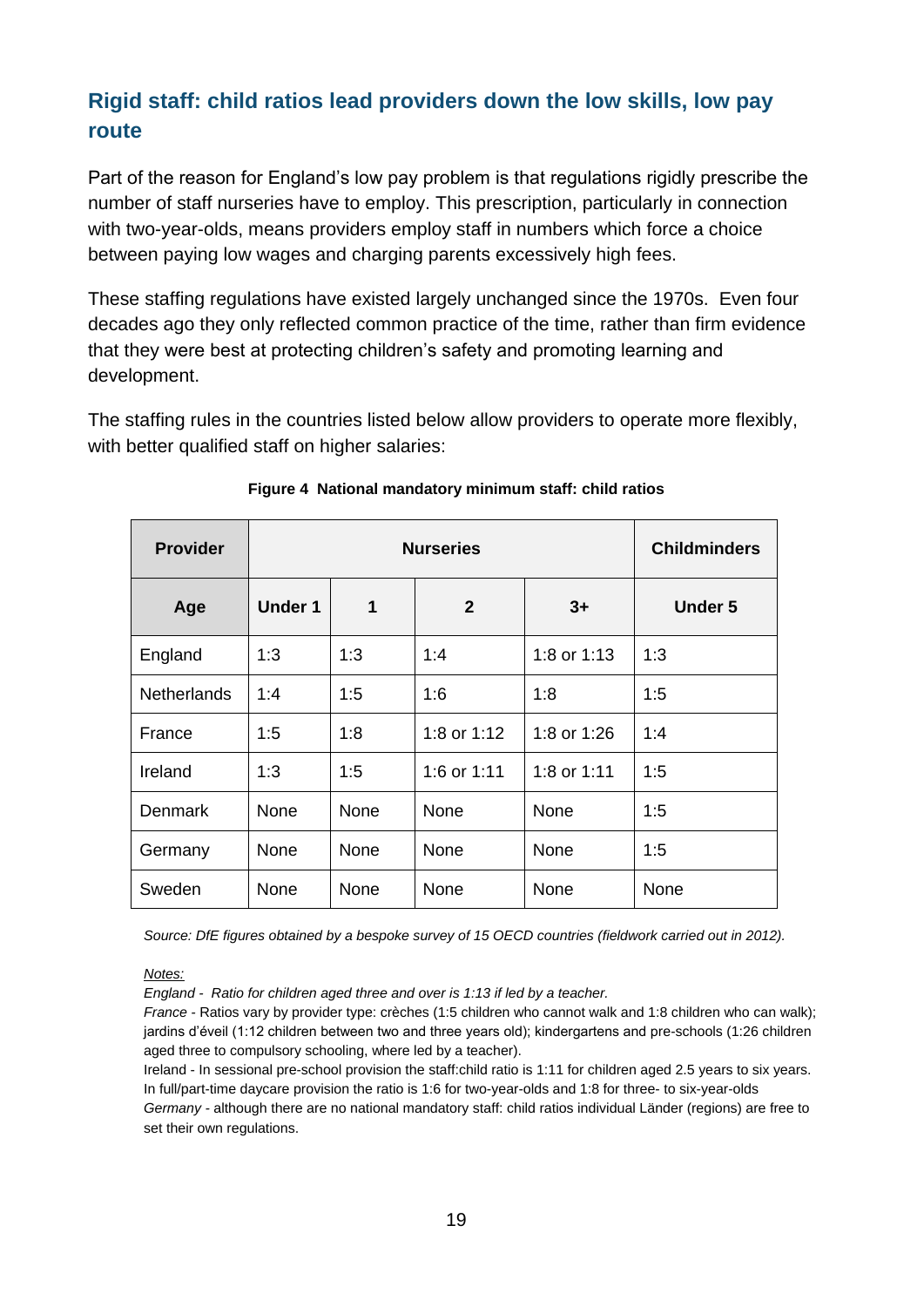We know that the key to success is emploving staff with the skills and knowledge that make a difference for young children. Yet rigid staffing requirements mean those providers often pay wages at or close to the minimum wage. This puts a cap on quality. Talented graduates are put off working in the early years, feeding the false perception that working with young children is low status and unimportant.

Even where our centrally prescribed regulations allow flexibility, it is often not fully used. It is already possible to operate with up to 13 three- and four-year-olds to each adult where there is a teacher or other suitable graduate, but many nurseries choose not to use this flexibility. Often, this is because graduate-level staff are in managerial roles rather than working directly with children. It is not simply a question of financial constraint – the additional income generated by taking on more children would in many cases support the higher pay needed to attract a qualified graduate. This would have real educational benefits, as the evidence strongly suggests that group care with graduate leadership supports better outcomes for children.

It is clear that other countries choose to strike a different balance, with higher staff: child ratios combined with more highly qualified professionals. For example<sup>16</sup>:

- **The Netherlands:** the initial training requirement for a certified childcare worker is three years of post-18 training. For pre-school teaching staff the initial teacher training is a three year vocational higher education course.
- **France:** at least 40 per cent of staff must be qualified up to diploma level, achieved after a year-long, post-18 course. Under the age of three, crèches have a ratio of 1:5 for children who cannot walk and 1:8 for children who can walk and who are toilet trained. Classes in écoles maternelles are led by qualified teachers, supported by assistants.
- **Ireland:** there is wide variation; but a year-long vocational training course is common. Any pre-school leader contracted to deliver a free universal pre-school scheme must hold a minimum of a Level 5 NFQ qualification (corresponds to UK Level 3) and their daycare settings have a ratio of 1:5 for one-year-olds and 1:6 for two-year-olds.
- **Denmark:** there are no national mandatory limits on the number of children nursery staff can look after. There is a maximum ratio for childminders of five children. Both pre-school teachers and childcare workers are required to undergo three to five years vocational or tertiary education, depending on prior experience.
- **Sweden:** there are no national mandatory limits on the number of children staff can look after. Childcare workers have to undertake a three year initial teacher training course, and pre-primary teachers have to undertake a 3.5 year university

 $\overline{a}$ <sup>16</sup> Examples are taken from a variety of sources including the OECD Starting Strong III: A Quality Toolbox for ECEC; [OECD Family Database PF 4.2 A;](http://www.oecd.org/social/socialpoliciesanddata/37864559.pdf) the British Embassy in France; and bespoke survey of OECD member states carried out by the Department in 2012.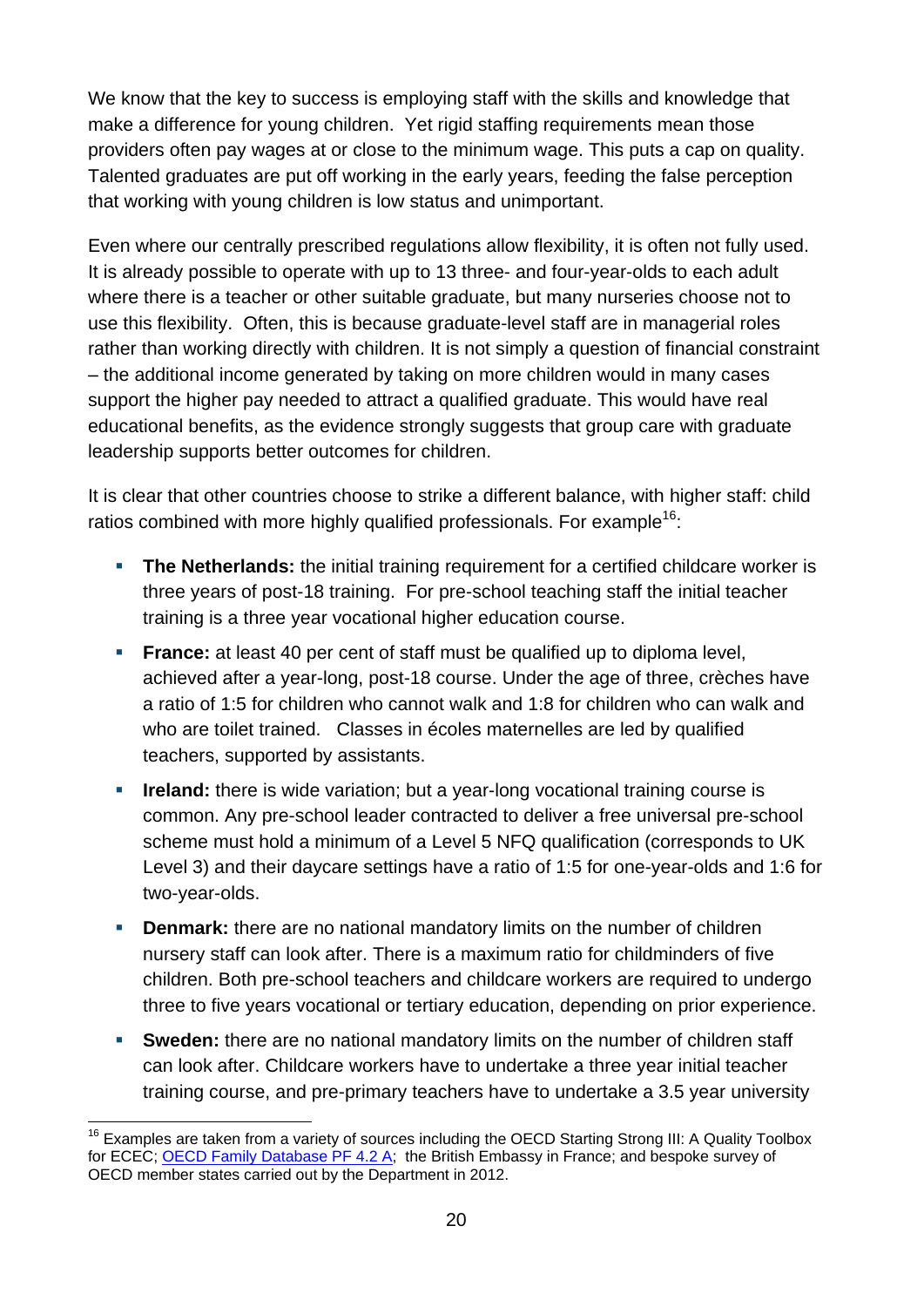teacher training course. Two years ago, the Government proposed that existing degrees in education should be replaced by four new professional degrees: preschool education, primary school education, subject education and vocational education.

 **Germany**: there are no national mandatory limits on the number of children staff can look after. However, individual Länder (regions) can set their own regulations. More bachelor degree-level Early Childhood Education and Care (ECEC) programmes are emerging at university level. In 2011, the Ministers of Youth from German Länder agreed on a resolution about a common title ('approved pedagogue for early childhood') and common contents for these degree programmes.

## **Lack of rigour and depth in a confusing range of qualifications**

In October 2011, the Government asked Professor Cathy Nutbrown to conduct an independent review of early education and childcare qualifications. Her final report, *'Foundations for Quality'<sup>17</sup>*, published in June last year, was a timely reminder of the case for a more professional and more highly qualified workforce.

Professor Nutbrown rightly celebrated many examples of excellent practice, but also highlighted a number of concerns over the quality of early years qualifications. She expressed 'significant doubts over whether the content of courses covers the skills and knowledge that people need to work in the sector'<sup>18</sup>.

## **Proliferation of qualifications**

 $\overline{a}$ 

As Professor Nutbrown said, there is currently 'a complex and at times confusing qualifications picture'. Since the 1970s, the number of early years qualifications has grown exponentially, as the following graph from the Nutbrown Review shows:

<sup>17</sup>*Foundations For Quality – the independent review of early education and childcare qualifications: Final Report (* June 2012)

<sup>18</sup> *Review of Early Education and Childcare Qualifications: Interim Report* (March 2012)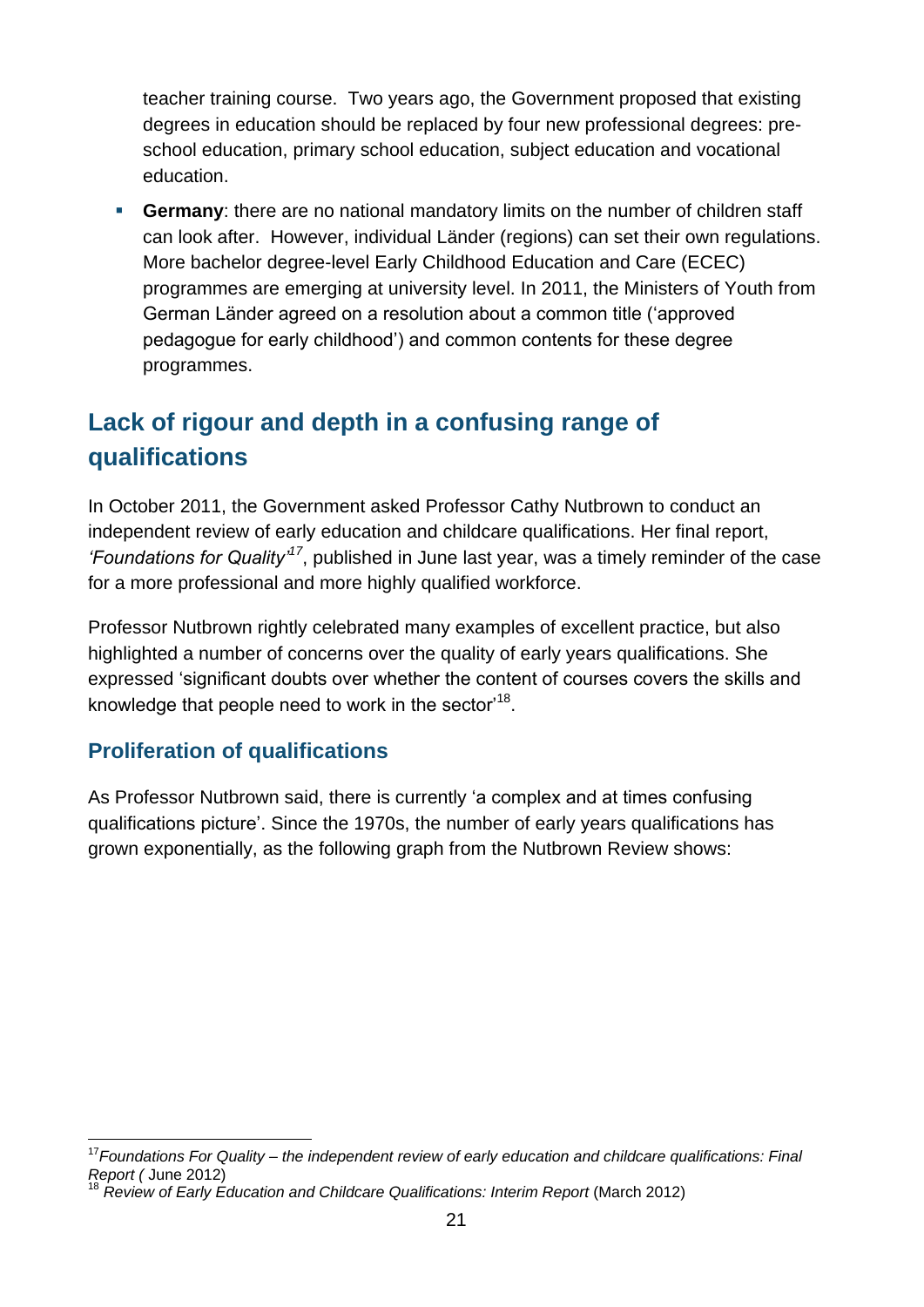<span id="page-21-0"></span>

#### **Figure 5 Growth of Early Years Qualifications**

If anything, this graph underestimates the scope for confusion. A list provided to the Nutbrown review by the Children's Workforce Development Council showed that there were over 400 different early years qualifications for employers to consider. About half of these are regarded as "full and relevant" to the Early Years Foundation Stage.

#### **Employer concerns over quality**

Given the large number of qualifications held by people working in the early years, it is not surprising to learn of significant concerns over variation in quality.

Professor Nutbrown concluded that the proliferation of qualifications had left employers in a difficult position: 'When employers come to recruit staff, they face a bewildering array of qualifications, some of which they do not trust (either because they are unsure that the content is suitable, or because they lack confidence that it has been taught to the right standard)".

Indeed employers have found that, because early years qualifications are often substandard, they are forced to spend time training new staff for basic tasks.

#### **Low expectations of literacy and numeracy**

Professor Nutbrown wrote that 'at present, there is no requirement for those studying at any level to demonstrate competence in English and mathematics in order to complete an early years qualification'.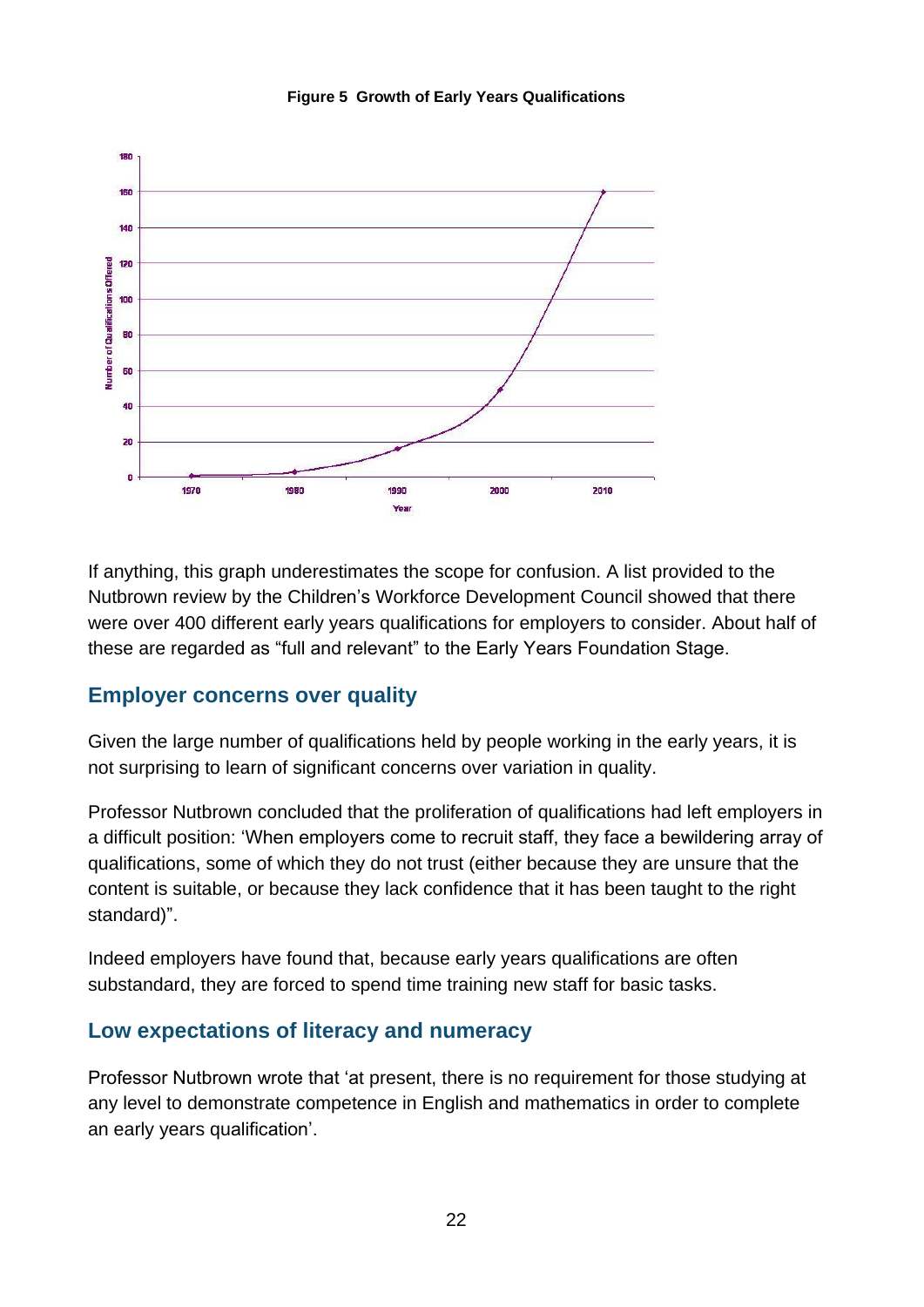Parents trust nurseries to help their children learn to speak and add up in the crucial early stages of their development. Yet early years qualifications do not presently require learners to have mastered basic literacy and numeracy. This is damaging both to children's development and to parents' confidence in the system as a whole.

# **A confusing regulatory regime, with Ofsted's role duplicated by Local Authorities**

## **In the past, regulations have focused too much on process not practice**

Providers are responsible for the quality of their provision. They should always act in the best interests of the children in their care, responding to the wishes of parents and the available evidence. But in the past, they have too often been bound by overly prescriptive paperwork and bureaucracy. The new, slimmed-down Early Years Foundation Stage has improved the situation considerably.

But there is more to do. For instance, regulations currently prescribe: the amount of floorspace per child (3.5 m $^2$  for children under two, 2.5 m $^2$  per two-year-old, and 2.3 m $^2$ per three- to five-year-old); an area for children to sleep; an area for staff to talk to parents confidentially; and an area where staff can spend time away from children. These features may be desirable in a nursery, but we do not believe regulations should prescribe the layout of a nursery with such specificity. We must trust professionals to make these decisions.

#### **Strengthening inspection in the early years**

Ofsted's inspection regime is one of our system's great strengths. An Ofsted inspection provides a recognised benchmark of quality and plays a crucial role in monitoring and improving the quality of provision and the outcomes for young children. Both parents and providers rightly value the rigour that the Ofsted process brings to early education and care.

In response to the reform of the Early Years Foundation Stage, Ofsted has strengthened the focus on the quality of care and learning and the outcomes for children through their revised inspection framework. Early feedback on this is encouraging, but we need to go further to ensure that regulations are reasonable and inspection judgements are as rigorous as possible.

We want to improve the Ofsted regime further. For instance, we want to see more involvement by HM Inspectors in the inspection of early years. Those HMIs that do work in the early years focus on the more complex areas of inspection such as children's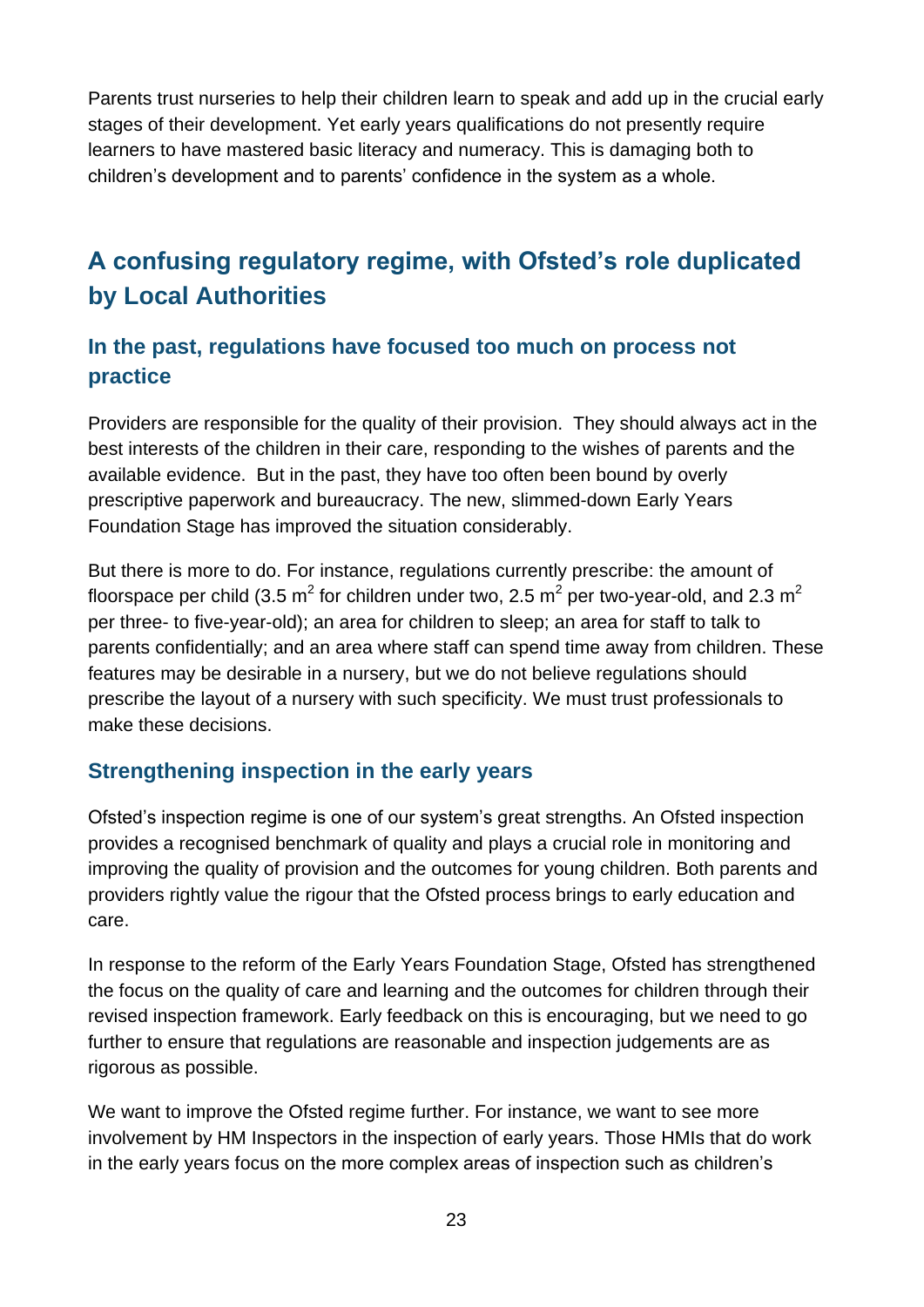centres, with the inspection of early years settings carried out by contracted inspectors instead.

The current system of inspection for childminders could also be improved. Each individual childminder is inspected every three or four years, usually for only around three to four hours. There is no question of the desirability of a thorough inspection regime for childminders, but it is less clear how far the current system drives quality.

## **Ofsted role duplicated by local authorities**

At the moment, Ofsted are not the only arbiters of quality in the early years. Local authorities also have a role in determining which providers should qualify for funding for early education. They also approve training in connection with the Early Years Foundation Stage.

As Dame Clare Tickell reported in her review of the Early Years Foundation Stage, there have been mixed views on the experience of inspection and monitoring by local authorities.<sup>19</sup> Some practitioners asserted that they were asked to gather disproportionate amounts of information to show how they met the EYFS requirements. Dame Clare drew attention to the need to tackle perceived inconsistencies around EYFS requirements from local authorities on the one hand and Ofsted on the other.

For example, there was a perception that local authorities sometimes asked providers to gather information not required by the EYFS or by Ofsted. This proliferation of requirements with which providers think they have to comply can be confusing, expensive and time consuming. It can also divert resources from where local authorities can add most value – ensuring that the most disadvantaged children receive early education and childcare that meets their needs.

Local authorities also act as gatekeepers to funding and as a statutory training provider, removing flexibility from the system and creating another layer in the process. Some providers operating in several areas have said that differing local practice adds to administrative burdens, making it more difficult for established national operations, with strong professional standards, to expand in response to parental demand. These local practices mean local authorities retain the money intended for educating three- and fouryear-olds. In 2012-13, local authorities retained £160 million of funding and we want to see more of this pass to the front line.

 $\overline{a}$  $19$  The Tickell Review – The Early Years: Foundations for life, health and learning (March 2011)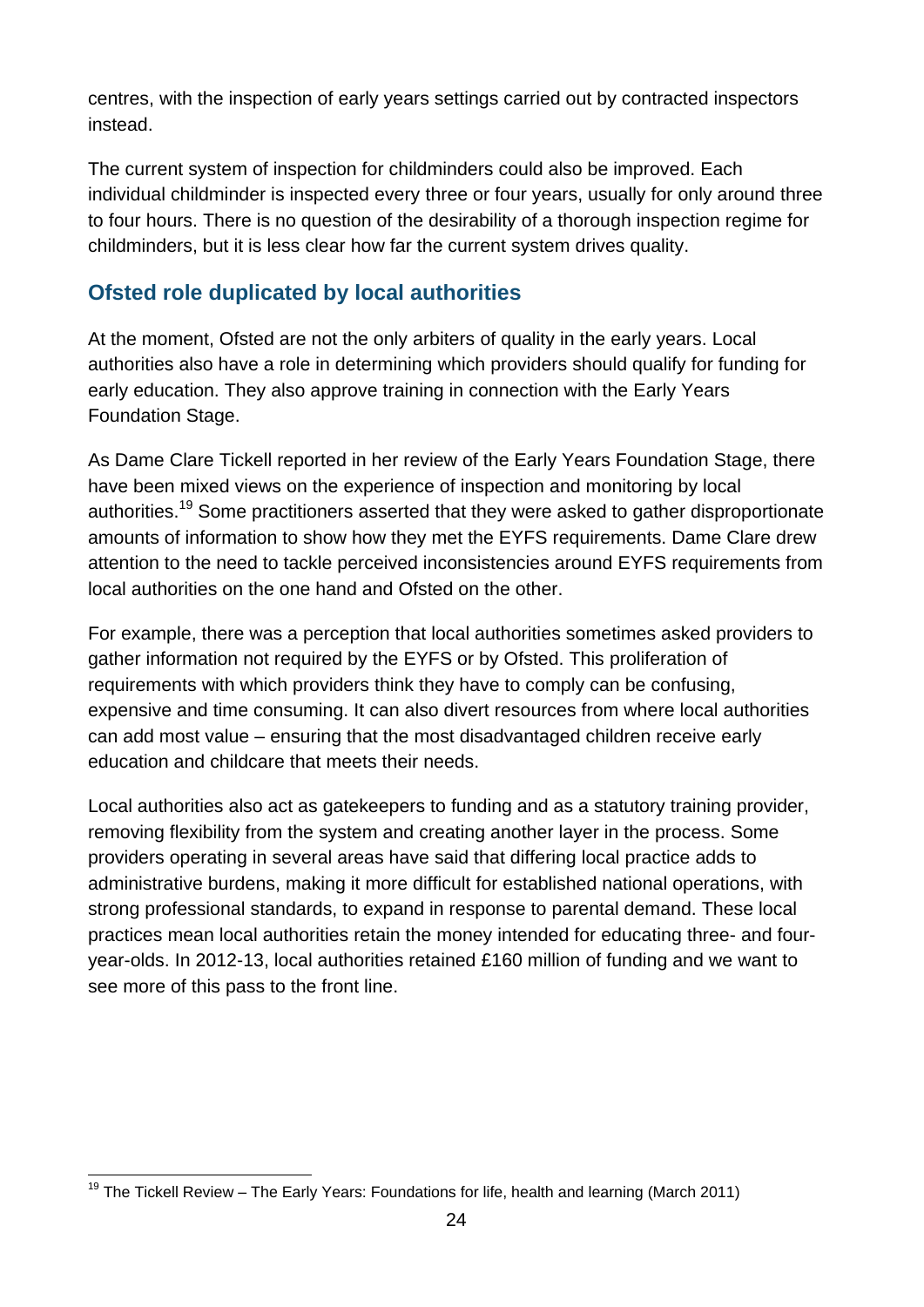#### **Early years inspections not fully integrated with schools inspections**

Schools are routinely inspected by Ofsted, but they currently have to have an additional early years inspection if they register as an early years provider to take two-year-olds. Early years provision in schools for children aged under three – even if it is run by the school governing body – needs to be separately registered with, and inspected by, Ofsted.

## **Parental choice is limited**

The supply of places has risen in recent years, notably in full daycare. But there is an increasing challenge to ensure that sufficient numbers of good quality places are available to meet the increased demand created by demographic changes, the extension of free places to 40 per cent of two year olds, and parents who want to keep working while raising children.

Parents want a choice between quality home-based and nursery care. Many parents particularly value home-based childminders because of the distinct, flexible care that they can provide, especially for the youngest children.

However, the number of registered childminders has almost halved, from over 100,000 twenty years ago to around 57,000 now, as the chart below shows:

<span id="page-24-0"></span>

#### **Figure 6 Number of registered childminders, England 1992-2011**

Sources: Childminding in the 1990s; 2001 Childcare Workforce Survey; 2002/03 Childcare Workforce Survey; Childcare and Early Years Providers Survey 2011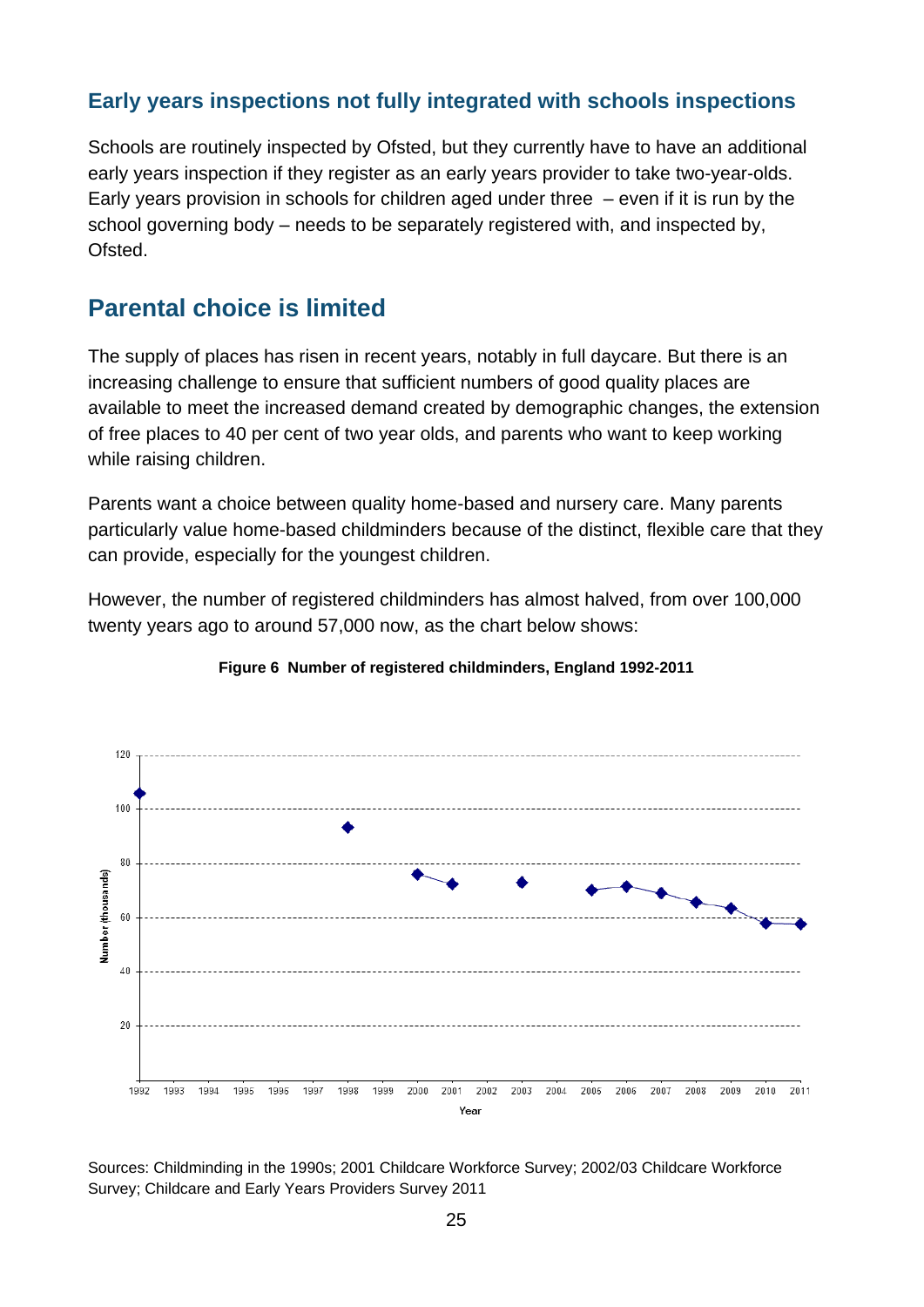Parents may also be reluctant to use home-based care due to concerns over quality. Ofsted has found that the quality of childminding has persistently lagged behind the quality of other types of childcare, and that childminders have not been able to close the gap between them and other providers.

## **Quality varies too much across the country**

Parents value being able to choose which provider most suits their needs, but parents in disadvantaged areas are far less likely to have a choice of high quality provision than those in more affluent areas. Inspection evidence shows that early education provision in disadvantaged areas is generally of lower quality.

The difference in quality of provision between the best- and worst-performing parts of the country is stark. For instance, in the best-performing local authority in the country, just 8 per cent of providers are rated less than good by Ofsted. Yet in one London authority, 45 per cent of providers are rated less than good.

Deprived areas are hit most by this variability in quality. Only around one in ten nurseries and childminders were rated outstanding by Ofsted as of last year.<sup>20</sup> 39 per cent of childminders working in the most disadvantaged areas fail to achieve a 'good' or 'outstanding' rating from Ofsted, compared to 23 per cent of childminders in the richest areas.

 $\overline{a}$ <sup>20</sup> Ofsted Annual Report 2011/12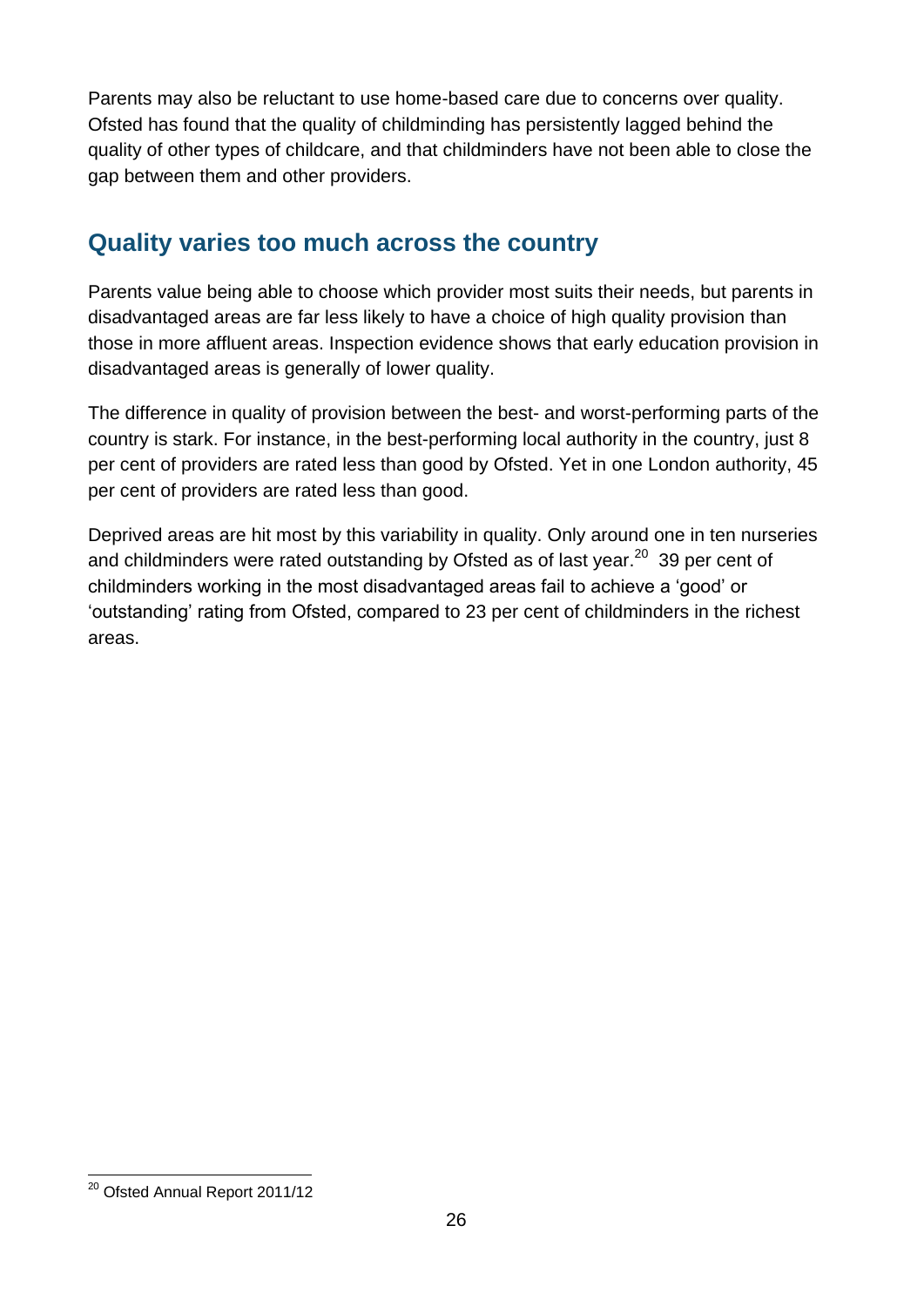# <span id="page-26-0"></span>**3. A plan of action**

This document sets out our plan of action to tackle these issues and to achieve this new vision for the early education and childcare sector. We will take action on four key priorities:

- **F** raising the status and quality of the workforce;
- **fi** freeing high quality providers to offer more places;
- **EXECUTE:** improving the regulatory regime; and
- <span id="page-26-1"></span>**giving more choice to parents.**

# **A. Raising the status and quality of the workforce**

We know from the evidence at home and abroad that the quality of staff is crucial in delivering high quality early education.

This Government agrees with Professor Cathy Nutbrown's view that the workforce supporting our babies, young children and their parents should be well-qualified, wellrespected and well-led.

## **Early Years Teachers**

We need to move decisively away from the idea that teaching young children is somehow less important or inferior to teaching school-age children. The evidence shows that gaps in educational attainment between the weakest and strongest performers, and the welloff and less well-off, are already well-established before children reach school. The evidence also shows that graduate leadership is the best way to improve outcomes for young children.

We want to raise the status of the profession so that more high quality graduates consider a career in early education. There are already courses for graduates leading to Early Years Professional Status, but we want to go further. We will introduce Early Years Teachers to build upon the strengths of the Early Years Professional Status programme. Existing Early Years Professionals will be recognised as the equivalent of Early Years Teachers.Early Years Teachers will be specialists in early childhood development, trained to work with babies and young children.

We will start training the first Early Years Teachers from September 2013. We will improve the existing standards for Early Years Professionals so that they more closely match the Teaching Standards for classroom teachers. Early Years Teachers will have to meet the same entry requirements as primary classroom trainee teachers – at least a C grade in English, maths and science at GCSE. From September 2014, they will be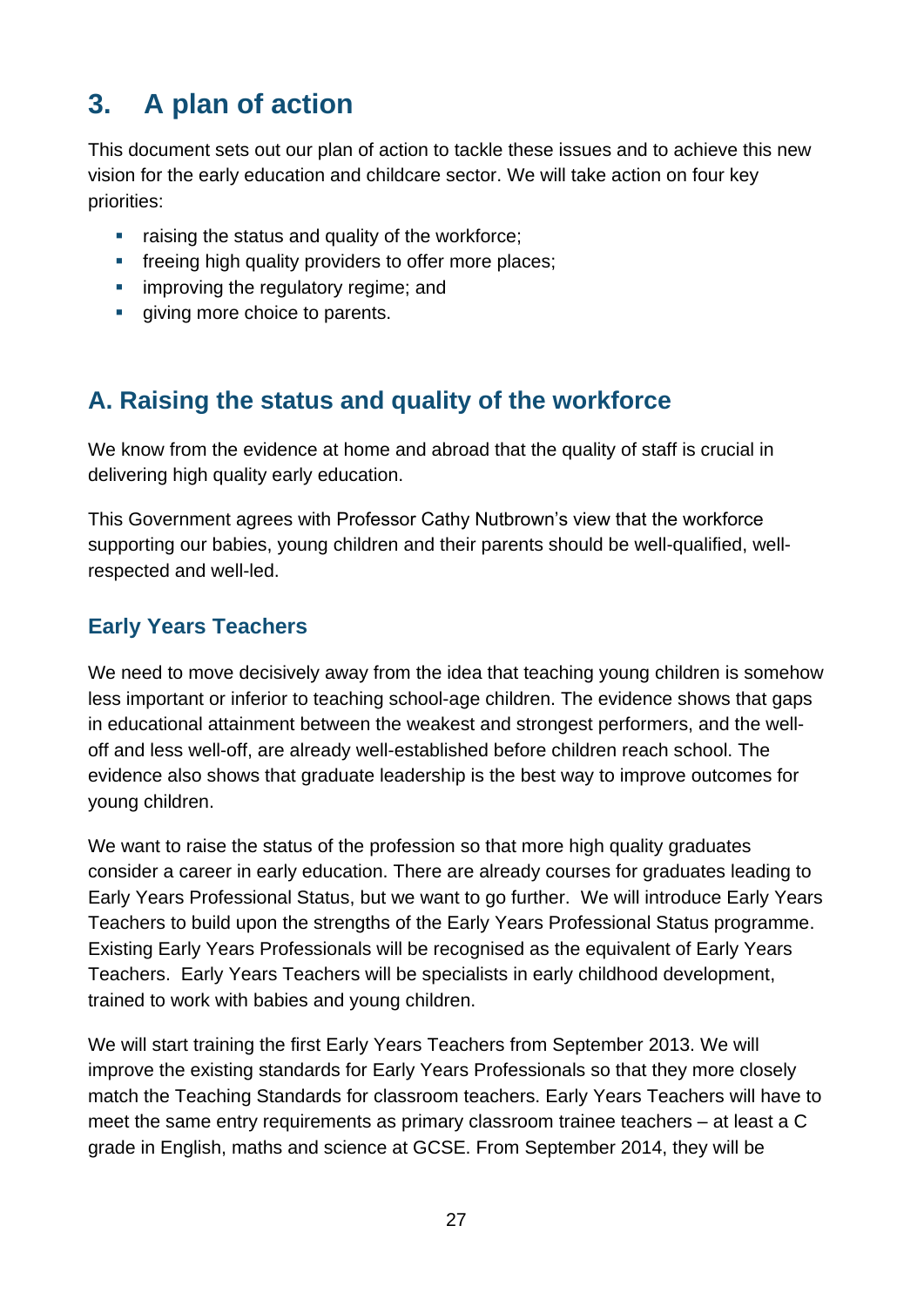required to pass the same skills tests as classroom teacher trainees before they start their courses.

Learning from the example of the French *école maternelle* infant schools, we also want to see more school teachers teaching younger children. We will change the rules so that it is easier for schools to offer provision to the under-threes. These changes are set out in further detail below.

We will also examine how we can attract top graduates into the early years.

## **Early Years Educators**

We will ensure new and better qualifications at Level 3, to qualify people to become 'Early Years Educators'. Early Years Educator qualifications will be the modern equivalent of the highly respected Nursery Nurse Diploma, which used to be provided by the National Nursery Examination Board (NNEB) but was discontinued in the mid-1990s.

Building on the richer content and standards recommended by Professor Nutbrown, the Teaching Agency will publish new, tougher criteria for the new qualifications early in Summer 2013. They will consult widely this Spring to ensure that these criteria meet the needs of employers and prevent the proliferation of qualifications that has been a problem in the past. Awarding bodies will need to develop higher quality qualifications in time for introduction from September 2014 in order to comply with the new tougher criteria.

Training providers will be expected to include a high proportion of practical work experience in their courses. Entrants will be expected to have secured at least a C grade in GCSE English and mathematics.

Apprenticeships will offer a high quality route to becoming an Early Years Educator. We will also put in place a transitional measure to support delivery of the early education programme for two-year-olds from low-income families. From September 2013, we will offer a limited number of bursaries to better qualified apprentices taking early years qualifications. They must have at least C grades in GCSE English and mathematics. Those who receive bursaries will become the first Early Years Educators.

We agree with Professor Nutbrown that it would not be practical to apply the new criteria retrospectively. This would be disruptive to the workforce. The most sensible approach is that qualifications are assessed against the criteria in place when they were awarded. This will ensure that nobody is unfairly disadvantaged by changes to the system.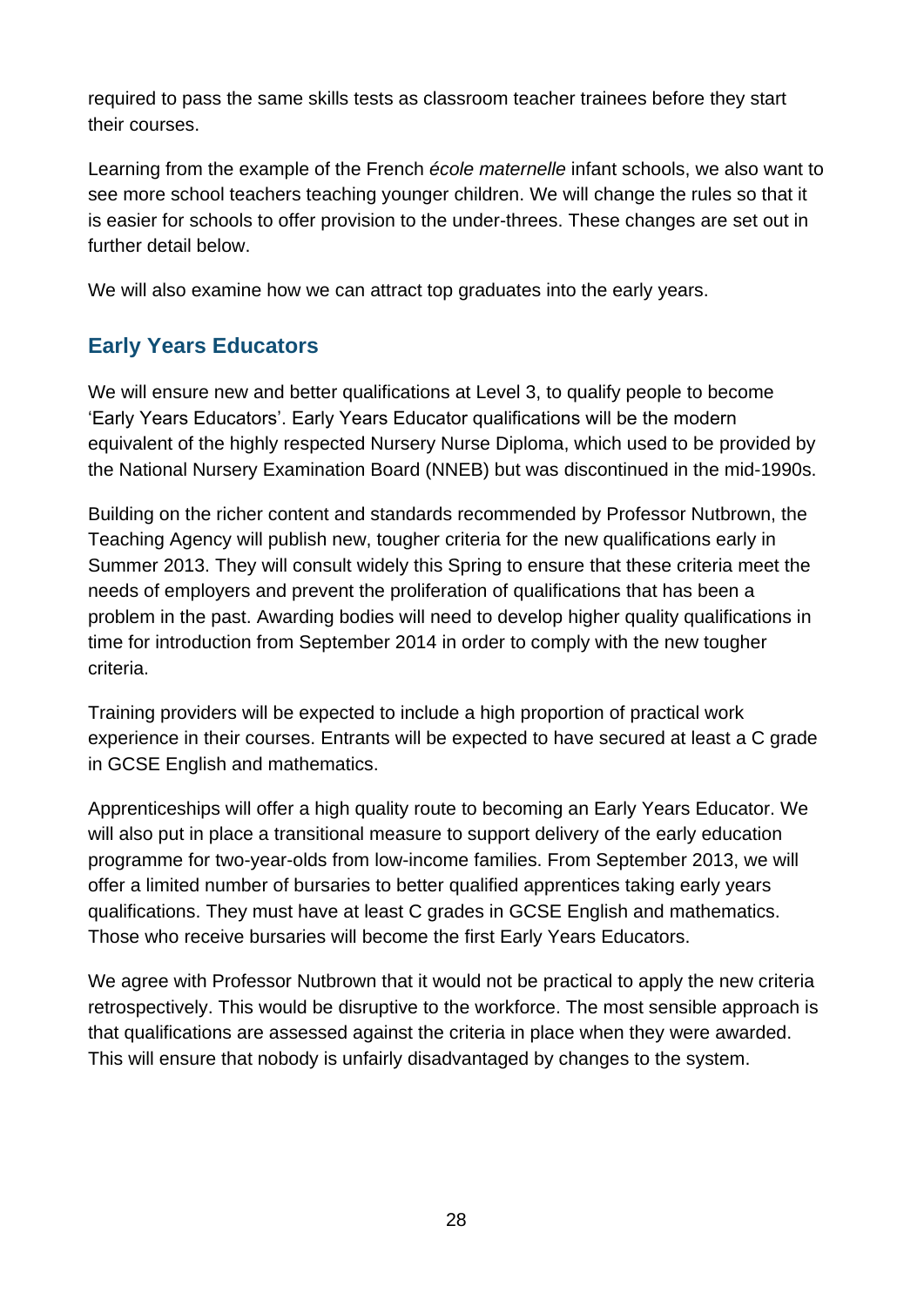## **Better quality training**

Practitioners within the early education and childcare sector need to keep their skills and knowledge up-to-date, whether this is through continuing with formal qualifications or through regular continuing professional development. This should include the sharing and dissemination of best practice and awareness of what works.

We will work with partners in further education and training to improve the quality of training available to childcare trainees, including through ensuring that the quality of placements they experience are normally only in good or outstanding settings and are of high quality themselves.

We will remove constraints on childcare training; for example, the obligation to use only local authority-approved first aid training. This will ensure that there is competition in the market for high quality training and professional development.

## <span id="page-28-0"></span>**B. Freeing high quality providers to offer more places**

We know that children are safest and develop best when they are looked after by high quality staff. Our reforms, in particular the introduction of Early Years Teachers and Early Years Educators, will place much greater emphasis on the skills and knowledge of those caring for and educating young children.

To support these developments, we need to take a fresh look at the rules that limit the numbers of children who can be cared for by each adult. In England these have remained largely unchanged since the 1970s.

We want to shift the focus away from the quantity of staff in a nursery towards the quality of education and care children are receiving. We should rely on professional, knowledgeable and qualified staff to consider the developmental needs of each child, thinking about how and when they would best benefit from larger, group-based activity. Quality and safety are paramount, so we will only allow providers to operate higher staff: child ratios if they employ high quality staff.

This move to put the needs of the child at the heart of decisions over staffing is critical if we are to give providers the flexibility to operate effectively, recruit more highly skilled staff and demonstrate their ability to offer outstanding education and care.

## **Learning from international examples**

There is much to admire in the French approach, which aligns a more highly qualified workforce, paid a wage that reflects higher levels of skill and knowledge, with an approach to levels of staffing that gives providers the freedom to operate effectively. There is no doubt that the coverage and nature of French childcare is a key factor in the high level of female participation in the labour market.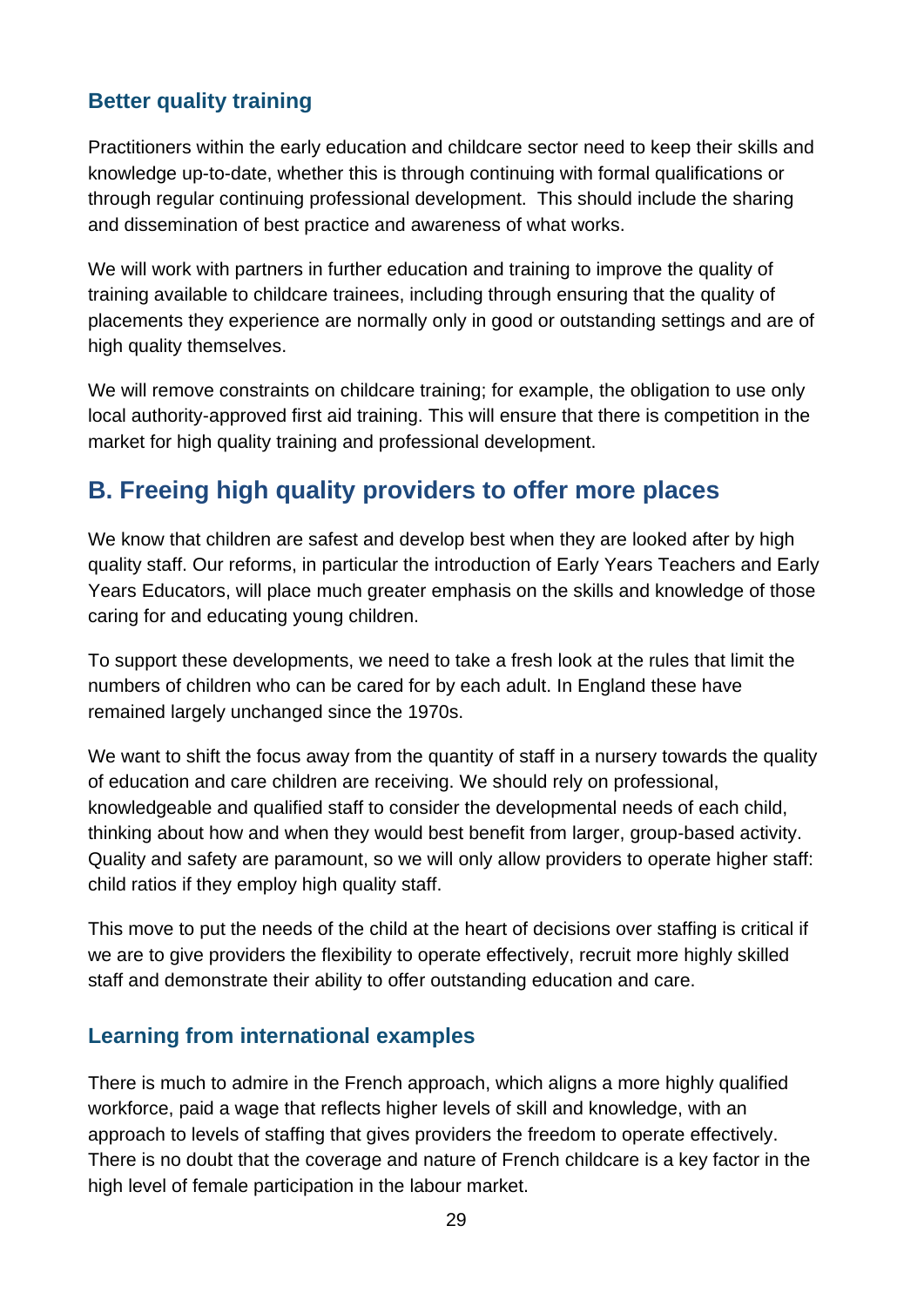#### **Figure 7 A summary of the French system (estimated salaries)**

<span id="page-29-0"></span>

| <b>Provision</b>                                    | Pedagogical<br><b>structure</b>                                                    | <b>Qualification level</b>                                                                                                                     | Average annual<br>salaries (GBP £<br>converted with<br>PPP) |
|-----------------------------------------------------|------------------------------------------------------------------------------------|------------------------------------------------------------------------------------------------------------------------------------------------|-------------------------------------------------------------|
| Daycare (Crèches)                                   | Groups of<br>children in<br>structured activity                                    | 40 per cent of childcare staff<br>must be comprised of people<br>qualified to diploma level                                                    | £16,300                                                     |
| <b>Childminders</b><br>(Assistantes<br>maternelles) | Home-based $-$<br>can be part of<br>childminding<br>agency where<br>groups operate | 120 hours of training $-60$<br>hours before the childminder<br>can care for children, the<br>remaining 60 hours in the two<br>following years. | £13,250                                                     |
| <b>Pre-school</b><br>(Ecoles maternelles)           | Nursery class<br>teaching                                                          | Led by qualified teachers                                                                                                                      | £25,400                                                     |

Source: INSEE / déclarations obligatoires des entreprises aux organismes sociaux (màj. extrapolée 2012). Salary figures for pre-school staff as of 2010 obtained via a DfE survey of UK Embassies (November 2012)

Note: Salary figures for daycare staff and childminders,

There are, of course, differences between France and England. In particular, England has far more private and voluntary provision, as well as the universal framework of the Early Years Foundation Stage. But this should not stop us examining what works in France.

Running through French provision is a sense of respect for professional judgement and a belief in the importance of skilful and knowledgeable staff. We need to give providers in England the flexibility to build this sense of professional skill and knowledge within their own practice.

#### **A new approach to staffing in nurseries**

We need to change the way we think about staffing in the early years, placing the emphasis on the individual development needs of each child, rather than relying on tight central prescription. Professional judgement should be backed with, and decisions based on, up-to-date evidence on child development, with Ofsted continuing to hold providers to account for the quality of education and care.

We will amend the Early Years Foundation Stage so that, from September 2013, high quality providers, employing highly qualified staff, will be able to offer more high quality places. Early years settings will only be able to use these higher staff: child ratios if they employ enough highly qualified staff. We will consult on exactly what qualification requirements will enable providers to operate our proposed higher ratios. For instance,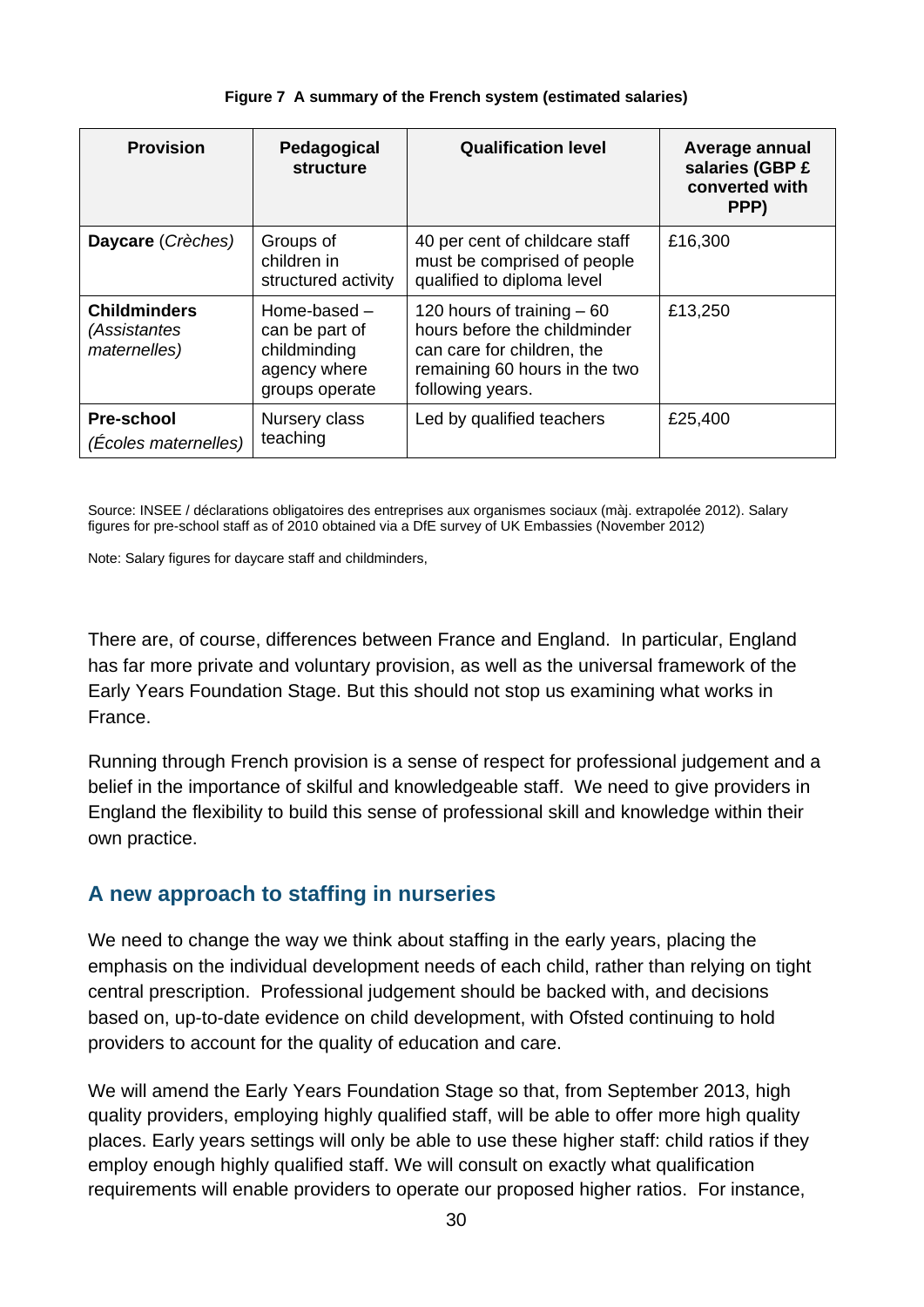subject to consultation, we might require settings to meet one of the following criteria in order to be able to operate higher ratios:

- 70 per cent of staff qualified to at least Level 3:
- <sup>1</sup> 100 per cent of staff qualified to at least Level 3;
- <sup>1</sup> 100 per cent of staff have at least a C in English and Maths;
- At least one graduate in the setting plus 70 per cent of other staff qualified to at least Level 3; or

Ratios based on the individuals working with children – so that only a staff member with a Level 3 qualification and/or English and Maths GCSE can use the higher ratio

## **Under-2s**

We recognise that the youngest children need more attention from adults, both in terms of their development and for practical reasons, such as the need to change nappies. In most cases, we will expect staff to look after no more than three children under two, as is currently the case.

However, we think that experienced and well-qualified staff are capable of looking after another child and so, for providers employing these staff, we will increase the upper limit to four babies. This is most likely to be for shorter periods of time, rather than for full day sessions.

## **Group settings**

Structured group learning can be highly beneficial for toddlers and young children, playing a crucial role in emotional, intellectual and social development. We want to see these groups increasingly led by the new Early Years Educators.

Where staff are sufficiently qualified, we will increase the number of two-year-olds each adult can look after from four to six. This would bring England into line with practice in most European countries that have mandatory ratios, while not going as far as France where adults can look after eight two-year-olds each. For three-year-olds, there will be no change to the upper limit of eight children per member of staff in group settings without a graduate leader.

## **Nursery classes**

In nursery classes for three- and four-year-olds, where a qualified graduate is working with the children, it is already possible to run groups on the basis of one adult to thirteen children. Yet too few providers, especially in the private and voluntary sector, take advantage of this flexibility, despite the evidence about the benefits that graduate leadership can have.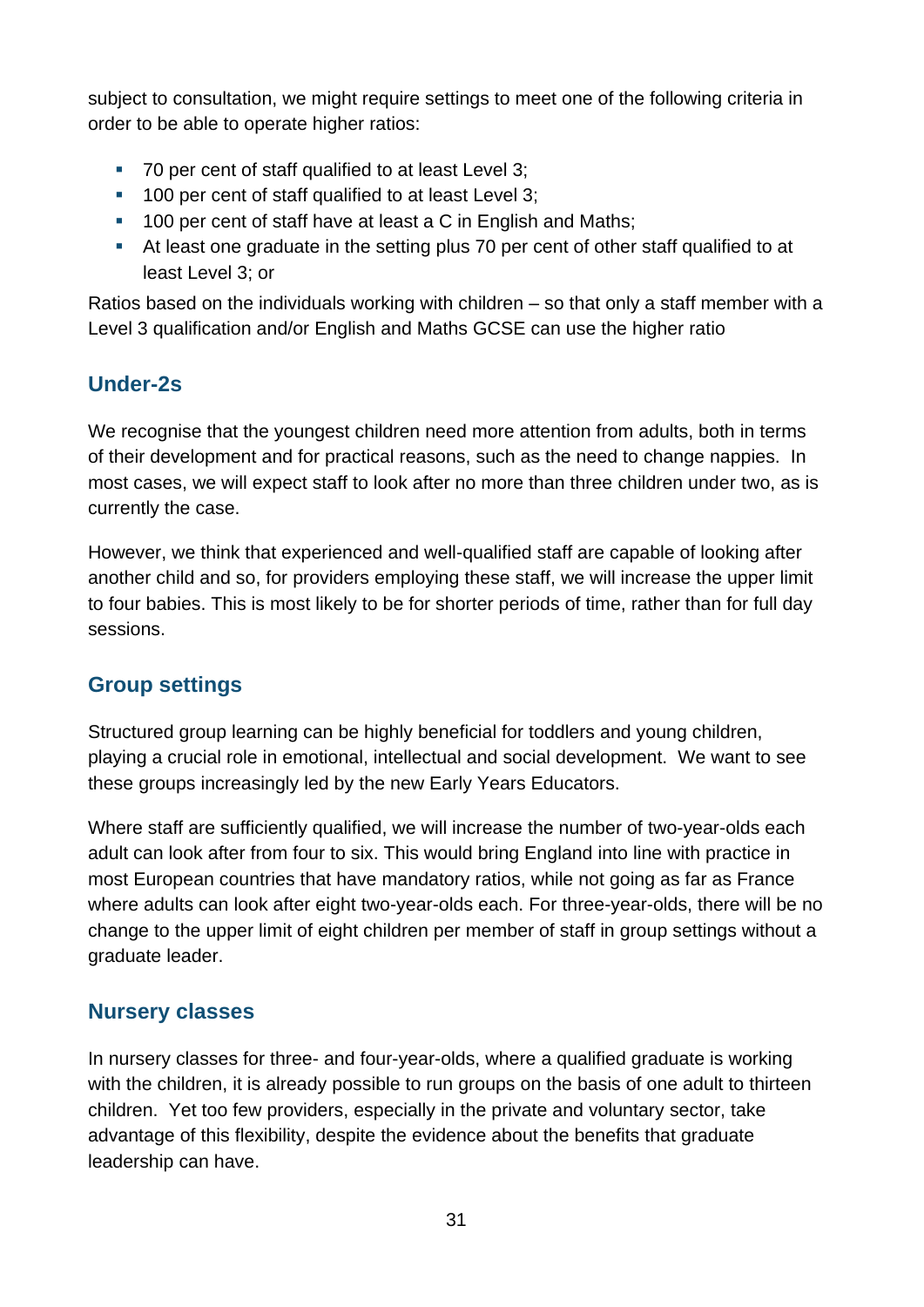We will maintain the existing ratio of one adult to 13 children, but we want to see more teacher-led nursery classes using the flexibility already available. This will be supported by the introduction of Early Years Teachers and Early Years Educators.

<span id="page-31-0"></span>

| Age                                                                | <b>Under 1</b> | 1    | $\mathbf{2}$ | $3+$        |
|--------------------------------------------------------------------|----------------|------|--------------|-------------|
| England (current ratios)                                           | 1:3            | 1:3  | 1:4          | 1:8 or 1:13 |
| England (proposed ratios<br>where there are high<br>quality staff) | 1:4            | 1:4  | 1:6          | 1:8 or 1:13 |
| <b>Netherlands</b>                                                 | 1:4            | 1:5  | 1:6          | 1:8         |
| France                                                             | 1:5            | 1:8  | 1:8 or 1:12  | 1:8 or 1:26 |
| Ireland                                                            | 1:3            | 1:5  | 1:6 or 1:11  | 1:8 or 1:11 |
| Denmark                                                            | None           | None | None         | <b>None</b> |
| Germany                                                            | None           | None | None         | None        |
| Sweden                                                             | None           | None | None         | None        |

#### **Figure 8 Nursery ratios summary**

Source: DfE obtained figures by a bespoke survey of 15 OECD countries (fieldwork carried out in 2012).

Notes:

England - Over-3s ratio is 1:13 if led by a teacher.

France - Ratios vary by provider type: crèches (1:5 children who cannot walk and 1:8 children who can walk); jardins d'éveil (1:12 children between two- and three-years-old); kindergartens and pre-schools (1:26 children aged three to compulsory schooling, where led by a teacher)

Ireland - In sessional pre-school provision the staff:child ratio is 1:11 for children aged 2.5 years to six years. In full/part time daycare provision the ratio is 1:6 for two-year-olds and 1:8 for three- to six-year-olds

Germany - although there are no national mandatory staff: child ratios individual Länder (regions) are free to set their own regulations.

## **Childminders**

With greater professionalisation, childminders also deserve greater flexibility.

At any one time, childminders can currently care for a maximum of six children under the age of eight. Of these six children, a maximum of three may be young children, and there should only be one child under the age of one. This is more restrictive than many comparable countries. Such a tight restriction arguably makes sense in the case of the youngest children, but it does not reflect the significant development that children undergo between the ages of two and five.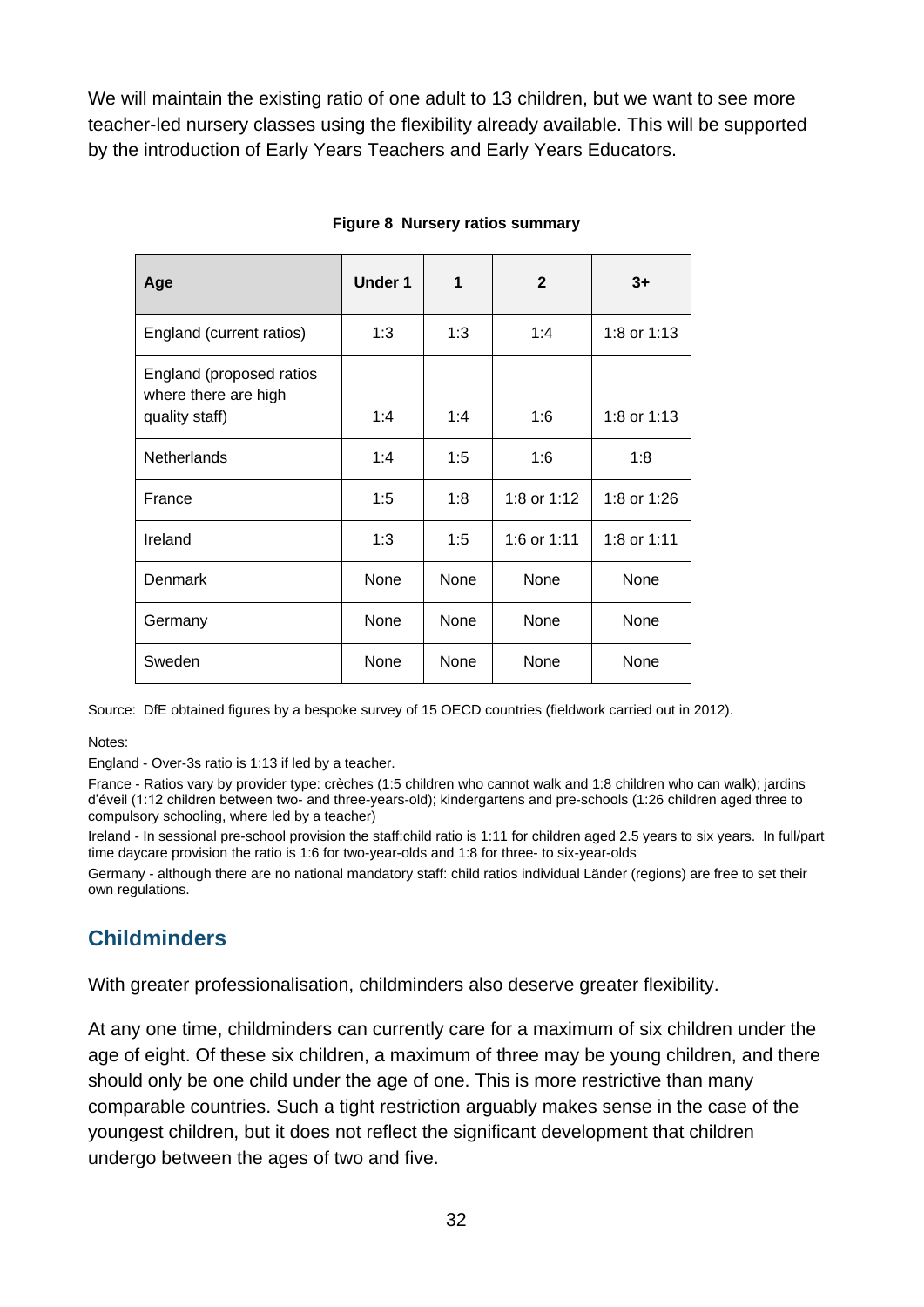In future, childminders will be able to look after up to four children under the age of five, with no more than two under 12 months. This will bring England in line with practice in France, while not going as far as Ireland, Denmark, Germany, Sweden or the Netherlands.

In addition, we will make clearer in the Early Years Foundation Stage the flexibility to look after an extra child for a reasonable period of time. This will give childminders the scope to respond better to parents' needs – for example, to allow an overlap between the children they are looking after, perhaps because a parent is late picking up their child. At present, childminders can feel that the rules are too rigid for them to be able to make sensible arrangements of this sort.

<span id="page-32-0"></span>

| Age                | 0   | 1   | $\overline{2}$ | 3    | 4   | 5   | 6   |
|--------------------|-----|-----|----------------|------|-----|-----|-----|
| England (current)  | 1:1 | 1:3 | 1:3            | 1:3  | 1:3 | 1:3 | 1:6 |
| England (proposed) | 1:2 | 1:4 | 1:4            | 1:4  | 1:4 | 1:4 | 1:6 |
| Denmark            | 1:5 | 1:5 | 1:5            | 1:5  | 1:5 | 1:5 | 1:5 |
| France             | 1:4 | 1:4 | 1:4            | 1:4  | 1:4 | 1:4 | 1:4 |
| Germany            | 1:5 | 1:5 | 1:5            | 1:5  | 1:5 | 1:5 | 1:5 |
| The Netherlands    | 1:2 | 1:4 | 1:5            | 1:5  | 1:5 | 1:6 | 1:6 |
| Ireland            | 1:2 | 1:2 | 1:5            | 1:5  | 1:5 | 1:5 | 1:5 |
| Sweden             |     |     |                | None |     |     |     |

#### **Figure 9 Childminder ratios summary**

*Source: DfE obtained figures by a bespoke survey of 15 OECD countries (fieldwork carried out in 2012).*

Notes:

*England (current)* - Childminders can have a maximum of six children under the age of 8, a maximum of three young children (until 1st September following their 5th birthday), and a maximum of one child under 1.

*England (proposed)* - Childminders can have a maximum of six children under the age of 8, a maximum of 4 young children (until 1st September following their 5th birthday), and a maximum of two children under 1. Ratios can be exceeded by one for reasonable periods of time to allow for overlaps between children.

*Denmark* - The number of children per adult is regulated by law.

*France* - No information is available on the variations in ratios that may exist by age of children.

*Ireland* - Childminders can care for five children (including their own) and no more than two under the age of 15 months.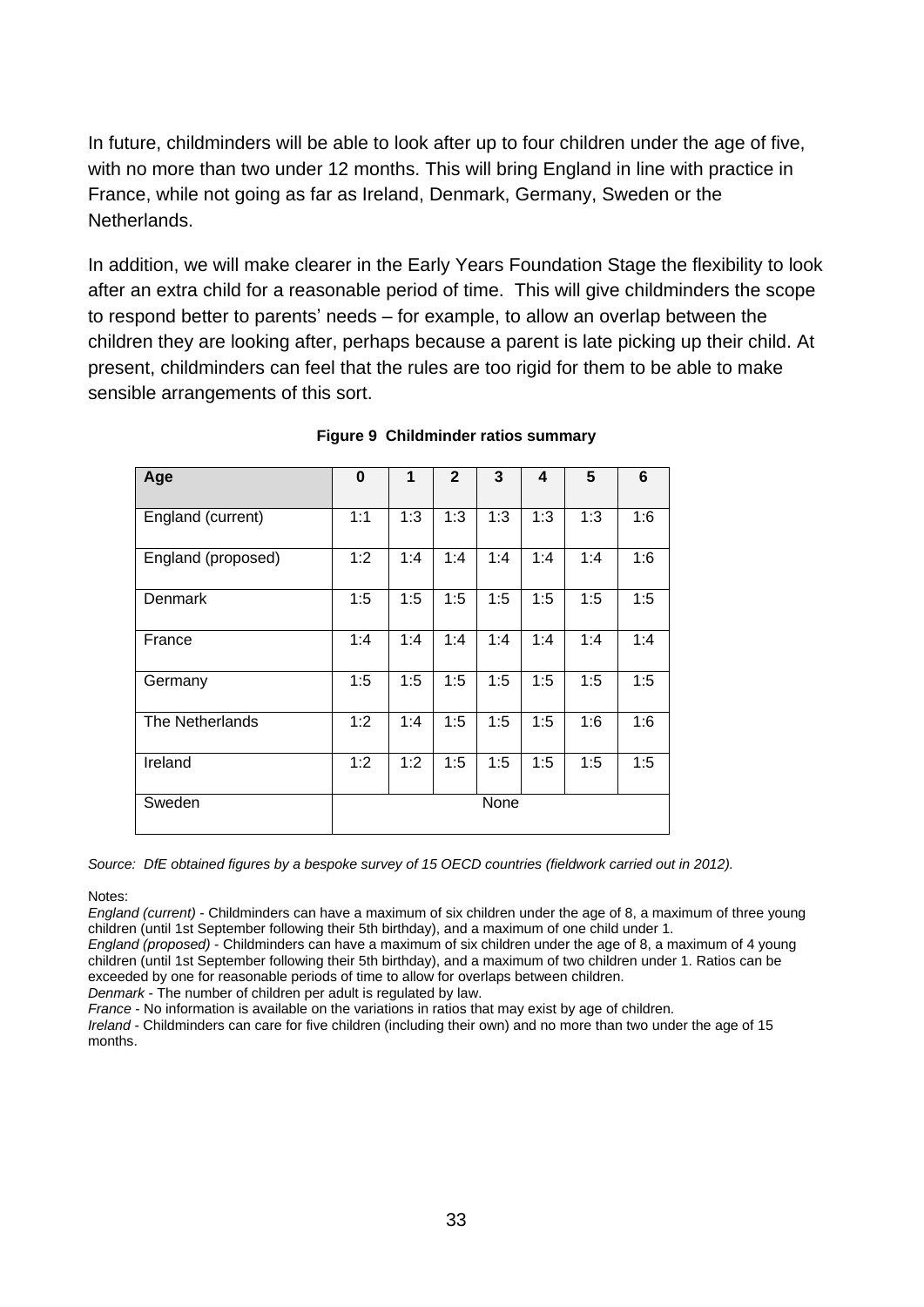## **Consultation**

We are consulting on the detail of these new, more flexible rules for nurseries and childminders. We will respond to this consultation in the Spring, with a view to the changes coming into force from September 2013.

#### **Inspection**

All Ofsted inspected providers – childminders and those in group settings – are subject to the Early Years Foundation Stage and will be inspected by Ofsted accordingly. Ofsted will expect providers to justify the staffing structure they use and the way they use the flexibility they have, explaining how it is best for the children in their care and how it helps to deliver better outcomes for those children.

## <span id="page-33-0"></span>**C. Improving the regulatory regime**

The skills, knowledge and capability of the people who work with young children are paramount. The evidence is clear on the importance of staff quality to the successful outcomes for children in early education. Accordingly, we will ensure there is a strong focus on quality, including staff quality, in the Ofsted inspection arrangements.

Reform of the Early Years Foundation Stage, with its greater focus on learning and development, has given Ofsted the scope to sharpen the focus on the quality and standards of children's care, learning and development, and the progress children make towards the early learning goals set out in the slimmed-down EYFS. Since September 2012, inspectors now make three key judgements: how well the setting meets the needs of the range of children who attend; the contribution of the early years provision to children's well-being; and the leadership and management of the early years provision.

Early feedback on the new framework suggests it is encouraging providers and staff to focus more strongly on the quality of care and children's learning, and less on issues of process.

Our reforms mean we need to strengthen further the quality of early years inspection and reduce duplication in the system. Increasing the freedom for professionals to exercise their judgment also means increasing the accountability of providers. It is right to place more power in the hands of professionals to do what is best for young children. It is also right that those professionals should be held accountable for their judgements in a rigorous and transparent way. Parents expect care that ensures their children's safety and wellbeing, with learning and development that will equip them to thrive in school and later life. Taxpayers rightly expect that public money spent on free early education, or on tax credits to support the costs of childcare, pays for high quality care and learning.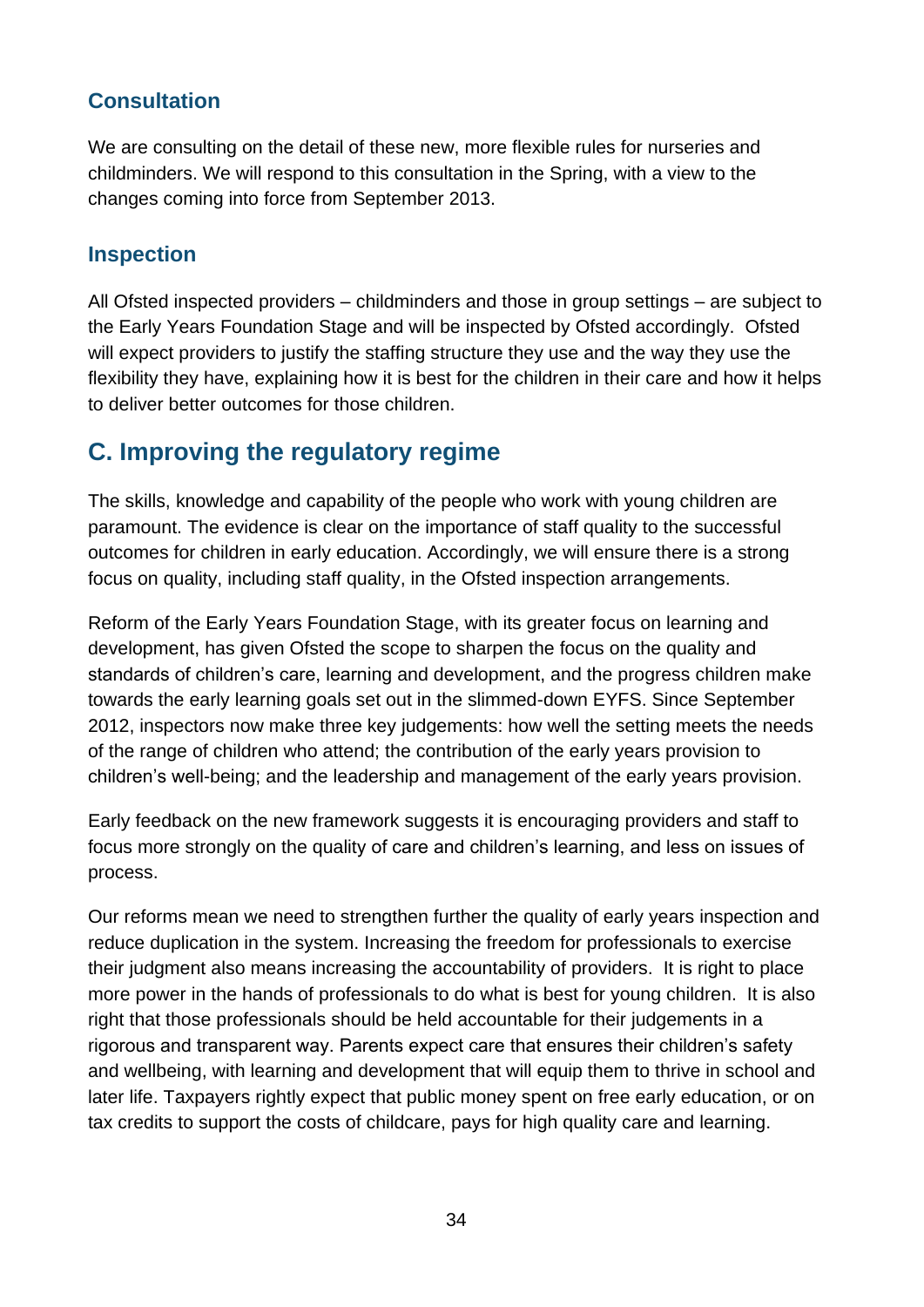The best providers understand that the quality of staff, and their engagement with children, are key to the best outcomes for those children. This must remain at the heart of Ofsted's inspection regime.

#### **HMIs working to improve early years**

Ofsted will substantially increase the input of HMIs in the early years from September 2013.

This increase in more experienced and well-qualified HMIs devoted to early years improvement will enable Ofsted to:

- **EXECUTE:** enhance the quality assurance of Ofsted inspections;
- **EXECT** identify the most successful practice, through detailed analysis of inspection data trends and examples;
- broker links between weaker providers and outstanding schools, children's centres and nurseries;
- challenge nursery chains and other private and voluntary providers to identify where improvements are needed; and
- develop and deliver robust arrangements for the regulation and inspection of new childminder agencies.

## **Inspections targeted on weaker providers**

Ministers will give Ofsted greater freedom to target inspections on those providers who will most benefit, in particular weaker providers most in need of improvement. The current inspection arrangements give Ofsted some flexibility in terms of when inspections are scheduled, so that good and outstanding providers have longer periods of time between inspections. But this flexibility operates within the limits of an individual inspection cycle of four years. The effect is that Ofsted is obliged to inspect some providers more regularly than necessary, while others who would benefit more from Ofsted engagement have to wait longer than they usefully might between inspections.

We will work with Ofsted to develop new arrangements that place more emphasis on Ofsted's judgement about which providers would most benefit from inspection. This could mean, for example, closer and more frequent engagement with those who are at the lower end of the 'satisfactory' category.

All providers will still be firmly within the Ofsted inspection regime, and Ofsted will retain the right to undertake a no-notice inspection on any registered provider.

The development of childminder agencies (outlined below) will also allow Ofsted to target inspections more effectively. There is no doubt that a thorough inspection regime is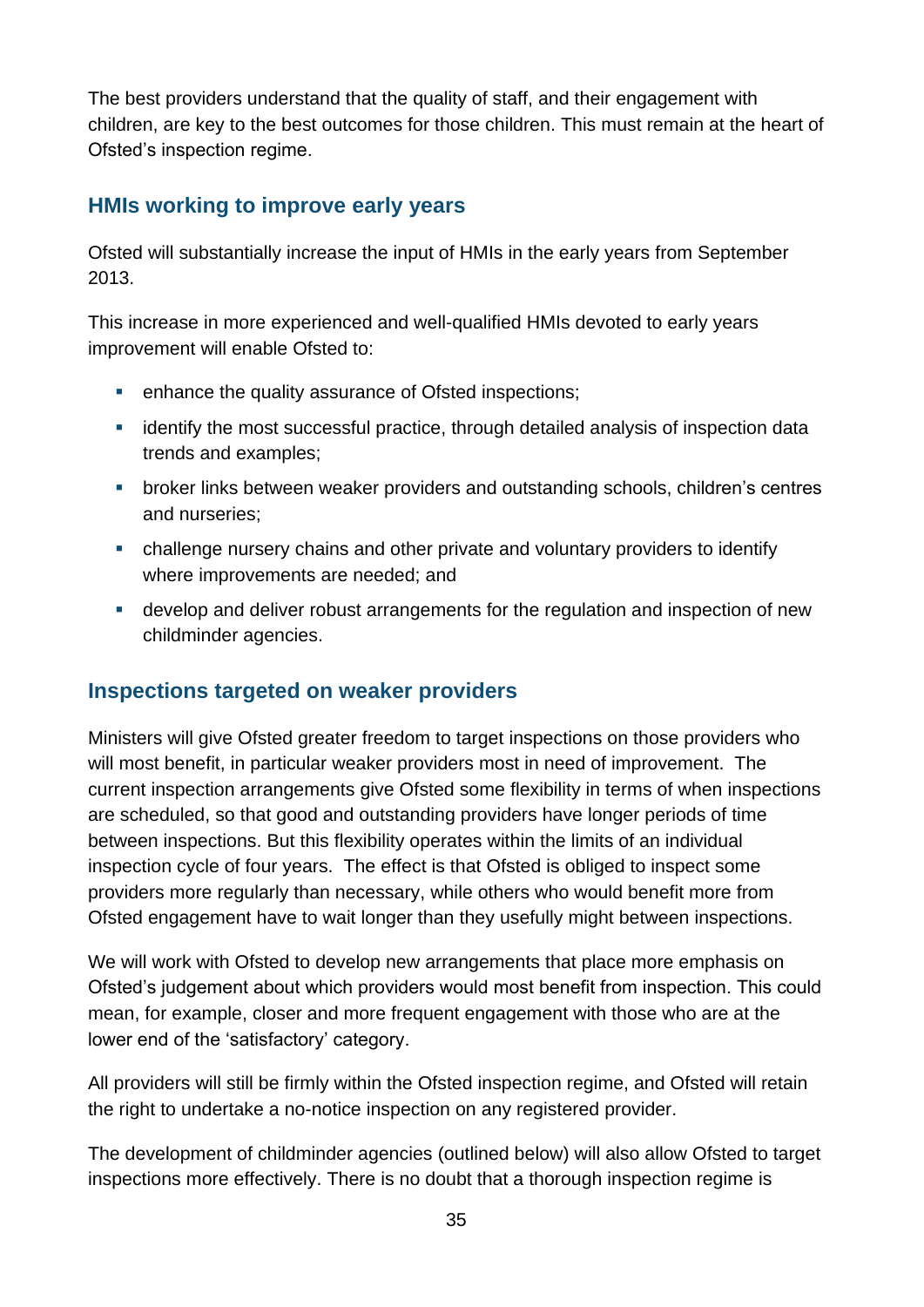desirable, but it is less clear how far the current system drives quality. Each childminder is inspected every three or four years, usually for only around three to four hours. Agencies will deliver intensive support to childminders, with regular monitoring visits and training. Ofsted will carry out thorough inspections of agency support and monitoring systems. Where childminders are registered with agencies, we do not envisage Ofsted needing to inspect each of them individually. Instead, Ofsted will inspect a sample of individual childminders to ensure that agencies are appropriately assessing the quality of childminders on their books. Childminders who do not join childminder agencies will continue to be inspected individually. The regulation and inspection of childminder agencies will be overseen by Ofsted's HMIs.

## **Early re-inspection for improving providers**

There is currently no means for nurseries, schools and childminders with an 'inadequate' or 'satisfactory' rating to request an early re-inspection if they believe their service has improved. Providers should not have to suffer the reputational damage of an 'inadequate' or 'satisfactory' Ofsted rating for several months, or even years, if they believe they have taken rapid action to improve quality.

We intend to make it possible for providers to request and pay for an early re-inspection. We are considering with Ofsted how best to deliver this re-inspection route. This will encourage providers to improve their practice and give those who are serious about improving the quality of their provision an opportunity to be recognised. We will look for an early opportunity to bring forward legislation, which will – subject to the will of Parliament – enable such inspections to take place.

Her Majesty's Chief Inspector will also set out in more detail, in the Spring of 2013, his plans for further improvement of early years inspection, in the light of the proposals in this document.

#### **Moving further from process to outcomes**

Improvements to the learning and development requirements of the EYFS have been widely welcomed. However, the sections of the EYFS framework dealing with welfare and safeguarding remain overly complicated and duplicate requirements of other legislation. We will publish proposals shortly to improve these rules, making clearer the overriding responsibility of providers to ensure that children are safe and well cared for.

## **Ofsted as the sole arbiter of quality**

We will also clarify for providers the roles of Ofsted and the local authority in judging the quality of provision. An Ofsted inspection rating should be the sole test of whether a provider is fit to offer the early education programme for two-, three- and four-year-olds funded by the taxpayer. We will propose changes to statutory guidance covering the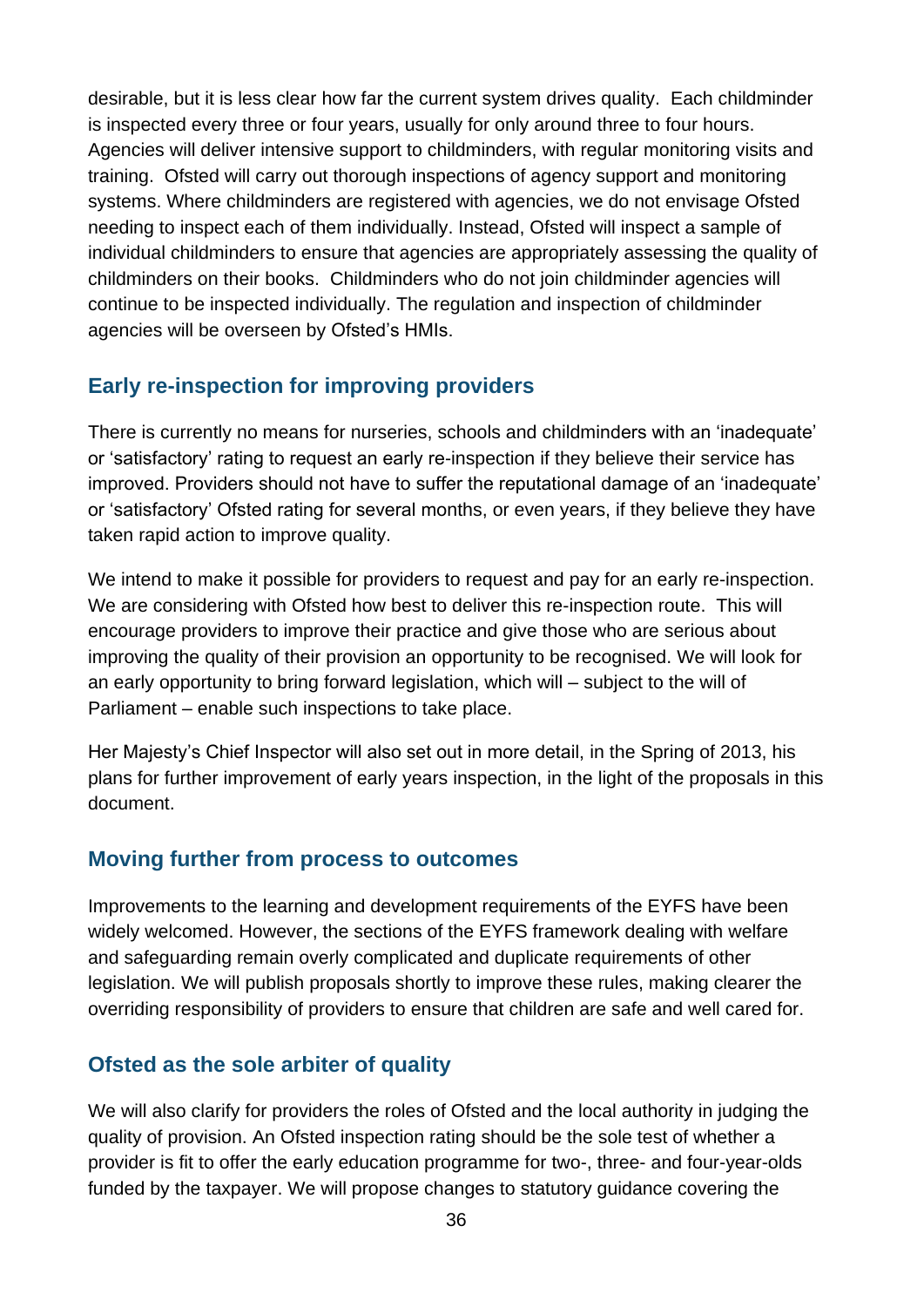early education programme to emphasise the primacy of Ofsted inspection results in determining providers' eligibility for funding.

This is good news for providers and for local authorities. It will provide clarity for providers, who have sometimes struggled to reconcile conflicting advice from Ofsted and their local authority. It will also mean that local authorities can pass on more of the £160 million of early education funding which they currently retain. For local authorities, it will free them from their existing quality improvement role and enable them to focus resources on ensuring that the most disadvantaged children are able to access early education that meets their needs.

## <span id="page-36-0"></span>**D. Giving more choice to parents**

The best way to ensure favourable outcomes for children is to give frontline staff the flexibility to respond to the needs of the children in their care. The changes to the staffing requirements we are proposing will help, and the shift that the changes that we and Ofsted have agreed – to focus ever more on practice rather than process – will reinforce the importance of children's outcomes over paperwork.

There are also some structural changes that will help increase frontline flexibility. We will shortly publish proposals to make the registration regime more straightforward, more transparent and, ultimately, more effective. We will also tackle inefficiencies such as multiple registrations for the same provider operating on different sites.

Diversity of provision is a source of real strength in early education and care. It means we can draw on the expertise, passion and enthusiasm of the widest possible range of organisations in working with young children. It also helps ensure real choice for parents. We need to make it easier for new, high quality childcare providers to enter the system, whilst making it easier for existing providers to improve and progress. We also want to make it easier for providers to link up group- and home-based care, so that where parents wish, children can experience the best of both.

Many parents may want their children to benefit from group care, but not necessarily for the whole day. Flexible partnership arrangements between high quality nurseries, schools and childminders can offer children variety. We want to ensure that unnecessary obstacles to working in this way are minimised.

## **Childminder agencies**

We want to make it simpler for talented people to become childminders and for quality childminders to operate and grow their business. Therefore, in addition to making it easier for existing childminders to care for more young children, we will also create new routes for people to enter childminding.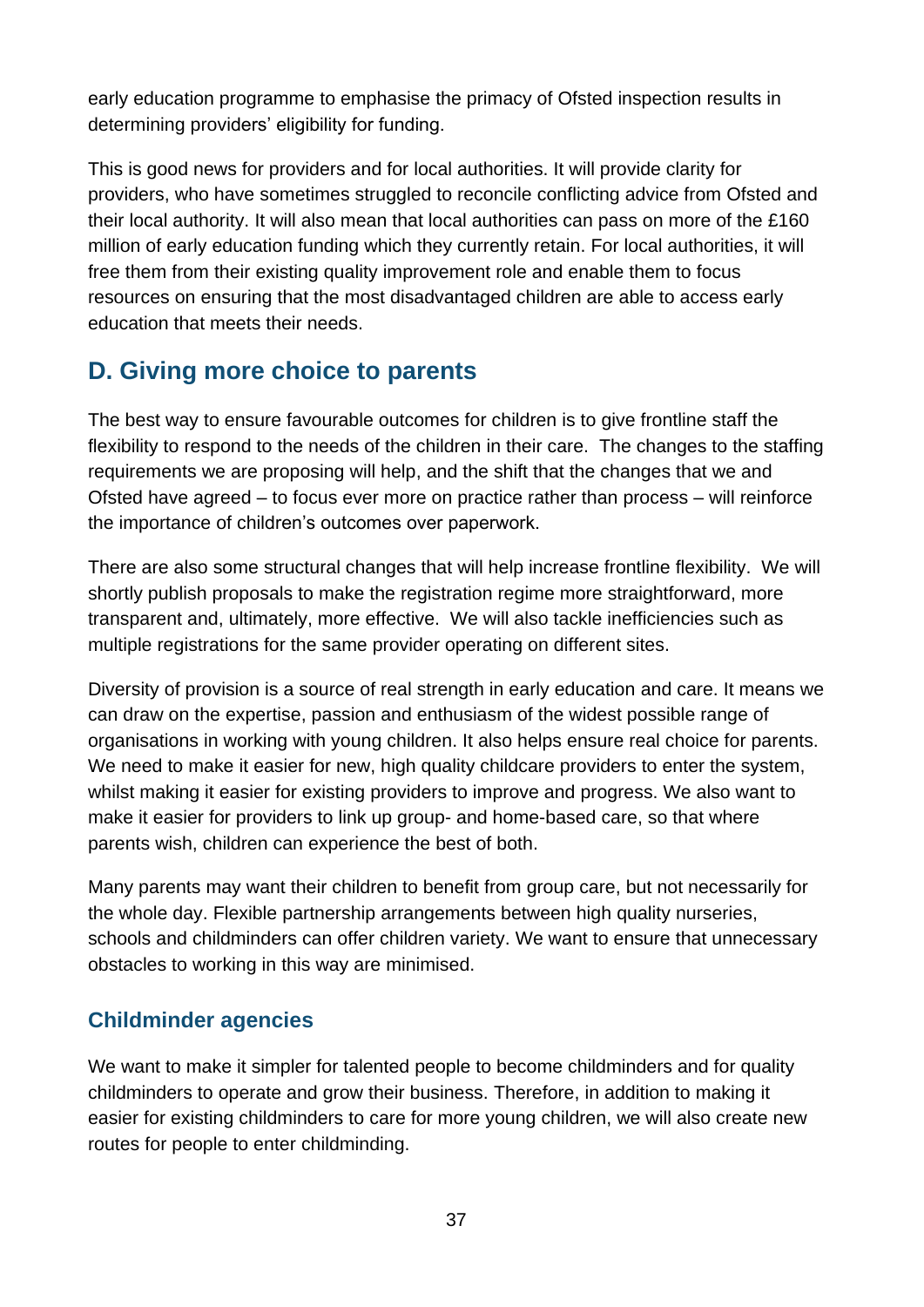At the moment, most childminders are self-employed individuals running their own business. Many childminders are happy with these arrangements. But many other current and former childminders have found the requirements of setting up and running their own business far too burdensome. In some cases, it has prevented childminders from concentrating on delivering high quality early education and care, and in others it has driven people out of the profession altogether. This is one reason why the number of childminders has almost halved over the last twenty years.

We will therefore enable the creation of childminder agencies to provide childminders with a new framework of training, support and quality improvement. Childminders who join agencies will find they can concentrate on childminding rather than administrative tasks such as arranging training and finding clients.

Parents will also benefit. Instead of having to investigate every prospective childminder to check they are happy to entrust their children to their care, they could instead approach a childminder agency to match them with a nearby childminder. The agency would be quality assured and inspected by Ofsted, offering parents reassurance. There could be many practical benefits too. For instance, agencies could arrange for cover when childminders fall ill, saving parents the hassle of finding someone else at short notice – or even having to take a day off work to look after the children themselves.

We will legislate so that, subject to the will of Parliament, childminder agencies will be able to:

- **provide regular training and quality assurance**;
- **match supply and demand**, helping to fill places and act as a point of contact with parents. They will also be able to resolve complaints and other issues;
- **take on administrative tasks**, for example, around registration and insurance. This will allow childminders to focus on caring for children; and
- **be registered with, and inspected, by Ofsted**, who will inspect and report on agencies' quality. Agencies will have their performance assessed so that parents and childminders know exactly how well agencies are fulfilling their duties and supporting childminders. Ofsted will also inspect a sample of childminders under an agency, with a reduction in the overall bureaucracy of inspection without compromising quality.

The agency approach may be particularly attractive to people who have previously thought about entering the profession but been put off. This might include, for example, a new parent looking for a career change that lets them spend time with their child, but daunted by the prospect of unsupported self-employment. Equally, it might be attractive to a nursery worker, interested in working for themselves, but nervous about leaving the supporting structure of group provision.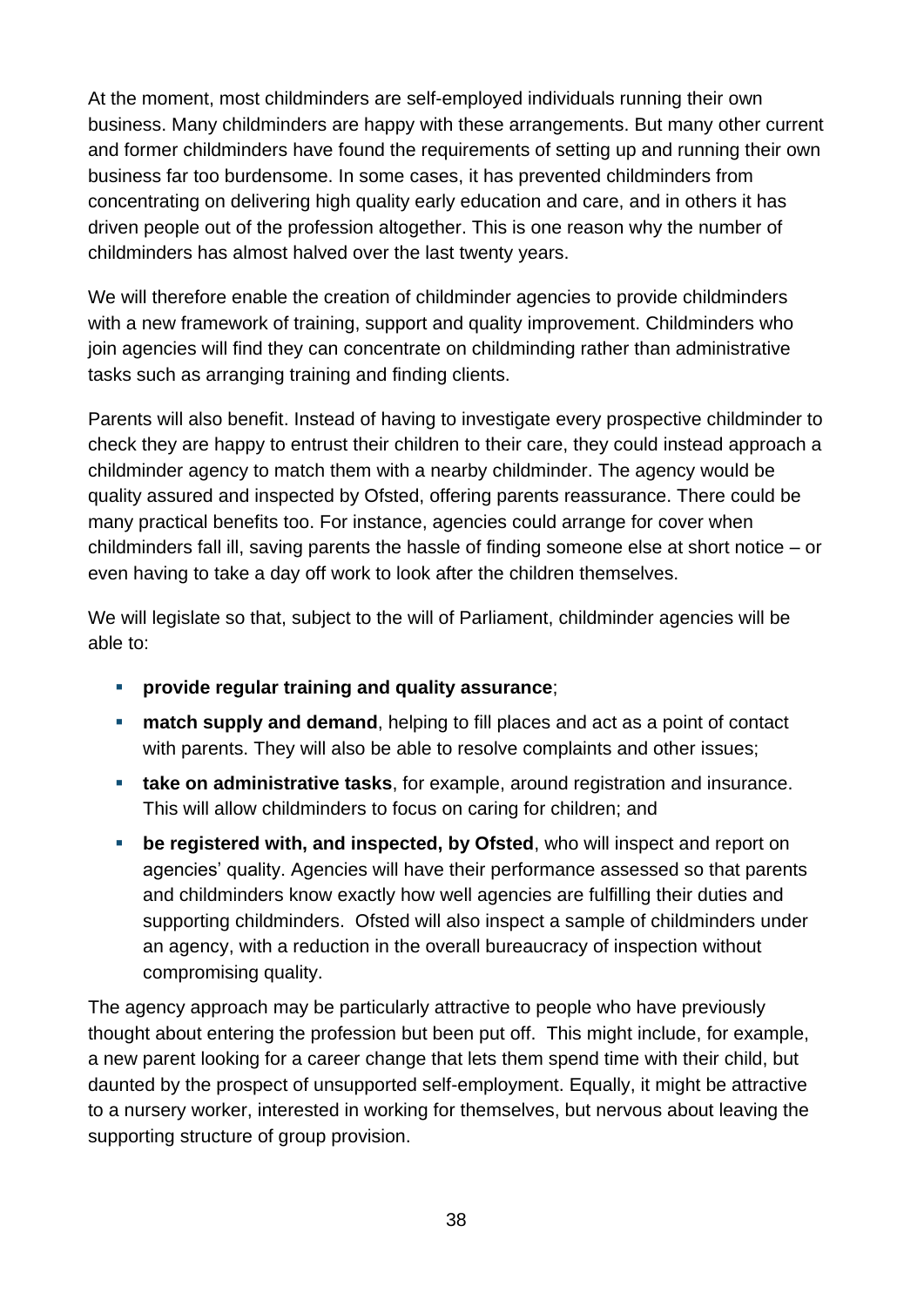It will not be compulsory for childminders to join agencies. Many existing childminders have already overcome barriers to enter the market – the registration process, the costs of training – and have built up successful small businesses. It is absolutely right that these childminders continue to be free to operate independently. However, for new or existing childminders, such as those working in rural areas where support is lacking, for example, agencies can offer a formalised support network and a more secure way of working.

We do not intend to be restrictive about the business model for childminder agencies and we see considerable scope for innovation. Beyond setting out the core functions of an agency – supporting and training staff, registering with Ofsted, quality assurance – we will not prescribe a single approach. Agencies will be free to respond to the needs of parents and childminders directly, as well as to local need. We anticipate a variety of business models, including:

- agencies led by high-quality nurseries, primary schools or children's centres who want to increase the choice of provision available to parents in the local area;
- organisations offering both group-based and home-based provision, perhaps with flexibility for parents to move their children between the two; and
- childminder-led agencies, with experienced childminders moving to a training and development role, supporting other childminders in the agency.

We are working with providers to develop the agency proposition and business model in the coming months. We plan to look at existing childminder networks and groups, using good practice to inform the best approach for agencies. We will also look to other countries with childminder agencies, such as France and the Netherlands, to see what works and what could helpfully be brought to bear on the English model. We will pilot agency arrangements in 2013, with the aim of agencies operating (and being registered and inspected) by 2014, subject to Parliamentary approval. We will publish more guidance on setting up agencies and the implications for childminders of joining them in due course.

#### **Encouraging schools to offer more early years provision**

We hope that some schools will choose to run childminder agencies, offering an opportunity to combine support for childminders with broader services to offer both group-based and home-based care, as well as using their teaching expertise. Involving schools could lead to an increased focus on early education through the childminders within school-led agencies, and create the opportunity for the children with those childminders to engage with school early.

We also want to make it easier for schools to be able to offer provision for under-5s. Countries like France, where children can start at *école maternelle* infant schools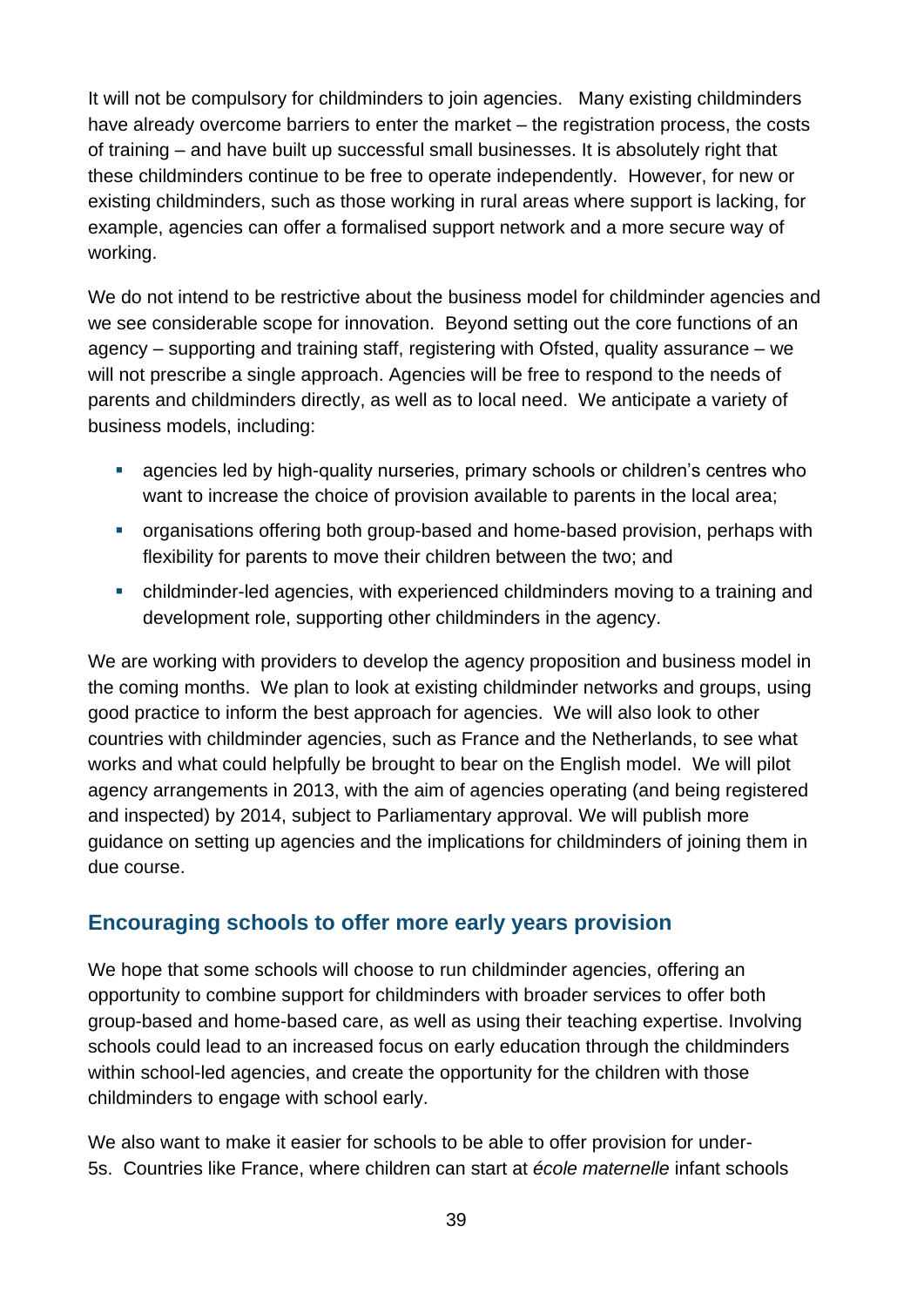from the age of two, offer a model that is well-established and respected. Many primary schools already have nurseries attached and so provide early years education directly, and around 50% of children's centres are on school sites. We want to build on this, and remove barriers to schools improving their offer to younger children.

Subject to legislation, we will remove the current requirement for schools to register separately with Ofsted in order to provide for children under three. We will reform the current cumbersome statutory processes for schools to change their age range, to make it easier for them to offer early years provision for two-year-olds.

The development of Early Years Teachers working with our youngest children will make it easier for schools to offer early years education, as the teaching workforce will cover all ages.

## **Supporting providers to develop their own national standards**

As frontline professionals have more flexibility to respond to the needs of children in their care, so the onus for developing and maintaining professional standards in settings will increasingly shift to providers themselves. The providers that can demonstrate a strong commitment to quality will be the ones that flourish, as parents become ever more demanding consumers of their services.

We want to make it easier for the entrepreneurs running good and outstanding nurseries to move into new areas, where there is not sufficient high quality provision. In the past, providers who sought to expand too often reported that variations in funding levels and local quality requirements held them back.

The reforms that we are making will:

- make it easier for high quality providers to expand;
- lead to greater transparency in funding which will mean providers can begin to plan with greater certainty;
- ensure that consistent national quality standards overseen by Ofsted will make it easier for providers to develop their own quality assurance mechanisms; and
- lead to better and more consistently understood qualifications which will make it easier for providers to recruit the right staff.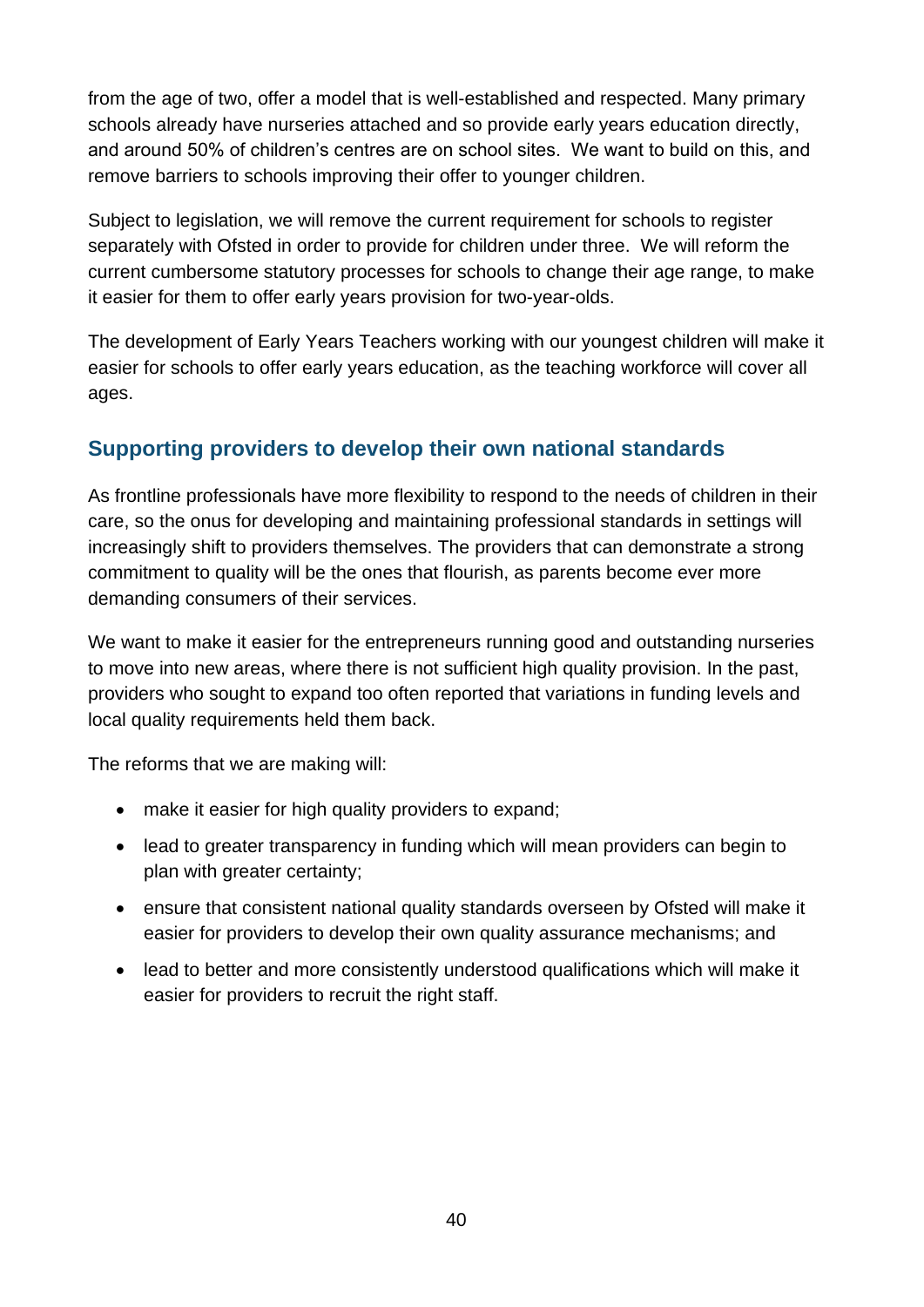# **Appendix: Government response to recommendations of Professor Cathy Nutbrown**

<span id="page-40-0"></span>

| <b>Nutbrown recommendation</b>                                                                                                                                                                                                              | <b>Recommended action</b>                                                                                                                                                                                                                       |
|---------------------------------------------------------------------------------------------------------------------------------------------------------------------------------------------------------------------------------------------|-------------------------------------------------------------------------------------------------------------------------------------------------------------------------------------------------------------------------------------------------|
| 1) The Teaching Agency should develop a more robust set of 'full and<br>relevant' criteria to ensure qualifications promote the right content and<br>pedagogical processes.                                                                 | Accepted. Teaching Agency will consult on revised set of 'full<br>and relevant' criteria and proposals for the Early Years<br>Educator.                                                                                                         |
| 2) All qualifications commenced from 1 September 2013 must<br>demonstrate that they meet the new 'full and relevant' criteria when<br>being considered against the requirements of the EYFS.                                                | Accepted in principle, but timescale changed to September<br>2014. The Teaching Agency's 'full and relevant' consultation will<br>state that we will ensure that new Early Years Educator Level 3<br>qualifications will be in place from 2014. |
| 3) The previously articulated plan to move to a single early years<br>qualification should be abandoned.                                                                                                                                    | Accepted. The Teaching Agency's 'full and relevant'<br>consultation will state this plan will not happen.                                                                                                                                       |
| 4) The Government should consider the best way to badge<br>qualifications that meet the new 'full and relevant' criteria so that<br>people can recognise under what set of 'full and relevant' criteria a<br>qualification has been gained. | Accepted. The 'Early Years Educator' title will offer a<br>recognised badge of quality for qualifications which meet the<br>new 'full and relevant' criteria.                                                                                   |
| 5) The EYFS requirements should be revised so that, by September<br>2022, all staff counting in the staff: child ratios must be qualified at                                                                                                | Still under consideration and subject to consultation.                                                                                                                                                                                          |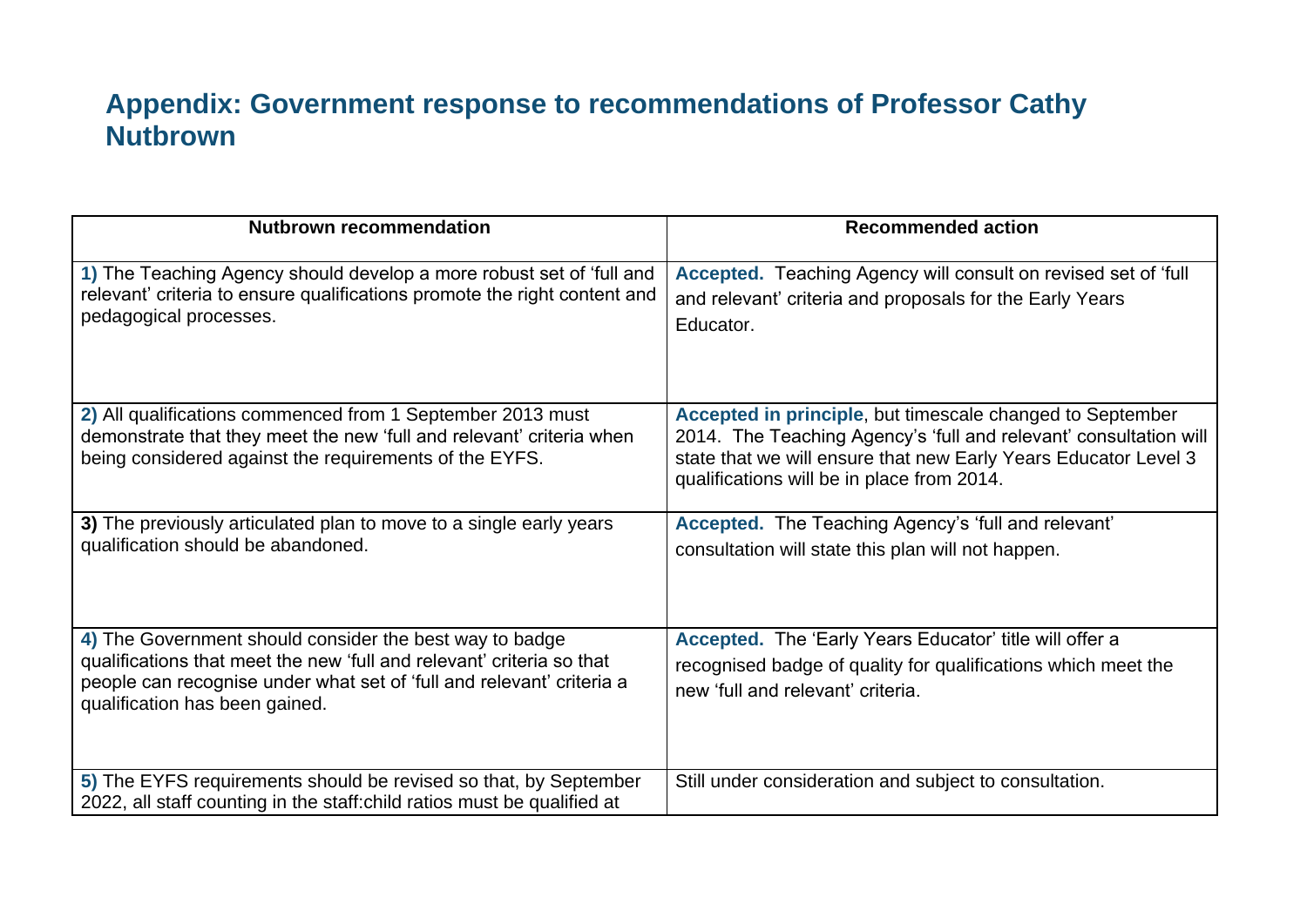| <b>Nutbrown recommendation</b>                                                                                                                                                                                                   | <b>Recommended action</b>                                                                                                                                                                                                                                                                                                                                                                                                                                                   |
|----------------------------------------------------------------------------------------------------------------------------------------------------------------------------------------------------------------------------------|-----------------------------------------------------------------------------------------------------------------------------------------------------------------------------------------------------------------------------------------------------------------------------------------------------------------------------------------------------------------------------------------------------------------------------------------------------------------------------|
| Level 3.                                                                                                                                                                                                                         |                                                                                                                                                                                                                                                                                                                                                                                                                                                                             |
| 6) The EYFS requirements should be revised so that, from<br>September 2013, a minimum of 50 per cent of staff in group settings<br>need to possess at least a 'full and relevant' Level 3 to count in the<br>staff:child ratios. | Still under consideration and subject to consultation.                                                                                                                                                                                                                                                                                                                                                                                                                      |
| 7) The EYFS requirements should be revised so that, from<br>September 2015, a minimum of 70 per cent of staff in group settings<br>need to possess at least a 'full and relevant' Level 3 to count in the<br>staff:child ratios. | Still under consideration and subject to consultation.                                                                                                                                                                                                                                                                                                                                                                                                                      |
| 8) Level 2 English and mathematics should be entry requirements to<br>Level 3 early education and childcare courses.                                                                                                             | Accepted in principle. The Teaching Agency's 'full and<br>relevant' consultation will set out that entrants to Level 3 Early<br>Years Educator courses will be expected to have secured at<br>least a C grade in GCSE English and mathematics. We will<br>consult on proposals on how this might be made a requirement,<br>including by inserting a requirement for English and maths<br>GCSEs into the Early Years Foundation Stage Statutory<br>Framework, in due course. |
| 9) Tutors should be qualified to a higher level than the course they<br>are teaching.                                                                                                                                            | Accepted in principle. DfE will work across Government (i.e.<br>with BIS) to help Further Education and other post-16 providers<br>to promote good practice in this area.                                                                                                                                                                                                                                                                                                   |
| 10) All tutors should have regular continuing professional<br>development and contact with early years settings. Colleges and<br>training providers should allow sufficient time for this.                                       | Accepted in principle. DfE will work across Government (i.e.<br>with BIS) to help Further Education and other post-16 providers<br>to promote good practice in this area.                                                                                                                                                                                                                                                                                                   |
| 11) Only settings that are rated 'Good' or 'Outstanding' by Ofsted<br>should be able to host students on placement.                                                                                                              | Accepted in principle. DfE will work across Government (i.e.<br>with BIS) to help Further Education and other post-16 providers                                                                                                                                                                                                                                                                                                                                             |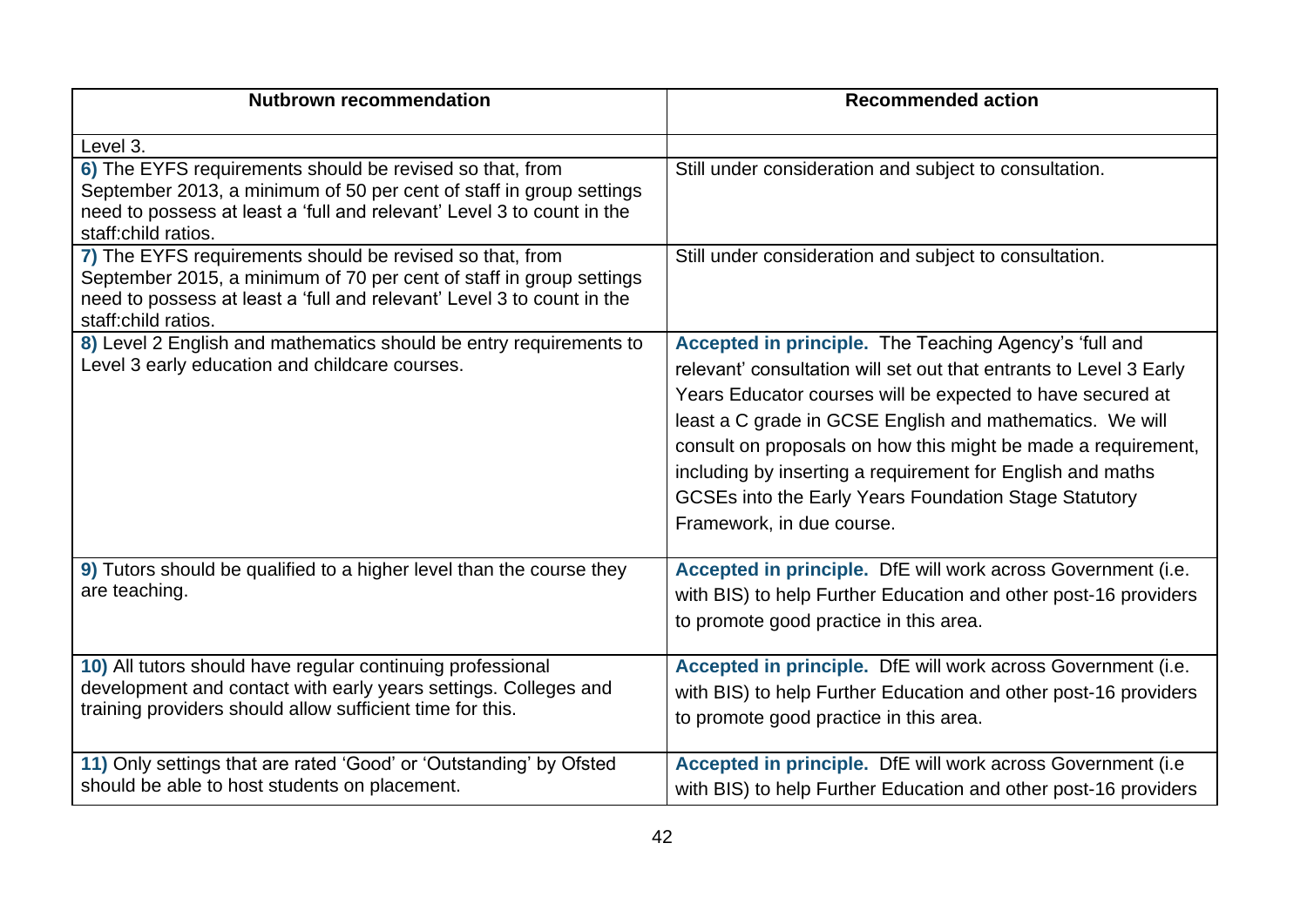| <b>Nutbrown recommendation</b>                                                                                                                                                                                     | <b>Recommended action</b>                                                                                                                                                                                                                                                                                           |
|--------------------------------------------------------------------------------------------------------------------------------------------------------------------------------------------------------------------|---------------------------------------------------------------------------------------------------------------------------------------------------------------------------------------------------------------------------------------------------------------------------------------------------------------------|
|                                                                                                                                                                                                                    | to ensure that placements are normally only in settings that are<br>rated 'Good' or 'Outstanding' by Ofsted.                                                                                                                                                                                                        |
| 12) Colleges and training providers should look specifically at the<br>setting's ability to offer students high quality placements.                                                                                | Accepted. DfE will work across Government (i.e. with BIS) to<br>help Further Education and other post-16 providers to promote<br>good practice in this area.                                                                                                                                                        |
| 13) The Department for Education should conduct research on the<br>number of BME staff at different qualification levels, and engage with<br>the sector to address any issues identified.                          | Keep under review. The Teaching Agency's 'full and relevant'<br>consultation will seek views on whether or not the proposals for<br>the content and standard of new qualifications have equality<br>implications, and we will consider including questions in future<br>Childcare and Early Years Provider surveys. |
| 14) Newly qualified practitioners starting in their first employment<br>should have mentoring for at least the first six months. If the setting is<br>rated below 'Good', this mentoring should come from outside. | Accepted in principle. Settings should consider how they can<br>put mentoring arrangements in place for new front line staff.                                                                                                                                                                                       |
| 15) A suite of online induction and training modules should be brought<br>together by the Government, that can be accessed by everyone<br>working in early education and childcare.                                | Accepted in principle but no action by Government. Rather<br>the sector/settings should seek to draw this together.                                                                                                                                                                                                 |
| 16) A new early years specialist route to QTS, specialising in the<br>years from birth to seven, should be introduced, starting from<br>September 2013.                                                            | Not accepted. We agree with Professor Nutbrown that there is<br>a need to transform the status of the profession and we want<br>more high quality graduates to consider a career in early                                                                                                                           |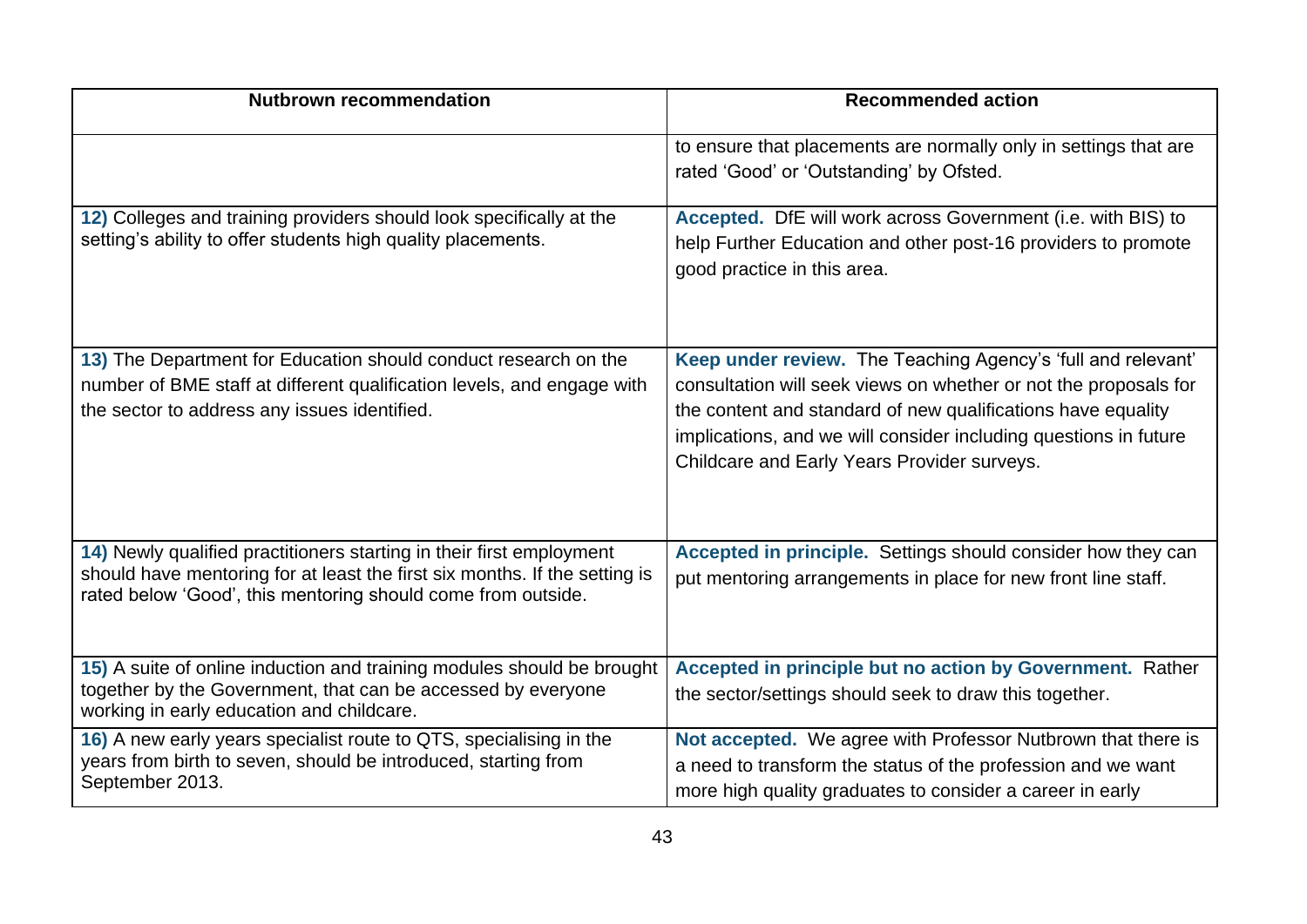| <b>Nutbrown recommendation</b>                                                                                                                     | <b>Recommended action</b>                                                                                                                                                                                                                                                                                                                                                                                                                                                                                                                                                                                                                                                                                                                                   |
|----------------------------------------------------------------------------------------------------------------------------------------------------|-------------------------------------------------------------------------------------------------------------------------------------------------------------------------------------------------------------------------------------------------------------------------------------------------------------------------------------------------------------------------------------------------------------------------------------------------------------------------------------------------------------------------------------------------------------------------------------------------------------------------------------------------------------------------------------------------------------------------------------------------------------|
|                                                                                                                                                    | education. We do not, however, consider a route to the award of<br>QTS is necessary to do this. We will introduce Early Years<br>Teachers who will be specialists in early childhood development<br>trained to work with babies and young children from birth to five.<br>The training route and the new Teachers' Standards (Early<br>Years) will build on the strengths of the EYPS programme. Early<br>Years Teacher Status will be seen as the equivalent to QTS,<br>therefore entry requirements to Early Years Teacher training<br>courses will be the same as entry to primary teacher training.<br>This change will give one title of 'teacher' across the early years<br>and schools sectors which will increase status and public<br>recognition. |
| 17) Any individual holding Early Years Professional Status (EYPS)<br>should be able to access routes to obtain QTS as a priority.                  | Not accepted. Those with EYPS are graduates already trained<br>specifically to work with babies and children from birth to five<br>years. Existing Early Years Professionals will in future be seen<br>as the equivalent of Early Years Teachers. Early Years<br>Professionals will therefore not need to obtain QTS to increase<br>their status, although routes are already available to QTS if they<br>wish to take them.                                                                                                                                                                                                                                                                                                                                |
| 18) I recommend that Government considers the best way to maintain<br>and increase graduate pedagogical leadership in all early years<br>settings. | Accepted. We will introduce Early Years Teachers to lead the<br>further improvements in quality we want to see. We will set out<br>funding arrangements for Early Years Teachers in due course.                                                                                                                                                                                                                                                                                                                                                                                                                                                                                                                                                             |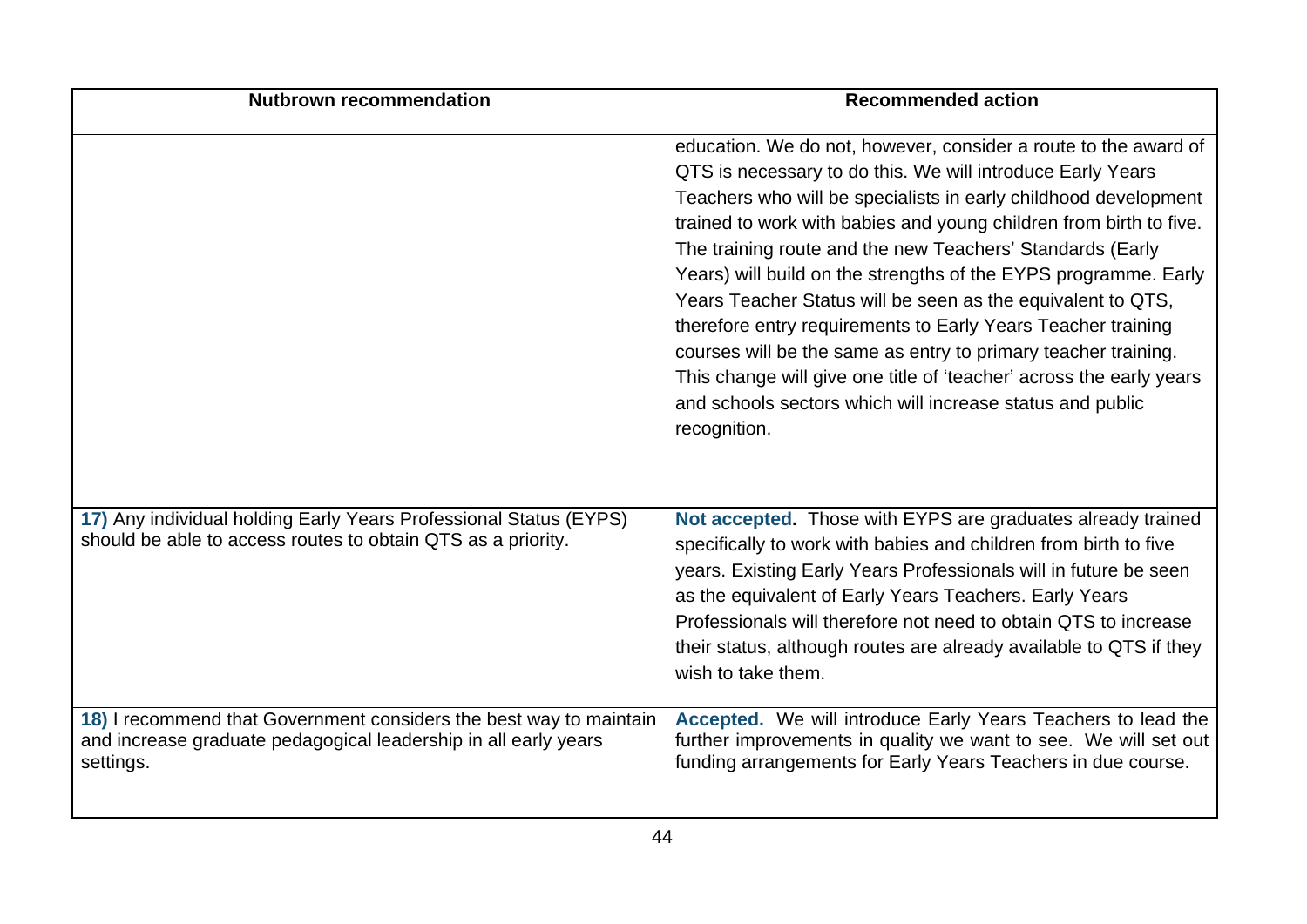| <b>Nutbrown recommendation</b>                                                                        | <b>Recommended action</b> |
|-------------------------------------------------------------------------------------------------------|---------------------------|
| 19) I am not recommending that the Government impose a licensing<br>system on the early years sector. | No action for Government. |